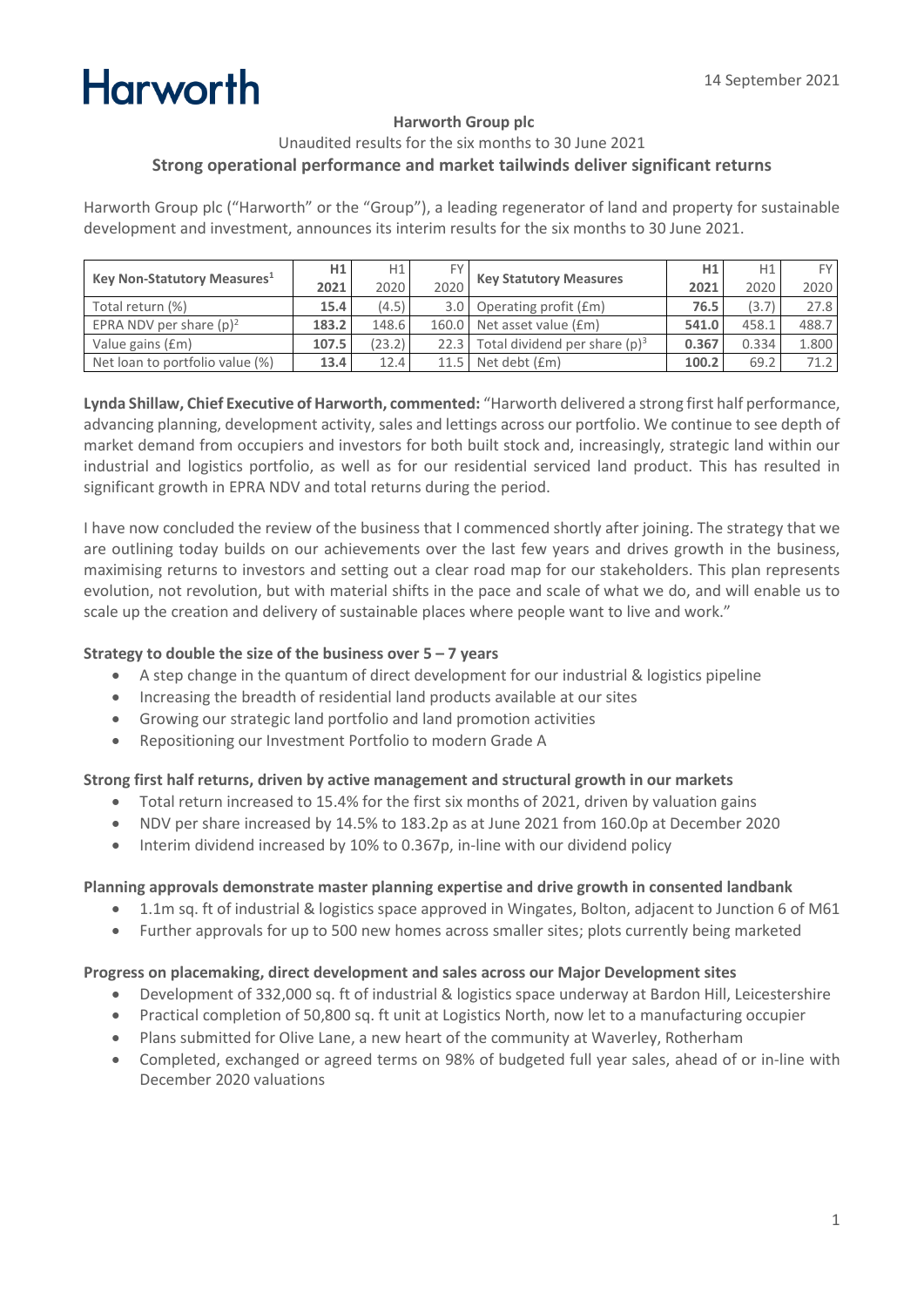#### **Active management of Investment Portfolio delivers robust operational metrics and valuation growth**

- Letting of a 149,300 sq. ft unit as part of Phase 2 of Multiply Joint Venture; further letting of a plot representing Phase 3 after period end, triggering one-off promote fees
- Rent collection of 97% for first half; vacancy remains low at 3.0% (FY 2020: 4.5%)

#### **Business remains well-capitalised with significant financing flexibility**

- Available liquidity of £36.2m (FY 2020: £62.7m) and net debt of £100.2m (FY 2020: £71.2m)
- Net loan to portfolio value of 13.4% (FY 2020: 11.5%); on track to be well within revised target of below 20% by year end

#### **Embedding ESG into everything we do through the Harworth Way and new ESG Board Committee**

- High environmental building standards, new community amenities and biodiversity gains across sites
- MSCI ESG Rating of A, reflecting our management of environmental impact

#### *Notes:*

- *(1) Harworth discloses both statutory and alternative performance measures ('APMs'). A full description and reconciliation to the APMs is set out in Note 2 of the financial statements*
- *(2) European Public Real Estate Association Net Disposal Value per share*
- *(3) Total dividend per share in 2020 comprised a payment of 0.768p for 2020 supplemented by an additional payment of 0.698p representing the previously cancelled 2019 final dividend*

#### **For further information**

#### **Harworth Group plc**

Lynda Shillaw (Chief Executive) Kitty Patmore (Chief Financial Officer) Tom Loughran (Head of Investor & Stakeholder Relations)

T: +44 (0114) 349 3131 E: investors@harworthgroup.com

#### **FTI Consulting**

Dido Laurimore Richard Gotla Eve Kirmatzis

T: +44 (0)20 3727 1000 E: Harworth@fticonsulting.com

#### **Results presentation**

Harworth will be hosting a presentation for analysts and investors at 9.30am today. A live webcast of the presentation can be accessed via the following link: https://webcasting.brrmedia.co.uk/broadcast/611b9b52c97de6636c2d968e

#### **About Harworth**

Listed on the Premium Segment of the Main Market, Harworth Group plc (LSE: HWG) is a leading sustainable regenerator of land and property for development and investment which owns, develops and manages a portfolio of over 15,000 acres of land on around 100 sites located throughout the North of England and Midlands. The Group specialises in the regeneration of large, complex sites, in particular former industrial sites, into new residential and industrial & logistics developments.

Visit www.harworthgroup.com for further information. LEI: 213800R8JSSGK2KPFG21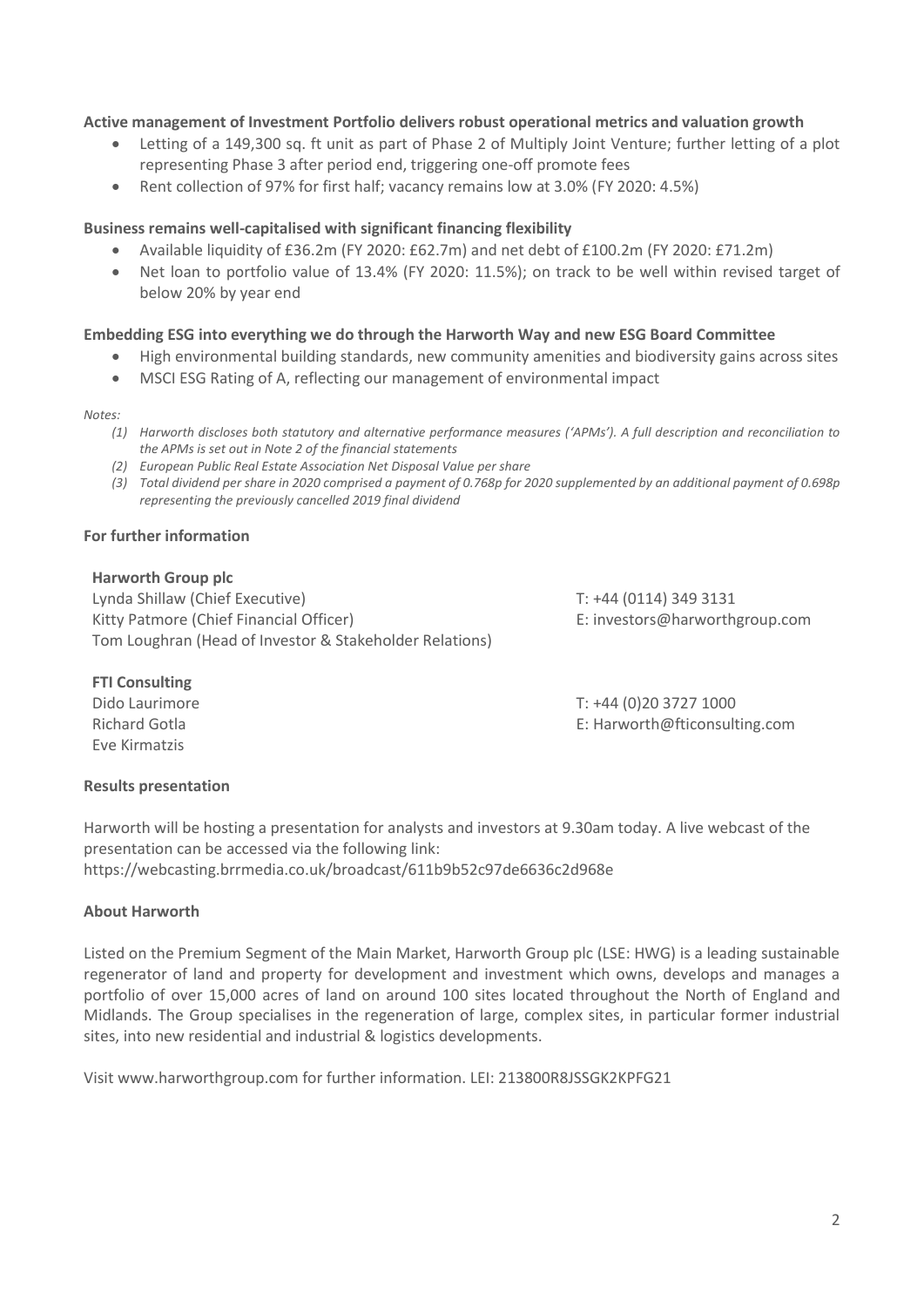#### **Chief Executive's Review**

I joined Harworth as CEO at the beginning of November 2020, arriving in the business as the country went into a second COVID-19 lockdown. Responding and adapting to the challenges presented by COVID-19, to protect our people and ensure that the business runs smoothly, have continued to be significant factors in the first half of 2021. COVID-19 has brought the workplace into people's homes for the last 18 months and we want to keep the best bits of the experience for our business and our people. As a result, we have adapted our working practices - some, such as flexible working, permanently - to ensure that our people can both work effectively and have an acceptable work-life balance. Our people are our business, and we are focused on creating an operating environment where we can develop and retain our talent and attract great people, as this is crucial to the next exciting phase of our growth.

#### **The first half of 2021**

It has been a very strong first half for Harworth. Our EPRA NDV grew significantly over the six months to 30 June 2021, driven by a strong operational performance and the buoyant land market, particularly in the industrial and logistics sectors. We secured planning consent for 1.1m sq. ft of industrial & logistics space at our site at Wingates, Bolton, adjacent to Junction 6 of the M61, and we began preparations for the construction of 332,000 sq. ft of logistics and manufacturing space at our development at Bardon Hill, Leicestershire, less than two miles from Junction 22 of the M1.

The latest MSCI/IPD data from June 2021 suggests that capital values for industrial properties in our key focus markets (Midlands and North) have increased by between 15% and 20% over the last 12 months (10% to 13% over the last six months alone) on the back of record levels of occupier take-up and continued constrained supply.

The residential market is witnessing a considerable strengthening in the new homes market (echoed by consistent positive statements from housebuilders, agents and data providers), with average house prices up between 5% and 6% to date in 2021 in Yorkshire, the North East, and the North West. Reflecting this, we are seeing healthy levels of demand for our pipeline of sales of serviced land for residential development, which typically conclude in the second half of the year once we have completed our earthworks programmes.

This strong demand for our products and our active approach to asset management have delivered like-forlike valuation growth across our portfolio, in addition to a robust set of operational metrics across our Investment Portfolio (previously called our Business Space portfolio), with first half rent collection of 97%, vacancy reduced to 3.0%, and we enjoyed a busy period for leasing activity, including the letting of a 149,300 sq. ft unit at Multiply Logistics North.

#### **Our strategy**

As previously indicated, during the first half I have reviewed our business in detail to identify our potential, in particular in respect of our existing portfolio, to create value and deliver consistent returns for investors, ensuring we are positioned to deploy our very particular set of skills to deliver more sustainable communities where people want to live and work.

This strategy deploys our existing strengths and scale, and the key attributes that position us to succeed: a specialist and highly experienced team; a long track record of acquiring, assembling, and developing our unique strategic landbank of primarily large complex sites; an unrivalled focus on creating places where people want to live and work and the ongoing curation of the places that we and our partners create; the scale and optionality of our strategic pipeline and our ability to unlock the latent value in our land portfolio; and our robust financial position and balance sheet strength.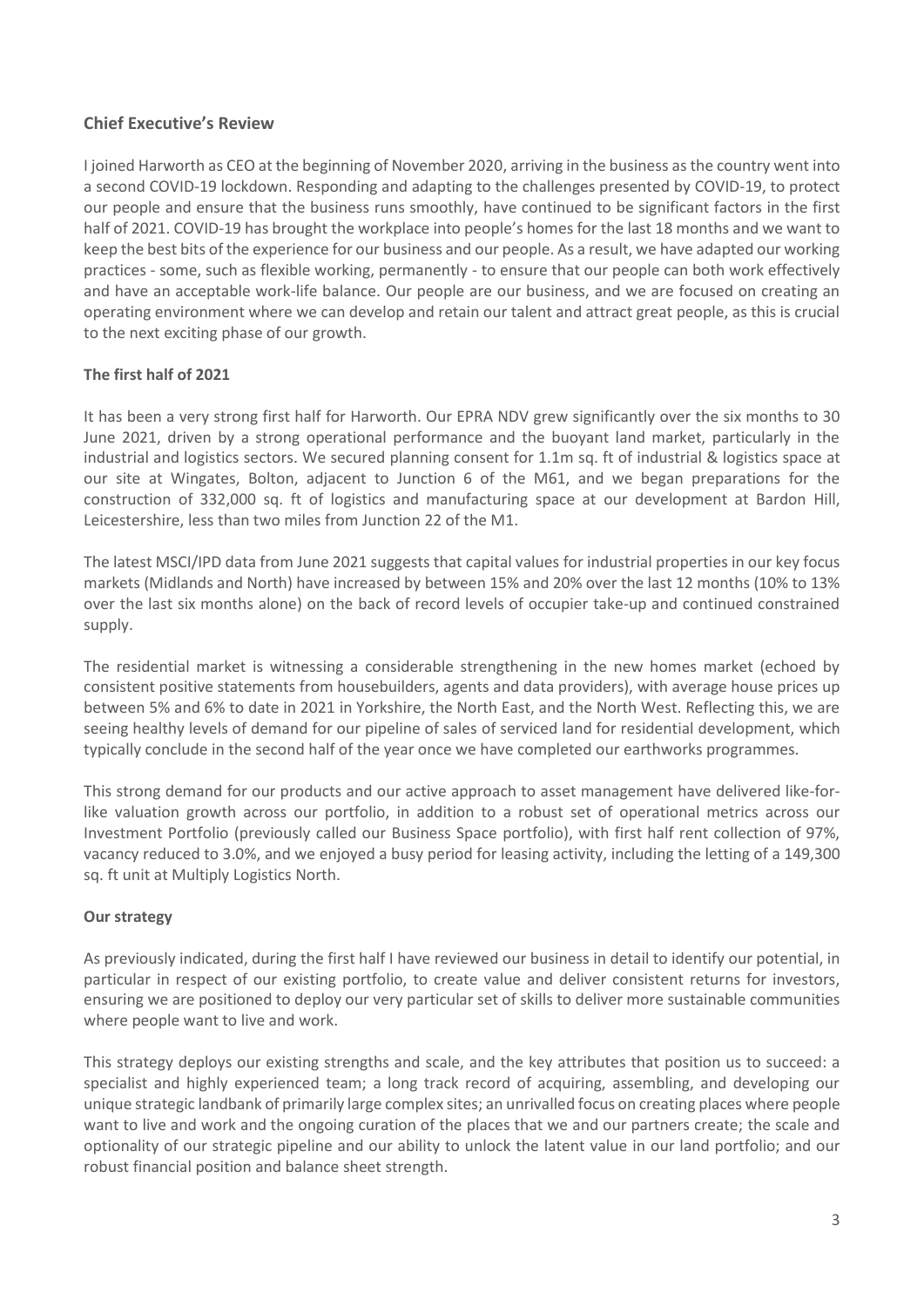In developing our plans, we have also taken into account the changing market in the sectors in which we operate, and we have evaluated the external environment, considering the major trends that impact our business, undertaking an assessment of the risks and opportunities. This work has enabled us to determine where we can create value for both our investors and the communities in which we operate.

Our core sectors of industrial & logistics and residential are structurally undersupplied, have strong local and national government policy support, and are fundamental to the growth of the UK economy. Harworth has a portfolio of considerable scale – over 15,000 acres across around 100 sites, and around half of our properties by plots or square feet have been acquired since we re-listed in 2015, providing a platform to drive growth in the business. One third of our land holdings by plots and sq. ft have planning consents in place for development and our work has identified significant opportunities to increase the pace and volume of what we deliver.

Our strategy will remain focused on our two core sectors. We believe that this twin sector strategy is the right one for the business. It supports us in delivering the essence of our Purpose, which is to invest to transform land and property into sustainable places where people want to live and work. It also enables us to deploy our regeneration expertise across our portfolio and harness in the broadest sense the value that can be created from the strategic land that we assemble, thereby providing resilience throughout the cycle.

Our plan to deliver our strategy is exciting and ambitious, accelerating and scaling up development of our significant consented landbank and building on the key attributes that have made Harworth successful to date. Over the next five to seven years it has the potential to double our EPRA NDV from £515.9m at 31 December 2020 to in excess of £1bn. It is focused around four key drivers of growth and return:

- 1. Increasing direct development of industrial & logistics stock
- 2. Accelerating sales and broadening the range of our residential products
- 3. Growing our strategic land portfolio and land promotion activities
- 4. Repositioning our Investment Portfolio to modern Grade A

This plan represents evolution, not revolution, but with material shifts in the pace and scale of what we do. It aims to deliver a step change in the quantum of our direct development as we work through our 9.0m sq. ft consented industrial & logistics landbank. It also aims to grow the breadth of residential land products available at our developments, enabling us to accelerate both the creation of communities and the speed at which we work through sites, and doubling our average number of plot sales to c.2,000 per annum. By retaining our own high-quality industrial & logistics developments, we will continue our placemaking influence, creating portfolios to maximise the value of our direct development on eventual sale. It is our ambition to reposition our significant £271m Investment Portfolio to modern Grade A stock as we churn assets that we have bought and actively manage those that we build ourselves.

#### **Key drivers of growth and return**

#### *1. Increasing direct development of industrial & logistics stock*

Harworth is an experienced developer, having built 1.3m sq. ft of industrial and logistics space since we relisted in 2015, with our most recent development, a 50,800 sq. ft unit at Logistics North, reaching practical completion in May 2021.

We have a significant committed industrial & logistics development pipeline ahead of us, with schemes spread across our regions, in strong locations, attractive to both investors and occupiers. Our 9.0m sq. ft consented industrial & logistics landbank has a Gross Development Value ("GDV") of £1.1bn, with six key consented sites, including: our development at Bardon Hill; further phases of Gateway 36, Barnsley and the Advanced Manufacturing Park ("AMP"), Waverley; and our major development at Wingates, Bolton.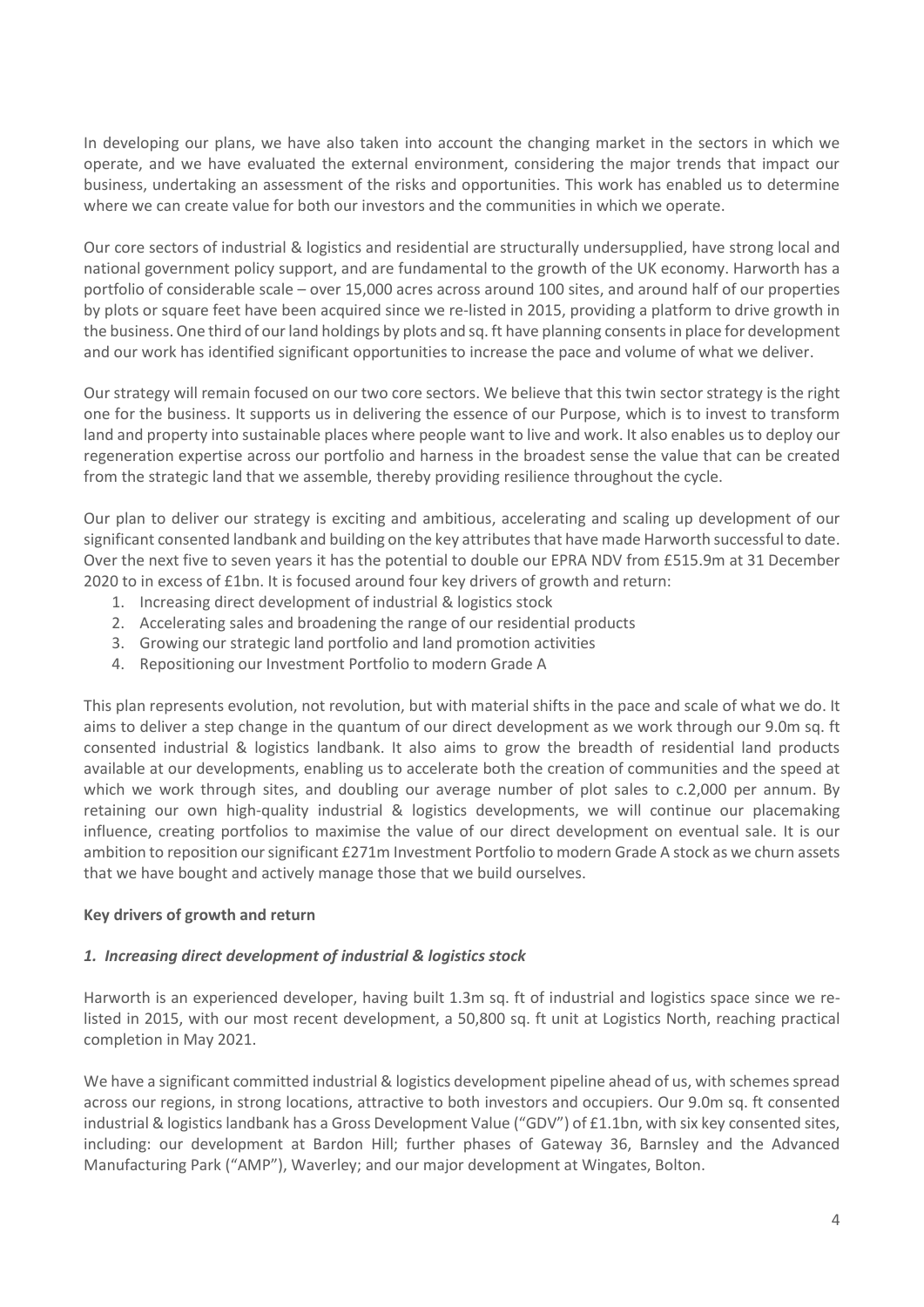Our strategy is to undertake the direct development of much of the consented pipeline, scaling up from an average of 200,000 sq. ft of direct development per annum between 2015 and 2021 to an average 800,000 sq. ft per annum between 2022 and 2026.

We intend to manage the market risk associated with such development by combining pre-letting and selective land sales with speculative development. This programme of development will be funded by a mixture of project debt, cash generated from wider portfolio sales, our core banking facilities, and site-specific selective use of joint ventures.

|                          | $2015 - 2021$            | Plan for 2022-2026       |                 |  |  |
|--------------------------|--------------------------|--------------------------|-----------------|--|--|
| <b>Region</b>            | Area (m sq. ft)          | Area (m sq. ft)          | GDV (£m)        |  |  |
| Yorkshire and Central    | 0.4                      | 1.8                      | $210 - 230$     |  |  |
| North West               | 0.1                      | 1.1                      | $140 - 160$     |  |  |
| Midlands                 | $\overline{\phantom{a}}$ | 0.3                      | $40 - 50$       |  |  |
| JVs & third-party owners | 0.8                      | $\overline{\phantom{a}}$ | $\qquad \qquad$ |  |  |
| <b>Total</b>             | 1.3                      | 3.2                      | $400 - 440$     |  |  |

#### **Direct development from current pipeline**

#### *2. Accelerating sales and broadening the range of our residential products*

Harworth's portfolio of land for residential development is significant and has the ability to deliver in excess of 30,000 housing units into the market, with planning consents already in place for 9,855 units. There are five key sites including South East Coalville in Leicestershire and Waverley in Yorkshire.

The strong housing market of 2020 has continued into 2021 and the UK housebuilding sector is in robust health, evidenced by the strong demand from housebuilders for our engineered land product. The UK housing market is evolving, and there is increasing consumer and investor appetite for Build to Rent products (new build properties that have been designed for the specific purpose of renting rather than selling). While initially concentrated in urban centres, this market is now expanding into suburban areas and beyond.

Harworth's extensive portfolio lends itself particularly well to delivering institutional quality single-family rental homes in a volume that can deliver the required return on investment. As a result, we plan to develop an initial single-family rental portfolio of up to 600 units, to be launched in 2022, with a potential further c.1,500 units across our schemes in coming years. It is our intention to deliver this initial portfolio through a forward-funding agreement.

Through a combination of increased plot sales through Harworth's traditional 'Build to Sell' markets and new residential products, our ambition is to double sales to around 2,000 plots per annum by 2026. Importantly such increased pace of development also accelerates community placemaking and the associated returns from our schemes.

#### *3. Growing our Strategic Land Portfolio and land promotion activities*

Our existing landbank of over 15,000 acres underpins our ability to deliver our strategy with around a third in terms of plots and sq. ft already consented. We are, however, a long-term business and the timeline to secure planning consents and fully develop the remaining two-thirds extends beyond 2035. Also, like any strategic land business, we must take a long-term view ensuring we replenish our stock, focusing resources on securing a significant future pipeline which will deliver our continued future growth.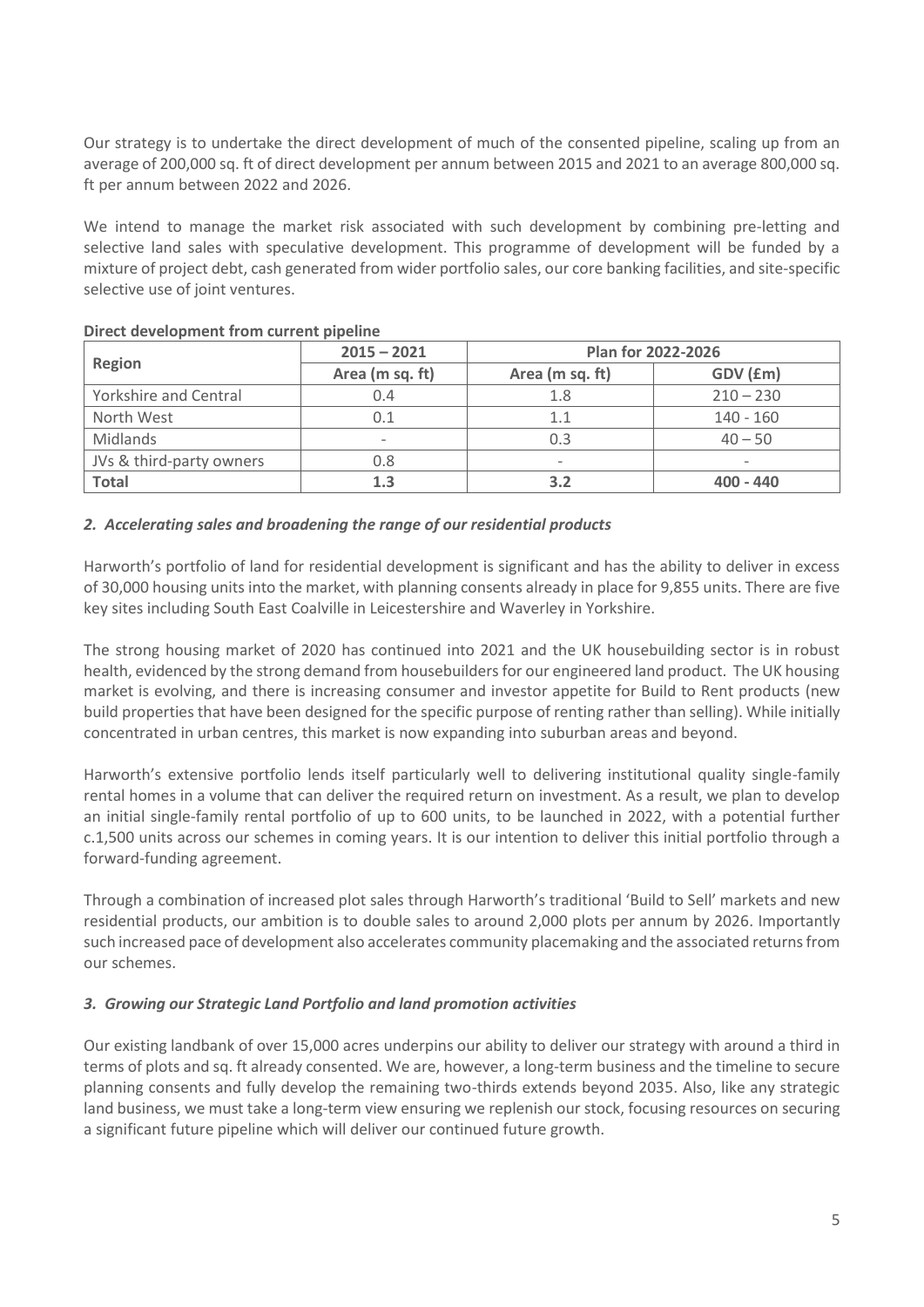In 2018 we expanded our regional coverage, with the introduction of dedicated North West and Midlands teams to join our existing Yorkshire & Central region. Our regional and head office teams have dedicated acquisitions specialists and we leverage their expertise to acquire and assemble land through a blend of freeholds, options, and planning promotion agreements.

Harworth has a long and successful track record in land assembly and promotion, and we target maintaining a 12-15 year land supply at any time. As we step into the delivery of our strategy, organic growth of the business will be supplemented by developing key partnerships to assemble and deliver large scale regeneration schemes with the potential for larger acquisition opportunities which may present themselves throughout the life of the plan.

#### *4. Repositioning our Investment Portfolio to modern Grade A*

Our Investment Portfolio, currently valued at £271m, is integral to the way that we fund our business and will continue to be so for the foreseeable future. As we progress our direct development pipeline as described above, our strategy will be largely to retain the assets that we develop, while disposing of those assets from our existing portfolio where we have maximised value through the completion of asset management initiatives. It is expected that this approach will progressively reposition our Investment Portfolio to modern, high-quality Grade A assets with good access to infrastructure and proximity to urban centres.

Having controlled all aspects of the quality, design, sustainability and environmental impact of the end product, this portfolio shift will enable us to leverage further upside from our direct developments, benefitting from the high standards of placemaking and environmental credentials that our sites demonstrate. It will allow us to stabilise assets where necessary and build both Strategic Land and Major Developments portfolios, driving further value for investors.

#### **Financing**

Harworth's funding strategy is conservative, and we intend to continue with that principle. At below 15% net loan to portfolio value ("LTV"), typical levels of year end drawings have been at the low end of the range that we consider supportable. The total quantum of funding required to deliver our strategy is likely to increase as we accelerate through our sites and increase the level of direct development. To ensure that we have the headroom that we need to deliver the strategy, we are, therefore, raising our target gearing at each year-end to be below 20% LTV with a maximum of 25%.

In the early years, our strategy will be funded through a combination of our Revolving Credit Facility ("RCF"), project specific debt for developments and cash from sales. The profile of our drawn debt through the year is likely to follow a similar pattern to previously, with debt being drawn through the spring and summer as we undertake earthworks and invest in infrastructure and paid down as sales complete in the second half of the year.

#### **People**

A strong leadership team will be key to delivering our strategy, and I am therefore pleased to have made some new appointments to our Executive Committee.

Ian Ball, who has been with the business since 2014 and became our Chief Operating Officer (COO) in 2019, has advised of his intention to leave the business at the end of January 2022. I would like to thank Ian for his extensive contribution and dedication to Harworth over the past seven years and wish him every success for the future.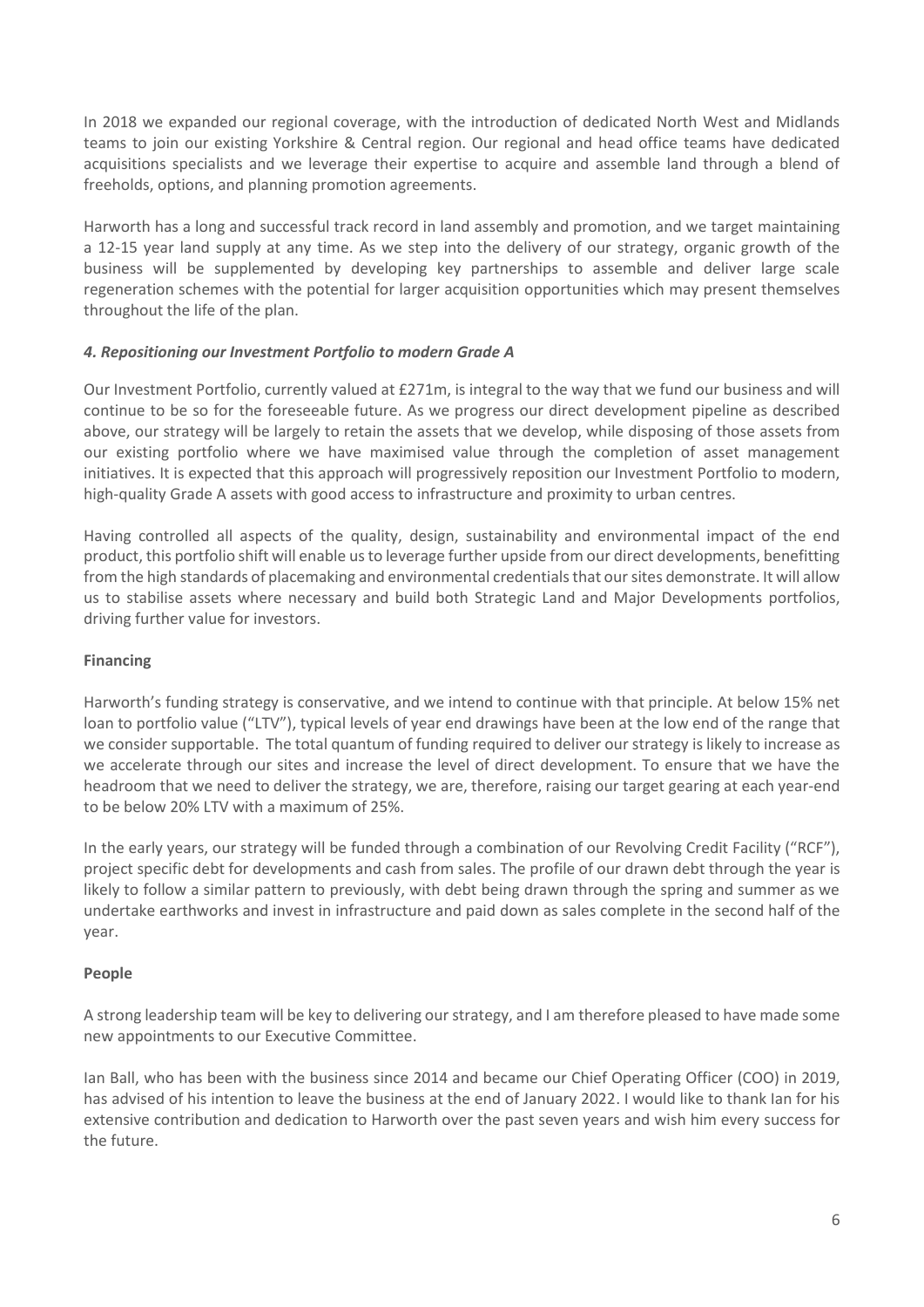On 1 September Ian transitioned his role to Andrew Blackshaw, who had spent eight months as Interim Director of Corporate Strategy. Andrew combines deep knowledge of Harworth with the extensive executive experience he has built through leadership roles in other real estate businesses. In his new role Andrew will be focused on the implementation of our strategic plan, working with our Regional Directors to bring forward sites, scale up direct development across all regions, develop and deliver new products and partnerships, as well as ensuring that we have the necessary skills to grow the business. Most recently, Andrew was Managing Director of Manchester Airport Group ("MAG") Investment Assets Limited, where he led the investment asset optimisation of MAG's income portfolio, culminating in the disposal of MAG's non-core portfolio to Threadneedle Investments in August 2020. Andrew is a Chartered Surveyor and previously held senior roles at Deloitte and PwC where he provided strategic, restructuring, and transactional advice to real estate businesses.

We have also appointed Jonathan Haigh to the newly created role of Chief Investment Officer (CIO). In this role, Jonathan will oversee our Investment Portfolios, as well asstrategic acquisitions and direct development, and will provide technical, commercial and natural resources expertise to the regional teams. Jonathan is a Chartered Surveyor and brings over 25-years' property development and transactional expertise, gained in leadership roles variously as developer, investor, occupier and adviser. In recent months he has been supporting Harworth as a consultant. Previously, as Managing Director of MAG Property, he led the development side of that business and associated transactions across the MAG Group and was a driving force of the Airport City Manchester scheme. Jonathan previously led a team at PwC responsible for devising and executing work-out strategies and loan book trading, and before that worked for Ballymore, where he led the investment and development activity for numerous large-scale and market-leading schemes.

Finally, Kitty Patmore, our Chief Financial Officer, will be taking maternity leave from October 2021 and anticipates returning to her role full-time in the spring of 2022. Nigel Turner has been appointed as Interim Chief Financial Officer and will undertake Kitty's responsibilities in her absence, but will not be appointed as a statutory director. Nigel has a long track record as a CFO and has acted in a similar interim capacity for the past 14 years, covering both listed and private companies. His sector experience includes acting as Interim CFO at Empiric Student Property plc, Interim CFO of Aldwyck Housing Group, which managed over 11,000 properties, and Director of Finance for Care UK Limited which owned over 100 care homes.

#### **Outlook**

Demand for our industrial & logistics space and serviced residential plots remains very strong and we expect these trends to continue for the foreseeable future. Harworth, with our sizeable landbank, is uniquely positioned to take advantage of the structural tailwinds in our end markets, and our strategy has unlocked the potential to deliver more and grow the business. Our focus for the remainder of the year will be to continue the build-out of our Major Development sites, complete plotsales across our residential portfolio and progress direct development across our industrial & logistics portfolio. We also intend to actively pursue opportunities to expand our strategic landbank and churn our Investment Portfolio, in-line with the strategy described above.

**Lynda Shillaw** Chief Executive 14 September 2021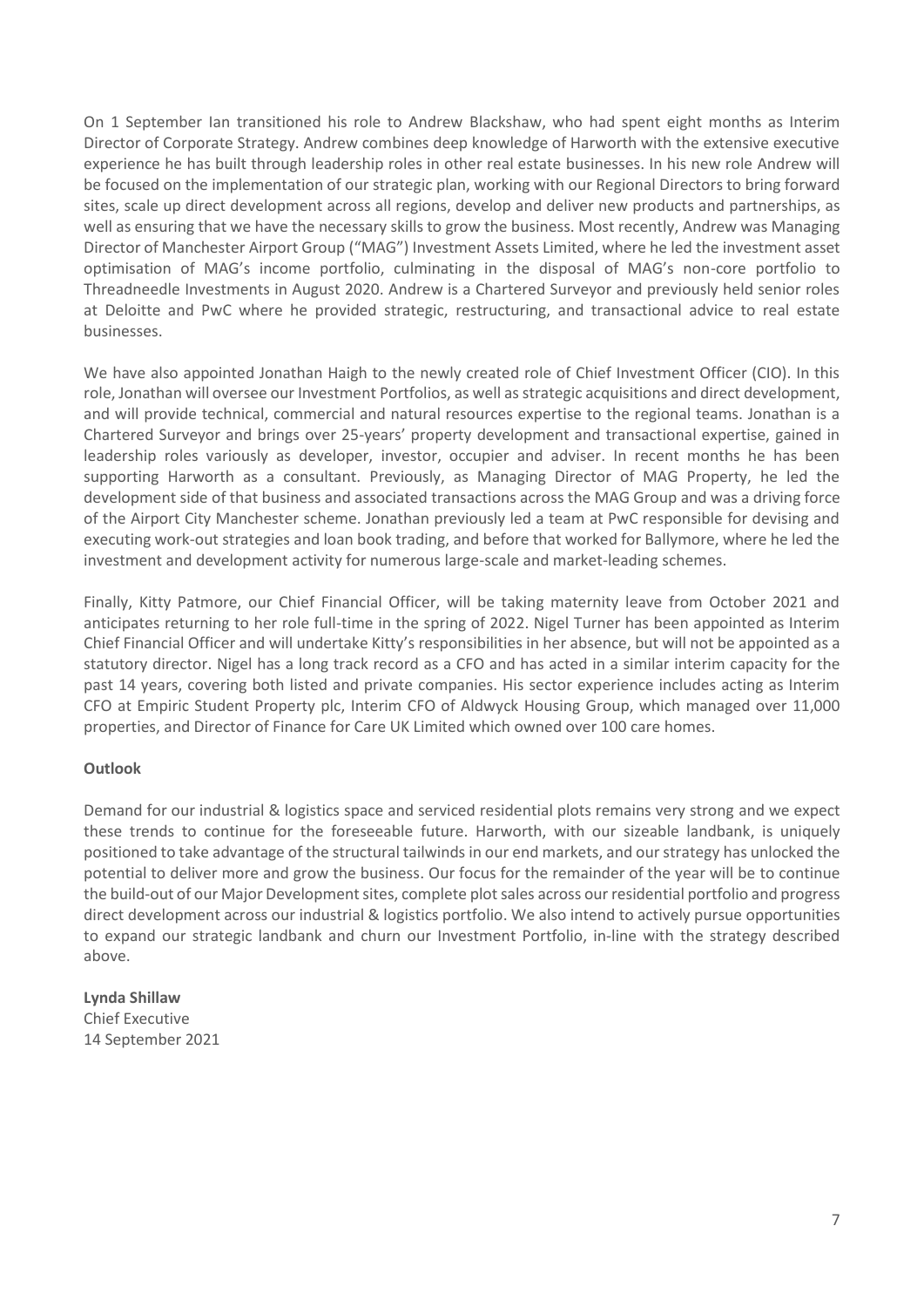#### **Operational Review**

#### **Industrial & logistics land portfolio**

At 30 June 2021, our industrial & logistics pipeline totalled 26.2m sq. ft, of which 9.0m sq. ft was consented, and 3.1m sq. ft was in the planning system awaiting determination.

#### *Acquisitions, land assembly and planning*

During the first half, planning consent was secured for 1.1m sq. ft of space in Wingates, Bolton. The site is adjacent to Junction 6 of the M61 and lies close to Harworth's now completed Logistics North development.

Land assembly works have continued at our site in Ansty, Warwickshire, with the acquisitions of a 128-acre land parcel in January, and a further small land parcel after the period end. Once land assembly works are completed, the site, which is adjacent to Junction 2 of the M6 and the M69, will have the potential to deliver over 3.0m sq. ft of Grade A logistics space.

#### *Direct development*

During the first half, practical completion was reached on LN50, a 50,800 sq. ft unit at Logistics North, concluding Harworth's build-out of the development. LN50 was designed, built and future-proofed to allow it to be Net Zero Carbon in operation, and was let to a manufacturing occupier after the period end.

Elsewhere, construction is currently underway at our site in Bardon Hill, Leicestershire, where we plan to directly develop 332,000 sq. ft of logistics and manufacturing space across six units over the next 12 months, with a total GDV of between £40m and £50m.

At Gateway 36, Barnsley, construction is due to start shortly as part of Phases 2 and 3 of the development, which have outline planning permission totalling 1.1m sq. ft of space. This will build on the success of Phase 1 of the development, in which Harworth directly developed 145,000 sq. ft of employment space between 2015 and 2018.

#### *Land sales*

We exchanged or completed on £3.3m of industrial & logistics land sales during the first half, at prices above or in-line with 31 December 2020 valuations. These comprised a sale to sportswear manufacturer SBD Apparel for the construction of a new 100,000 sq. ft facility at the AMP, which we will directly develop, and the disposal of a parcel of land at our site in Chatterley Valley, Staffordshire, where we have outline planning consent for 1.3m sq. ft of industrial & logistics space across the remainder of the site.

#### **Residential land portfolio**

As at 30 June 2021, our residential pipeline had the potential to deliver 30,655 housing plots, of which 9,855 were consented, and 2,023 were in the planning system awaiting determination.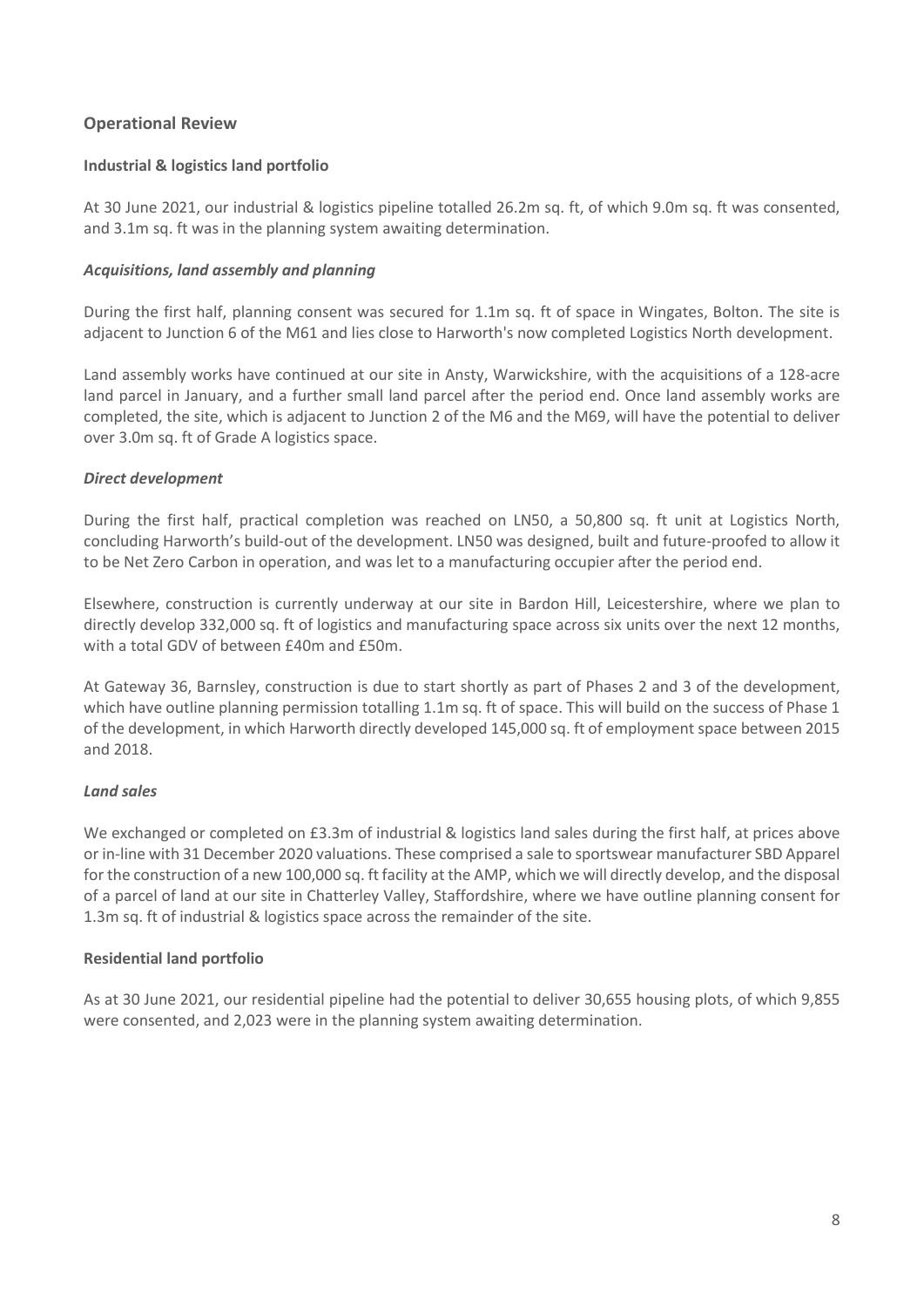#### *Acquisitions, land assembly and planning*

During the first half, we received planning approval for up to 500 homes across a number of smaller sites. This included approvals for: up to 250 new homes at a 25-acre site in Awsworth, Nottinghamshire; up to 132 new homes in Little Lever, Bolton, on a former industrial site that was acquired by Harworth in 2020; and up to 118 homes on a site in Birdwell, South Yorkshire. We are now marketing these sites to housebuilders and have received strong interest.

Our largest residential development currently in the planning system and awaiting determination is our 1,000 home mixed-use regeneration scheme at Ironbridge. Our plans for this site were approved by Telford & Wrekin Council in May, and we continue to work through the planning process with Shropshire Council. We remain positive on the prospects for this site, and have entered the final phase of demolition works with the blowdown of the former power station chimney in early September.

#### *Development progress*

In July, we submitted planning for Olive Lane, a new heart of the community for over 2,500 residents now living at our Waverley development in Rotherham, and over 2,000 workers at the AMP at Waverley. The proposals include a supermarket, restaurants and cafés, a medical centre, and offices, alongside additional phases of residential development, all of which will create a vibrant centre for local people. We expect to receive a planning determination in the next six months and, if approved, commence enabling works in the first half of 2022.

At South-East Coalville, Leicestershire, we have commenced enabling works for the second phase of the development, which will see the development of additional homes, a local quarter with convenience retail and other community services, and a new primary school. Since the start of 2020, we have already sold two sites which together account for 370 plots in the first phase of this development.

#### *Land sales*

During the first half, we have exchanged on sales representing 728 plots, with a further 123 plots exchanged after period end. Sales were either in-line with, or ahead of, 31 December 2020 valuations. Headline sales prices per serviced plot ranged from £36k to £77k (FY20: £37k to £70k), and we exchanged on sales to a range of different housebuilders, including at our sites at: Waverley, South Yorkshire; South-East Coalville, Leicestershire; Moss Nook, Merseyside, and Prince of Wales, West Yorkshire.

#### **Investment portfolio**

Our Investment Portfolio, previously referred to as our Business Space portfolio, mainly comprises industrial & logistics properties that we have directly developed and retained, and industrial & logistics assets that we have acquired. This portfolio provides recurring rental income that covers our administrative expenses, finance costs and tax, in addition to providing asset management opportunities and the potential for capital value growth.

#### *Asset management activity*

We completed 206,400 sq. ft of new lettings during the period, in-line with estimated rental values. Our largest leasing deal related to a 149,300 sq. ft unit that was developed as part of our Multiply scheme at Logistics North.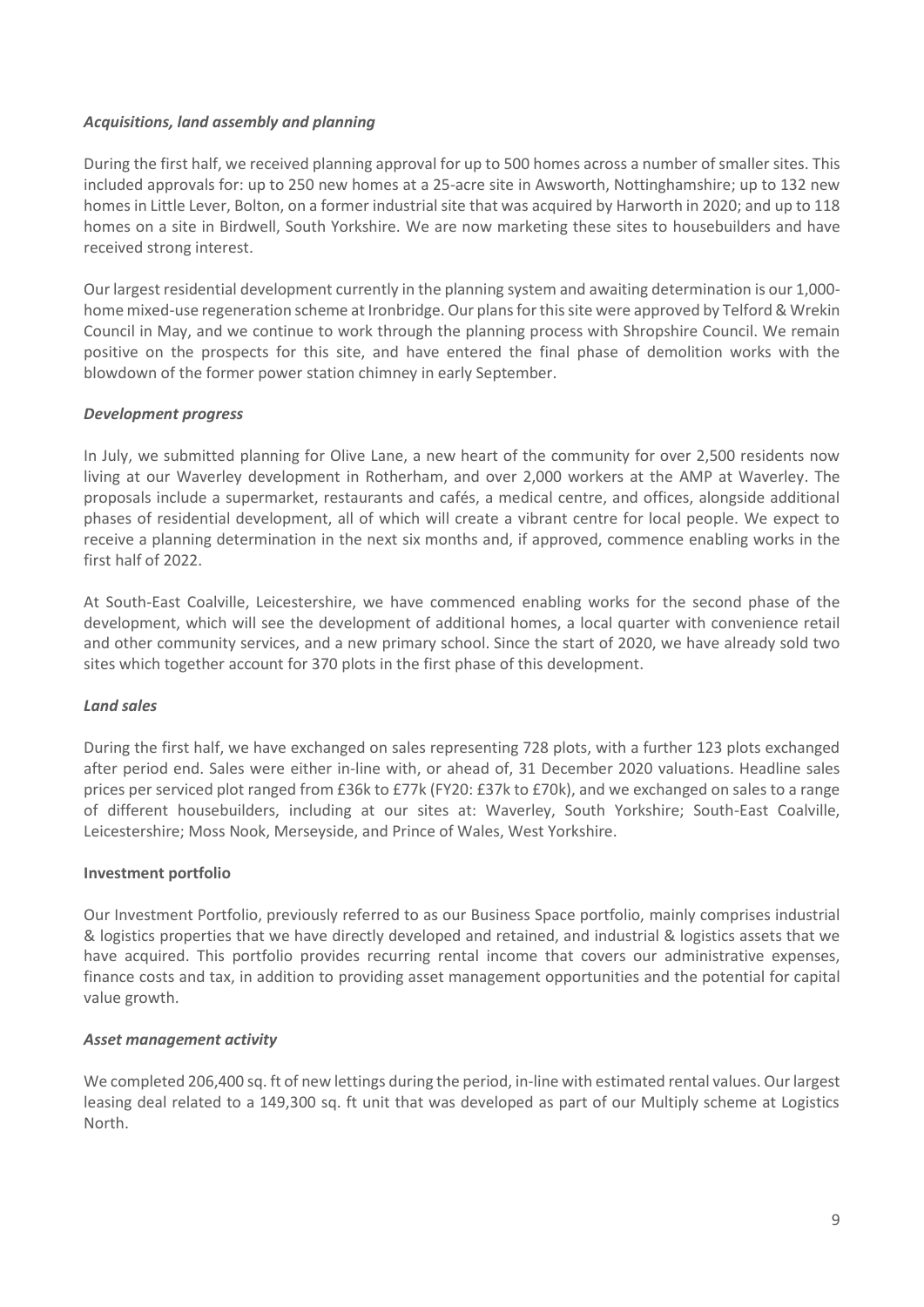Across this portfolio, operational metrics remain strong, with 97% of rents falling due in the first half collected, vacancy falling to 3.0% as at 30 June 2021 (31 December 2020: 4.5%), and a sustainable WAULT of 11.8 years as at 30 June 2021 (31 December 2020: 12.5 years).

#### *Portfolio churn*

In March we acquired Towngate Business Park, Widnes for £12.7m, reflecting a net initial yield of 7.1% and a reversionary yield of 9.4%. The asset provides 262,000 sq. ft of fully-let industrial space across nine-industrial units, with easy access to the M62. Harworth will leverage its asset management expertise to capture rental reversion at the site and explore infill development opportunities over the medium term.

We completed or exchanged on £2.7m of sales from our Investment Portfolio during the first half, at terms inline with, or ahead of 31 December 2020 valuations, and representing a net initial yield of 5%. These disposals are consistent with our existing approach to sell properties when business plans are completed, realising capital to reinvest into higher-returning investment and development opportunities.

#### **Natural Resources portfolio**

Our Natural Resources portfolio comprises sites used for a wide range of energy production and extraction purposes, including wind and solar energy schemes, battery storage and methane capture. We made £4.2m of non-core sales from the portfolio during the first half, including the former Alcan smelter at Lynefield Park, Northumberland for £3.4m, ahead of December 2020 book value.

#### **The Harworth Way**

As a leading master developer and regenerator, a strong Environmental, Social and Governance ("ESG") ethos and practices are central to Harworth's Purpose and are encapsulated in "The Harworth Way". We have made significant progress in this area and, in April, established an ESG Committee of the Board chaired by Angela Bromfield, our Senior Independent Director, to provide oversight and guidance of the Group's ESG strategy, reporting, and activities. A particular focus for the Committee in the coming year will be to ensure that we have appropriate ESG targets across our business, that the ESG strategy is embedded into the Group's strategy, and that we have the systems and processes in place to enable the collection, monitoring and disclosure of relevant data.

Key highlights of our progress to date this year include:

- Joining the UK Green Building Council and completing direct development to BREEAM Very Good Standard, including our LN50 development at Logistics North, designed to be Net Zero Carbon in operation;
- Submitting planning for a 4.3m sq ft solar farm on the former Huntington Lane open cast coal mine in Telford, Shropshire, capable of generating enough renewable energy to power 8,650 homes, saving 15,000 $kg$  of CO<sub>2</sub> emissions per year;
- Introducing a new salary sacrifice car scheme exclusively for fully electric and hybrid vehicles; and
- Securing funding from "Places to Ride", a partnership between British Cycling, the Department for Digital, Culture, Media & Sports, and Sports England, to develop two innovative cycle infrastructure schemes at Thoresby Vale and Waverley to encourage healthier lifestyles in our communities.

When we announce our 2021 Full Year Results, we intend to provide ESG targets aligned with the pillars of the Harworth Way, and improve the monitoring and disclosure of relevant environmental and social data. As part of this, we intend to align to the Taskforce for Climate Related Financial Disclosures recommendations as far as possible, and outline a transition pathway to Net Zero Carbon.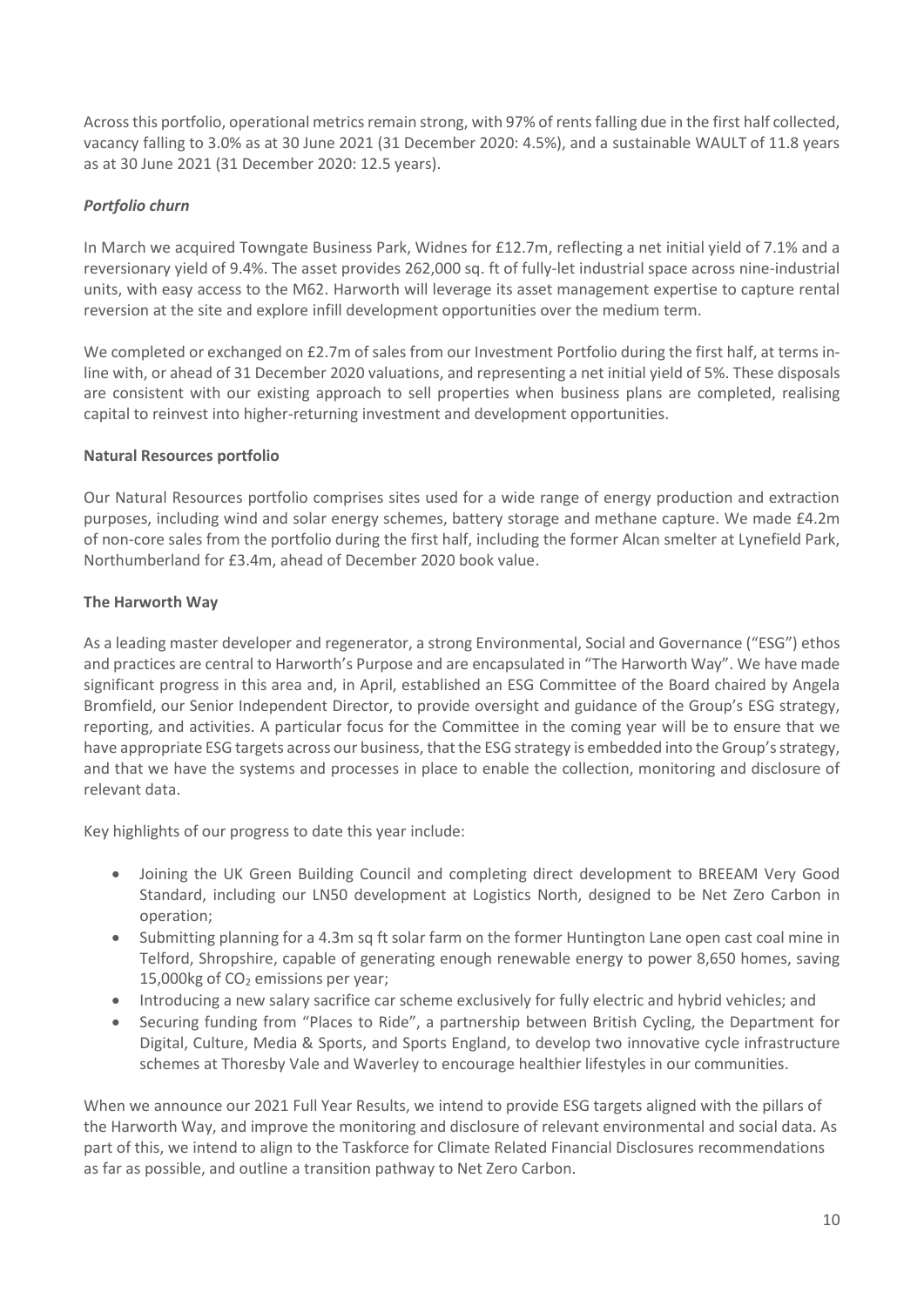#### **Financial Review**

#### **Overview**

Our first half financial performance has been strong, with a total return (EPRA NDV growth/ (reduction) plus dividends per share) of 15.4% (H1 2020: (4.5)%), as a result of management actions, a resilient residential market and strong demand for industrial & logistics land and properties.

Sales of serviced land and income from rent, royalties and fees resulted in Group revenue of £18.9m (H1 2020: £23.7m). Whilst this is lower than in the first half of 2020 and 2019, it is reflective of rephasing serviced land sales during the COVID-19 pandemic in 2020 which has led to a 2021 sales profile that is weighted to the second half of the year. Rent collection remained strong, bolstered by new acquisitions in 2020, and there was a promote fee at Logistics North. The percentage of budgeted sales completed or agreed for completion towards the year-end is 98%, higher than at this point in 2020 and 2019, indicating very positive momentum into the second half.

BNP Paribas, our independent valuer, has completed a desktop valuation as at 30 June 2021 of 89% of the property portfolio by value. The Directors have assessed the valuation of the whole property portfolio and have incorporated the BNP Paribas valuation. The BNP Paribas valuation demonstrates the strength of the industrial & logistics market for both investment properties and development land.

This resulted in an increase in the fair value of investment properties of £66.5m (H1 2020: £0.7m), an operating profit to 30 June 2021 of £76.5m (H1 2020: operating loss of £(3.7)m) and a profit after tax of £56.4m (H1 2020: loss after tax of £(5.1)m).

Over the six months, net asset value grew to £541.0m (31 December 2020: £488.7m). With the European Public Real Estate Association (EPRA) adjustments for development property valuations included, EPRA Net Disposal Value (NDV) at 30 June 2021 was £590.7m (31 December 2020: £515.9m) representing a per share increase of 14.5% to 183.2p (31 December 2020: 160.0p).

The Board has determined that it is appropriate for an interim dividend to be paid of 0.367p (H1 2020: 0.334p) per share, representing a 10% increase in line with our dividend policy. There is no change to the current dividend policy to continue to grow the dividends by 10% each year.

The Group remains well capitalised and as at 30 June 2021 had available liquidity of £36.2m (31 December 2020: £62.7m). Net debt was £100.2m (31 December 2020: £71.2m), higher as a result of the cyclical spend on sites in preparation for year-end sales. The closing net loan to portfolio value was 13.4% (31 December 2020: 11.5%).

As the Group executes the strategy set out in the Chief Executive's Review, the total quantum of funding required is likely to increase slightly, including site-specific development and infrastructure loans. To ensure that we have the headroom needed to deliver the strategy, we are raising the target net loan to portfolio value at each year end to below 20%, with a maximum of 25%.

#### **Presentation of financial information**

As our property portfolio includes development properties and joint venture arrangements, Alternative Performance Measures ("APMs") can provide valuable insight into our business alongside statutory measures. In particular, revaluation gains on development properties are not recognised in the Consolidated Income Statement and Balance Sheet. The APMs set out to show measures which include movements in development property revaluations, overages and joint ventures, and also the profitability of the business excluding value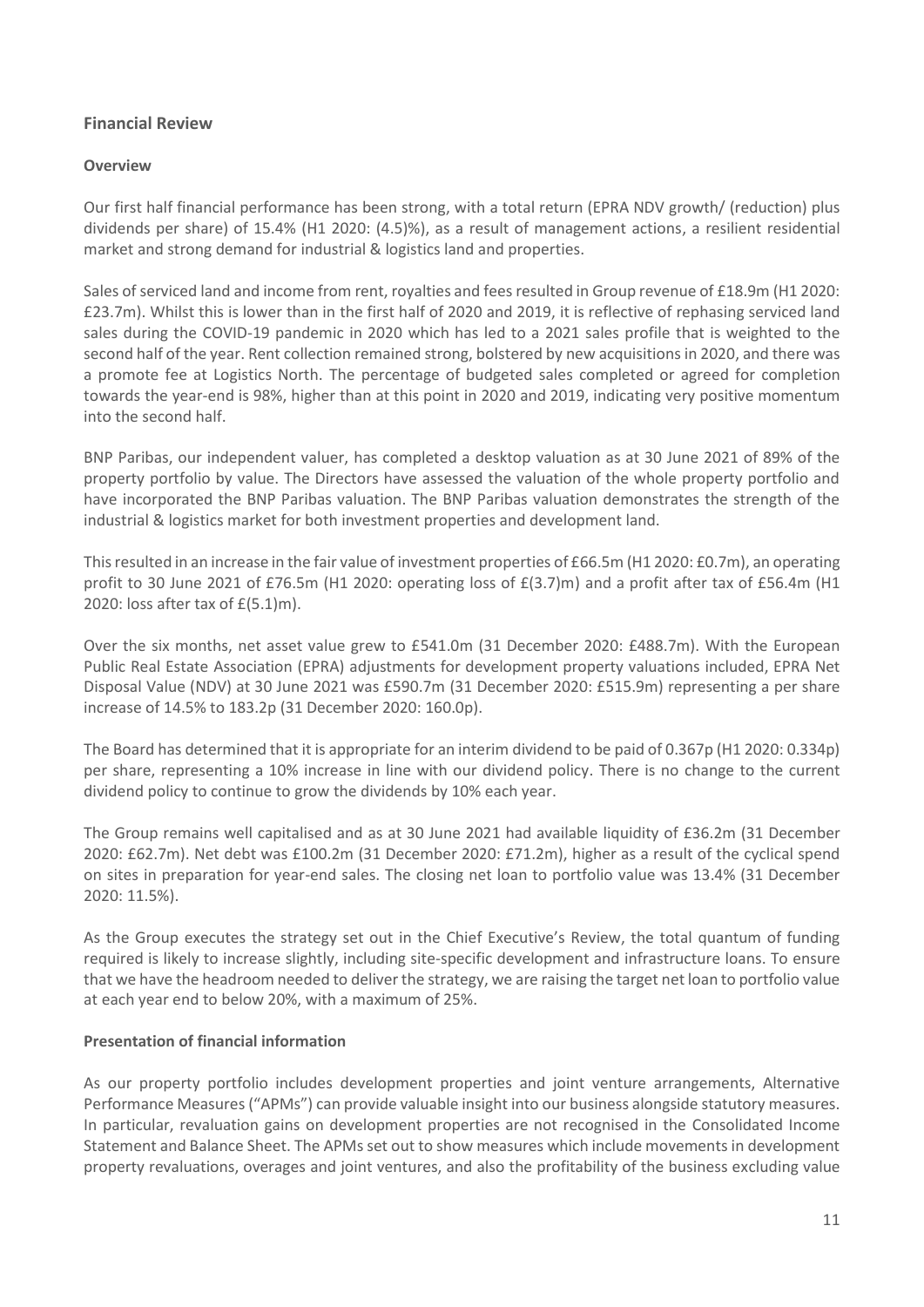gains. We believe that these APMs assist in providing stakeholders with additional useful disclosure on the underlying trends, performance and position of the Group.

Our key APMs are:

- **Total return** the movement in EPRA NDV plus dividends per share paid in the year expressed as a percentage of opening EPRA NDV per share
- **EPRA NDV per share** EPRA NDV aims to represent shareholder value under an orderly sale of the business, where deferred tax, financial instruments and certain other adjustments are calculated to the full extent of their liability net of any resulting tax. EPRA NDV per share is EPRA NDV divided by the number of shares in issue less shares held by the Employee Benefit Trust
- **Value gains**  these are the realised profits from the sales of properties and unrealised profits from property value movements including joint ventures and the mark to market movement on development properties and overages.
- **Net loan to portfolio value** Group debt net of cash held expressed as a percentage of portfolio value

A full description of all non-statutory measures and reconciliations between all the statutory and nonstatutory measures are given in Note 2 to the condensed consolidated interim financial statements.

Profit excluding value gains is not being included as a key APM from 30 June 2021 as it is included in the EPRA NDV per share and Total return key APMs but is a non-material component of these measures. Profit excluding value gains is defined as property net rental, royalty and fee income, net of running costs of the business (adjusted operating profit); this represents the underlying profitability of the business not reliant on property value gains or profits from the sales of properties.

Harworth discloses some APMs which are EPRA measures as these are a set of standard disclosures for the property industry and thus aid comparability for our real estate investors and analysts. Following the release of new best practice recommendations by EPRA in October 2019, we replaced the reporting of EPRA NNNAV with EPRA NDV starting with our first half results in 2020. We believe that this measure continues to be the most appropriate to explain our business.

Our financial reporting is aligned to our business units of Capital Growth and Income Generation with items which are not directly allocated to specific business activities, held centrally and presented separately.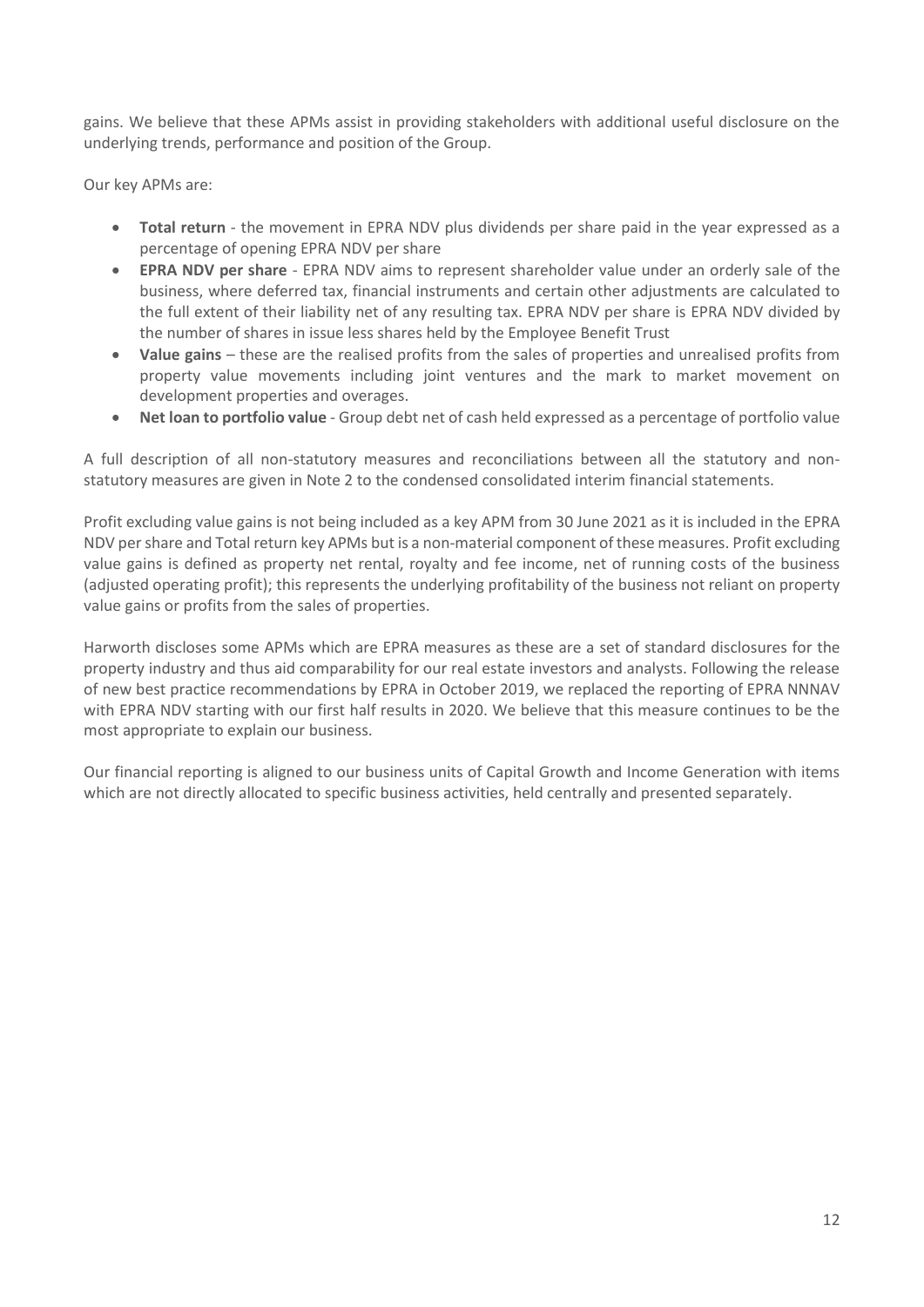#### **Income Statement(1)**

|                                   |                          | H1 2021                    |                                 |                    | H1 2020                  |                            |                                 |             |
|-----------------------------------|--------------------------|----------------------------|---------------------------------|--------------------|--------------------------|----------------------------|---------------------------------|-------------|
|                                   | Capital<br>Growth<br>£m  | Income<br>Generation<br>£m | Central<br>Over-<br>heads<br>£m | <b>Total</b><br>£m | Capital<br>Growth<br>£m  | Income<br>Generation<br>£m | Central<br>Over-<br>heads<br>£m | Total<br>£m |
| Revenue                           | 5.2                      | 13.6                       | $\overline{\phantom{a}}$        | 18.9               | 13.8                     | 9.9                        |                                 | 23.7        |
| Cost of sales                     | 0.8                      | (3.6)                      | $\overline{\phantom{a}}$        | (2.8)              | (25.0)                   | (1.6)                      |                                 | (26.6)      |
| Gross profit/(loss)               | 6.0                      | 10.0                       | $\overline{\phantom{a}}$        | 16.0               | (11.2)                   | 8.3                        |                                 | (2.9)       |
| Administrative expenses           | (1.6)                    | (1.2)                      | (5.9)                           | (8.7)              | (1.5)                    | (0.7)                      | (4.4)                           | (6.6)       |
| Other gains                       | 44.9                     | 24.3                       | $\sim$                          | 69.2               | (0.3)                    | $6.1$                      |                                 | 5.9         |
| Other operating expense           | $\overline{\phantom{a}}$ | $\overline{\phantom{a}}$   | (0.0)                           | (0.0)              | $\overline{\phantom{a}}$ | $\overline{\phantom{a}}$   | (0.1)                           | (0.1)       |
| Operating profit/(loss)           | 49.3                     | 33.1                       | (6.0)                           | 76.5               | (13.0)                   | 13.7                       | (4.4)                           | (3.7)       |
| Share of profit of joint ventures | 2.2                      | 2.9                        |                                 | 5.1                | 1.2                      | 0.4                        |                                 | 1.6         |
| Interest                          | 0.1                      | $\overline{\phantom{a}}$   | (1.7)                           | (1.5)              | 0.2                      | $\overline{\phantom{a}}$   | (1.8)                           | (1.6)       |
| Profit/(loss) before tax          | 51.7                     | 36.0                       | (7.7)                           | 80.1               | (11.6)                   | 14.1                       | (6.2)                           | (3.7)       |
| Tax charge                        |                          | $\overline{\phantom{a}}$   | (23.6)                          | (23.6)             |                          | $\overline{\phantom{a}}$   | (1.5)                           | (1.5)       |
| Profit/(loss) after tax           | 51.7                     | 36.0                       | (31.3)                          | 56.4               | (11.6)                   | 14.1                       | (7.7)                           | (5.1)       |

*Notes: (1) There are some minor differences on some totals due to roundings*

Revenues in H1 2021 were £18.9m (H1 2020: £23.7m), split between revenue from Capital Growth of £5.2m (H1 2020: £13.8m) and revenue from Income Generation of £13.6m (H1 2020: £9.9m).

Capital Growth revenue is lower than H1 2020; this is reflective of later starts on site due to COVID-19 in 2020 which had a subsequent impact on development programmes in 2021. Revenue includes a promote fee (£2.9m) from our Multiply joint venture at Logistics North. Sales in the second half of 2021 are expected to be higher than the same period in 2020 with 98% of budgeted sales completed or agreed for completion at yearend.

Income Generation (Investment Portfolio, Natural Resources and Operations) revenue mainly comprises property rental and royalty income. Revenue of £13.6m (H1 2020: £9.9m) is higher as a result of increased rental income from property acquisitions and asset management. The core of our recurring income is from rental and royalty income from the Investment Portfolio (previously known as Business Space) and Natural Resources which increased on an annualised basis from £19.8m to £21.8m in the period.

Cost of sales comprises the inventory cost of development property sales and the operating costs of the Income Generation business. Cost of sales decreased to £2.8m (H1 2020: £26.6m) of which £1.5m related to the inventory cost of development property sales (H1 2020: £11.3m). In H1 2021, we saw a net reduction in the net realisable value provision on development properties of £2.4m (H1 2020: £12.9m increase) following the valuation process as at 30 June 2021.

Administrative expenses increased in H1 2021 by £2.1m. This was due to increased insurance costs following the 2021 insurance renewal driven by changes in the insurance market, costs incurred on the review of the business, and higher salary expenses including bonus provisions, the one-off element of these costs being £0.6m.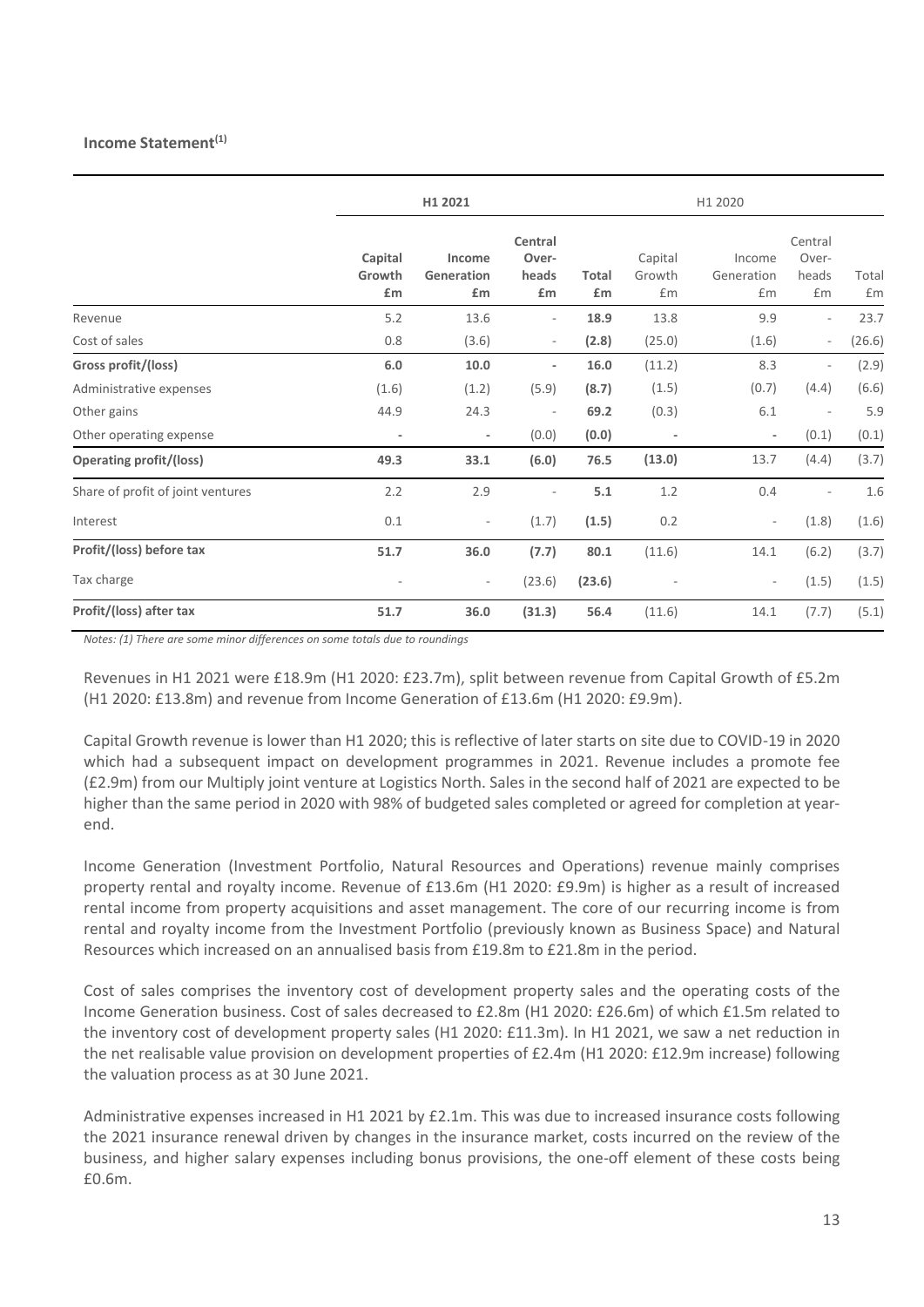Other gains comprise a £67.6m (H1 2020: £0.4m) net increase in the fair value of investment properties and assets held for sale ("AHFS") plus the profit on sale of investment properties, AHFS and overages of £1.6m (H1 2020: £5.5m).

Joint venture profits of £5.1m (H1 2020: £1.6m) were largely a result of an increase in the value of the Logistics North Multiply site (£2.9m) and Aire Valley Land (£2.2m). Value gains/(losses) on a non-statutory basis are set out below.

#### **Non-statutory value gains/(losses)(1)**

Value gains/(losses) are made up of profit on sale, revaluation gains/(losses) on investment properties (including joint ventures), and revaluation gains/(losses) on development properties, AHFS and overages. A reconciliation between statutory and non-statutory value gains can be found in Note 2 to the Financial Statements.

| £m                                  |                   | H1 2021                              |       | H1 2020                  |                               |        | H1 2021                   | FY 2020            |
|-------------------------------------|-------------------|--------------------------------------|-------|--------------------------|-------------------------------|--------|---------------------------|--------------------|
| Categorisation                      | Profit on<br>sale | <b>Revaluation</b><br>gains/(losses) | Total | Profit on<br>sale        | Revaluation<br>gains/(Losses) | Total  | Total<br><b>Valuation</b> | Total<br>Valuation |
| <b>Capital Growth</b>               |                   |                                      |       |                          |                               |        |                           |                    |
| Major DevelopmentsDevelopment       | 1.3               | 51.2                                 | 52.5  | (0.7)                    | (29.6)                        | (30.3) | 303.5                     | 248.1              |
| Investment<br><b>Strategic Land</b> | 0.1               | 28.6                                 | 28.7  | 4.9                      | (4.5)                         | 0.4    | 129.5                     | 96.2               |
| <b>Income Generation</b>            |                   |                                      |       |                          |                               |        |                           |                    |
| Investment Portfolio Investment     | 0.1               | 25.3                                 | 25.4  | $\overline{\phantom{a}}$ | 4.7                           | 4.7    | 271.3                     | 227.6              |
| Natural Resources Investment        | ۰                 | 0.4                                  | 0.4   | 0.3                      | 2.2                           | 2.5    | 35.6                      | 38.3               |
| Agricultural Land Investment        | 0.4               | 0.2                                  | 0.6   | 0.2                      | (0.7)                         | (0.5)  | 8.0                       | 8.0                |
| Total                               | 1.9               | 105.7                                | 107.5 | 4.7                      | (27.9)                        | (23.2) | 748.0                     | 618.2              |

*Notes: (1) A full description and reconciliation of the APMs in the above table is included in note 2 to the condensed consolidated interim financial statements*

*(2) There are some minor differences on some totals due to roundings*

Profit on sale of £1.9m (H1 2020: £4.7m) reflected sales above book value. Following the half year valuation process, revaluation gains were £105.7m (H1 2020: £27.9m losses). The revaluation gains are outlined in the table below.

|                                                                                        | H1 2021<br>£m | H <sub>1</sub> 2020<br>£m |
|----------------------------------------------------------------------------------------|---------------|---------------------------|
| Increase in fair value of investment properties                                        | 66.5          | 0.7                       |
| Increase/(decrease) in value of assets held for sale                                   | 1.1           | (0.3)                     |
| Movement in net realisable value provision of development properties                   | 2.4           | (13.6)                    |
| Contribution to statutory operating profit/(loss)                                      | 70.0          | (13.2)                    |
| Share of profits from joint ventures                                                   | 5.1           | 1.6                       |
| Unrealised gains/(losses) on development properties, overages and assets held for sale | 30.5          | (16.3)                    |
| Total revaluation gains/(losses)                                                       | 105.7         | (27.9)                    |

The principal revaluation gains and losses across the divisions reflected the following in this period: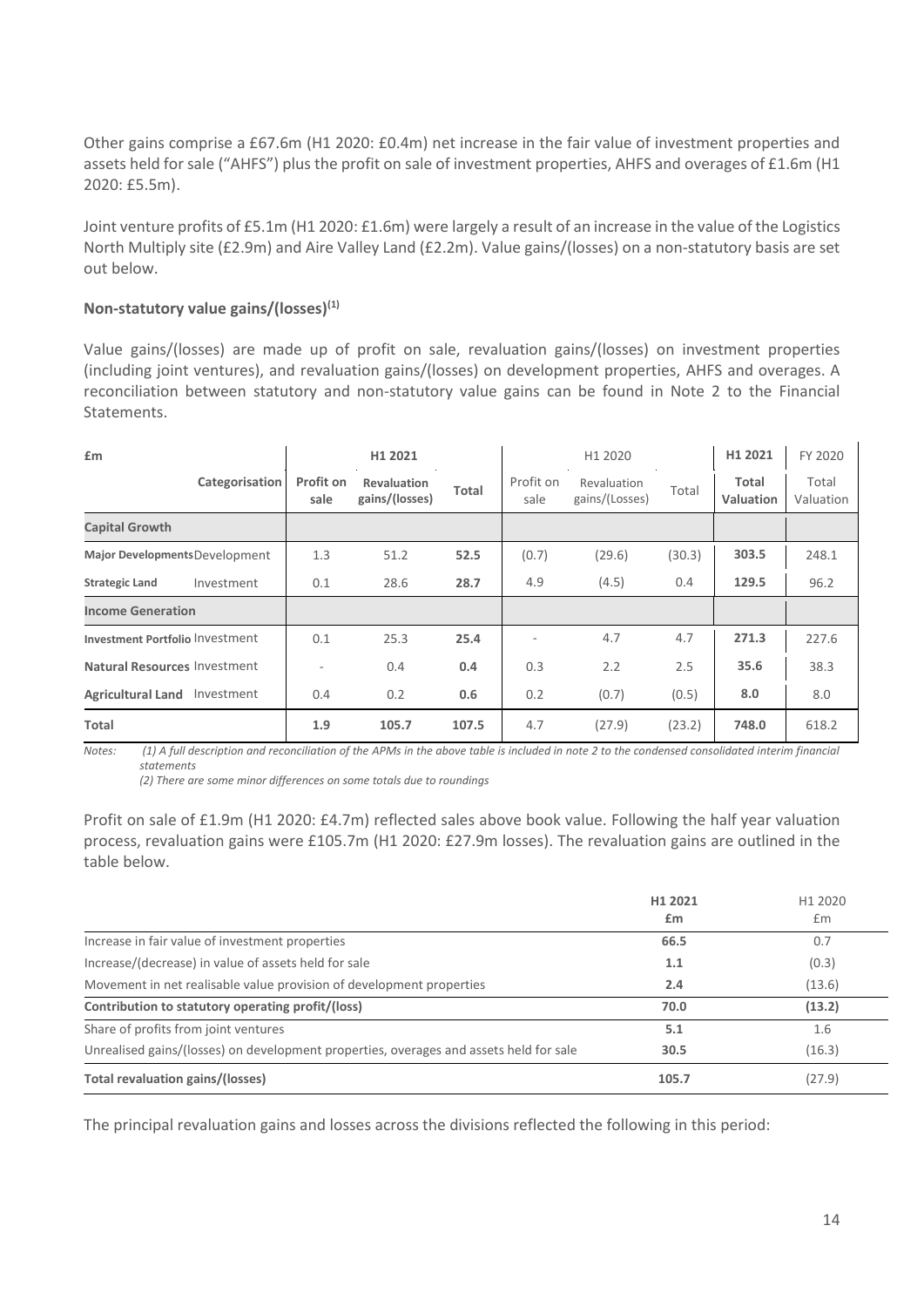- Major Developments the major contribution to revaluation gains came from industrial and logistics development sites with planning permission alongside robust housebuilder demand for our sites;
- Strategic Land –increased market appetite for strategic land, in particular for industrial and logistics sites, as well as planning permission received at our Wingates site;
- Investment Portfolio strong rent collection and good letting progress achieved across our portfolio reducing vacancy with increased demand for industrial and logistics properties;
- Natural Resources valuations have remained broadly consistent with 31 December 2020 with some valuation growth on the renewable wind portfolio; and
- Agricultural Land profits achieved on sales in H1 2021

The net realisable value provision as at 30 June 2021 was £14.7m (FY 2020: £17.3m) and held against nine development properties. This provision has been made to reduce the value of these development properties from their deemed cost (the fair value at which they were transferred from an investment to a development categorisation) to their net realisable value at 30 June 2021. The transfer from investment to development property takes place once planning is secured and development with a view to sale has commenced.

#### **Cash and sales**

The Group made property sales<sup>(1)</sup> of £11.5m in H1 2021 (H1 2020: £30.8m) achieving profits on sales of £1.9m (H1 2020: £4.7m). Sales were split between those of residential serviced plots at £0.5m (H1 2020: £10.2m), commercial land at £4.1m (H1 2020: £14.0m) and other, mainly mature, income-generating sites and agricultural land, at £6.9m (H1 2020: £6.6m).

Cash proceeds from sales in the period were £20.4m (H1 2020: £42.0m) as shown in the table below:

|                                                       | H1 2021<br>£m            | H1 2020<br>Em |
|-------------------------------------------------------|--------------------------|---------------|
| Total property sales <sup>(1)</sup>                   | 11.5                     | 30.8          |
| Less: deferred consideration on sales in the period   | $\overline{\phantom{a}}$ | (4.7)         |
| Add: deferred consideration from sales in prior years | 8.9                      | 15.9          |
| <b>Total cash proceeds</b>                            | 20.4                     | 42.0          |

*Notes: (1) A full description and reconciliation of the APM is included in Note 2 to the condensed consolidated interim financial statements*

#### **Tax**

The income statement charge for taxation for the period was £23.6m (H1 2020: £1.5m) which comprised a current year tax charge of £1.8m (H1 2020: £0.2m) and a deferred tax charge of £21.8m (H1 2020: £1.3m).

The current tax charge resulted primarily from profits from the sale of development properties, investment property, AHFS and Profit excluding value gains ("PEVG").

The increase in deferred tax largely relates to unrealised gains on investment properties. In addition, the March 2021 Budget announced a further increase to the main rate of corporation tax to 25% effective from April 2023. This increase was substantively enacted on 24 May 2021. As such, the deferred tax balance has been calculated using a hybrid rate of between 19% and 25%, dependent on the rate expected to apply to the reversal of the liability. The deferred tax movement resulting from the impact of the tax rate change was £5.9m.

At 30 June 2021, the Group had deferred tax liabilities of £45.4m (FY 2020: £23.1m) and deferred tax assets of £7.7m (FY 2020: £7.3m). The net deferred tax liability was £37.7m (FY 2020: £15.8m).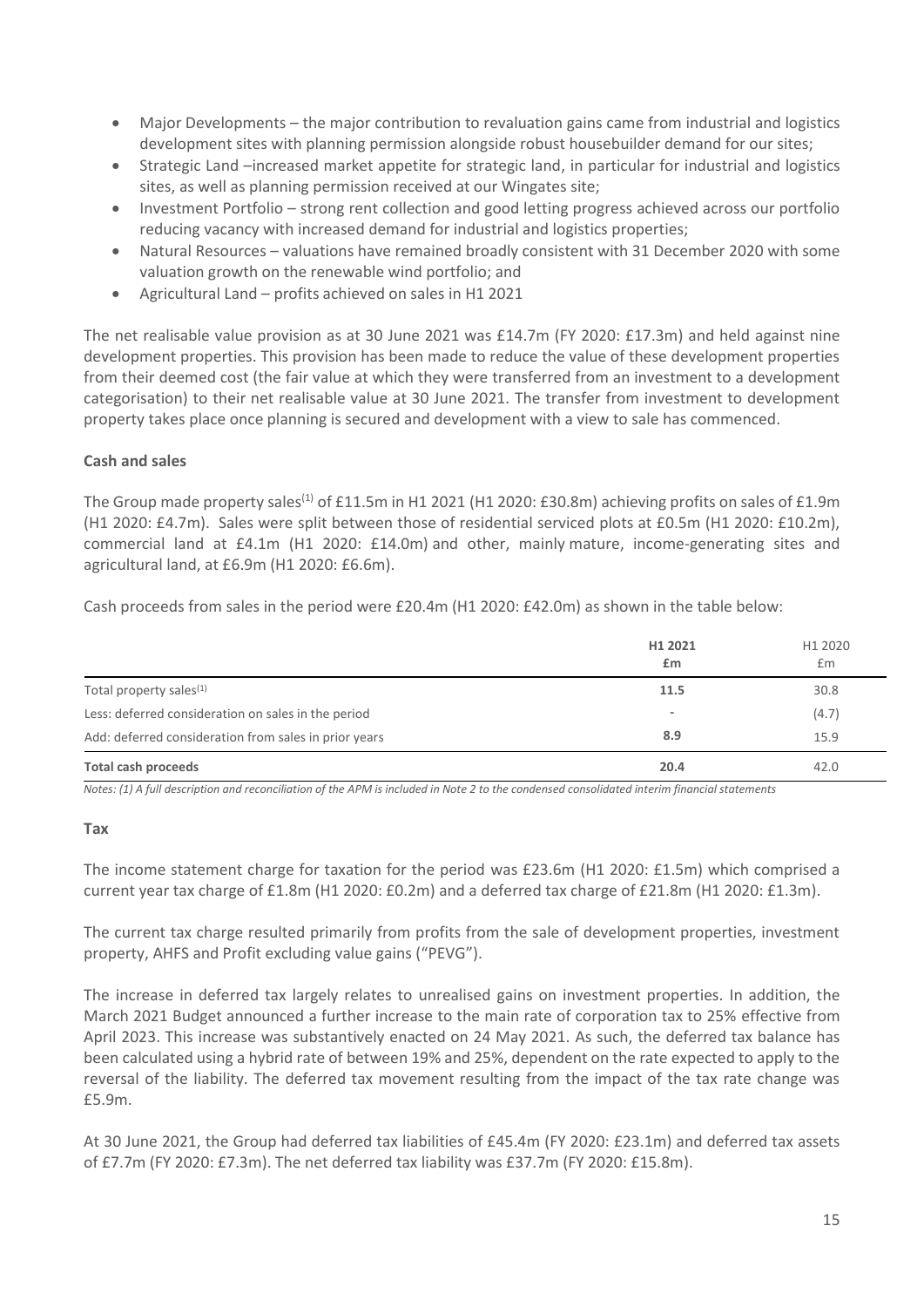#### **Basic earnings per share and Dividends**

Basic earnings per share for the first half increased to 17.5p (H1 2020: (1.6)p) reflecting the increase in the valuation of the land and property portfolio as at 30 June 2021.

The Board has determined that it is appropriate for an interim dividend to be paid of 0.367p (H1 2020: 0.334p) per share, an increase of 10% in line with the Group's dividend policy. Following a review by the Board, there is no change to the current dividend policy to continue to grow the dividends by 10% each year.

#### **Property categorisation**

Until sites receive planning permission and the future use has been determined, our view is that the land is held for a currently undetermined future use and should therefore be held as investment property. We categorise properties and land that have received planning permission and where development with a view to sale has commenced as development properties.

As at 30 June 2021, the balance sheet value of all development properties was £183.5m (FY 2020: £177.7m) and the valuation (based on the desktop valuation undertaken by BNP Paribas) was £243.4m, reflecting a £59.9m cumulative uplift in value since they were classified as development properties. In order to highlight the market value of development properties, and overages, and to be consistent with our investment properties, we use EPRA NDV, which includes the market value of development properties, AHFS and overages less notional deferred tax, as our primary net assets metric.

|                                                                                                                  | 30 June 2021<br>£m | 30 June 2020<br>Em | 31 December 2020<br>£m |
|------------------------------------------------------------------------------------------------------------------|--------------------|--------------------|------------------------|
| Properties <sup>(1)</sup>                                                                                        | 684.6              | 534.9              | 584.5                  |
| Cash                                                                                                             | 3.9                | 7.5                | 12.7                   |
| Trade and other receivables                                                                                      | 57.0               | 52.1               | 56.4                   |
| Other assets                                                                                                     | 5.4                | 4.6                | 5.4                    |
| <b>Total assets</b>                                                                                              | 750.9              | 599.1              | 659.0                  |
| Gross borrowings                                                                                                 | 104.2              | 76.8               | 83.9                   |
| Deferred tax liability                                                                                           | 37.7               | 9.1                | 15.8                   |
| Derivative financial instruments                                                                                 | 0.5                | 1.0                | 0.8                    |
| Other liabilities                                                                                                | 67.5               | 54.1               | 69.8                   |
| <b>Statutory net assets</b>                                                                                      | 541.0              | 458.1              | 488.7                  |
| Mark to market value adjustment on development properties,<br>AHFS and overages less notional deferred tax $(2)$ | 49.7               | 20.6               | 27.2                   |
| EPRA NDV $(2)$                                                                                                   | 590.7              | 478.7              | 515.9                  |
| Number of shares in issue less Employee Benefit Trust shares                                                     | 322,520,876        | 322,143,359        | 322,410,320            |
| EPRA NDV per share <sup>(2)</sup>                                                                                | 183.2p             | 148.6p             | 160.0p                 |

#### **Net asset value**

*(1) Properties include investment properties, development properties (included within inventories), AHFS, occupied properties and investment in joint ventures* 

*(2) A full description and reconciliation of the APMs in the above table is included in Note 2 to the condensed consolidated interim financial statements*

EPRA NDV at 30 June 2021 was £590.7m (31 December 2020: £515.9m) which includes the mark to market adjustment on the value of the development properties, AHFS and overages. The total portfolio value as at 30 June 2021 was £748.0 $m^{(1)}$ , an increase of £129.8m from 31 December 2020 (£618.2m).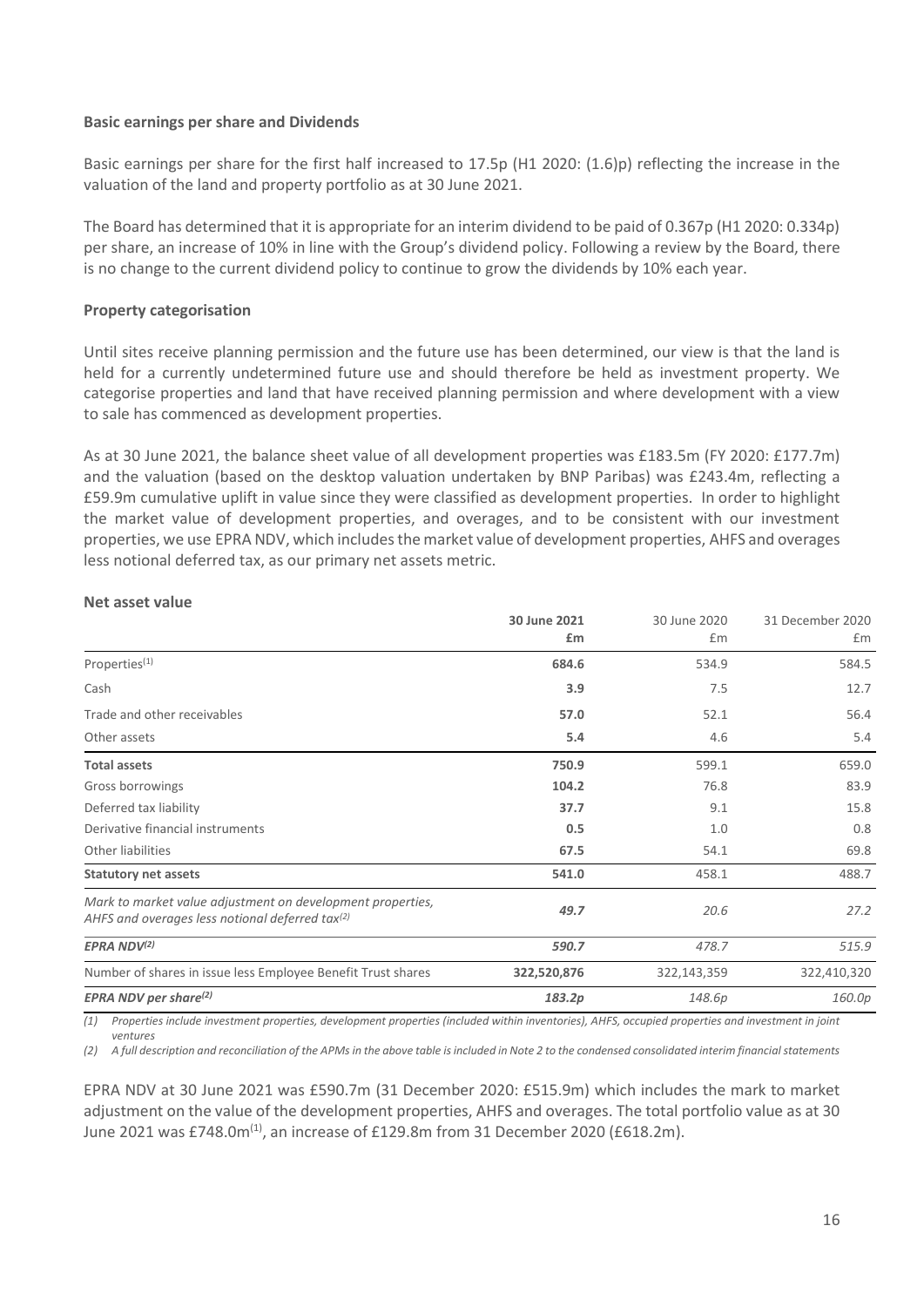The Group's share of profits from joint ventures resulted in investments in joint ventures increasing to £30.9m (31 December 2020: £25.3m).

Trade and other receivables include deferred consideration on sales as set out above. At 30 June 2021, there was £24.7m (31 December 2020: £33.5m) deferred consideration outstanding all of which is due within one year.

The table below sets out our top ten sites by value, which represent 43% of the total value of all our properties, showing the total acreage and split by their categorisation, currently consented residential plots and commercial space:

|                         |                |                     |       | Housing plots (no.) |                          | Commercial space (sq. ft) |                          |
|-------------------------|----------------|---------------------|-------|---------------------|--------------------------|---------------------------|--------------------------|
| <b>Site</b>             | Categorisation | Region              | Acres | Consented           | Sold/Built               | Consented                 | Sold/Built               |
| South East Coalville    | Development    | Midlands            | 316   | 2,016               | 370/0                    |                           |                          |
| Waverley                | Development    | Yorkshire & Central | 419   | 3,890               | 1,714/1,221              | ٠                         | $\overline{\phantom{a}}$ |
| Nufarm                  | Investment     | Yorkshire & Central | 112   | $\sim$              |                          | 0.3 <sub>m</sub>          | 0.3 <sub>m</sub>         |
| Kellingley              | Development    | Yorkshire & Central | 149   |                     | $\sim$                   | 1.4 <sub>m</sub>          | 0.0 <sub>m</sub>         |
| Knowsley                | Investment     | North West          | 35    |                     |                          | 0.4 <sub>m</sub>          | 0.4 <sub>m</sub>         |
| Waverley AMP            | Investment     | Yorkshire & Central | 113   | $\sim$              | $\overline{\phantom{a}}$ | 2.1 <sub>m</sub>          | 1.5 <sub>m</sub>         |
| Ansty                   | Investment     | Midlands            | 145   |                     | $\sim$                   | $\overline{a}$            |                          |
| Ironbridge              | Development    | Midlands            | 359   |                     |                          |                           |                          |
| Four Oaks Business Park | Investment     | North West          | 19    |                     | $\overline{\phantom{a}}$ | 0.4 <sub>m</sub>          | 0.4 <sub>m</sub>         |
| Gateway 36              | Investment     | Yorkshire & Central | 60    |                     |                          | 1.2 <sub>m</sub>          | 0.1 <sub>m</sub>         |
| <b>TOTAL</b>            |                |                     | 1,727 | 5,906               | 2,084/1,221              | 5.8m                      | 2.7 <sub>m</sub>         |

#### **Financing strategy**

Harworth's financing strategy remains to be prudently geared. The Income Generation portfolio provides a recurring income source to service debt facilities and this is supplemented by proceeds from an established sales track record that has been built up since re-listing in 2015.

To deliver its strategic plan, the Group will have a target net loan to portfolio at year end of below 20%, with a maximum of 25%. This continues to entail the Group seeking as a principle to maintain its cash flows in balance by funding the majority of infrastructure expenditure through disposal proceeds whilst allowing for growth in the portfolio.

The Group will continue to take-out site-specific development and infrastructure loans alongside the main banking facilities to support the revised strategy.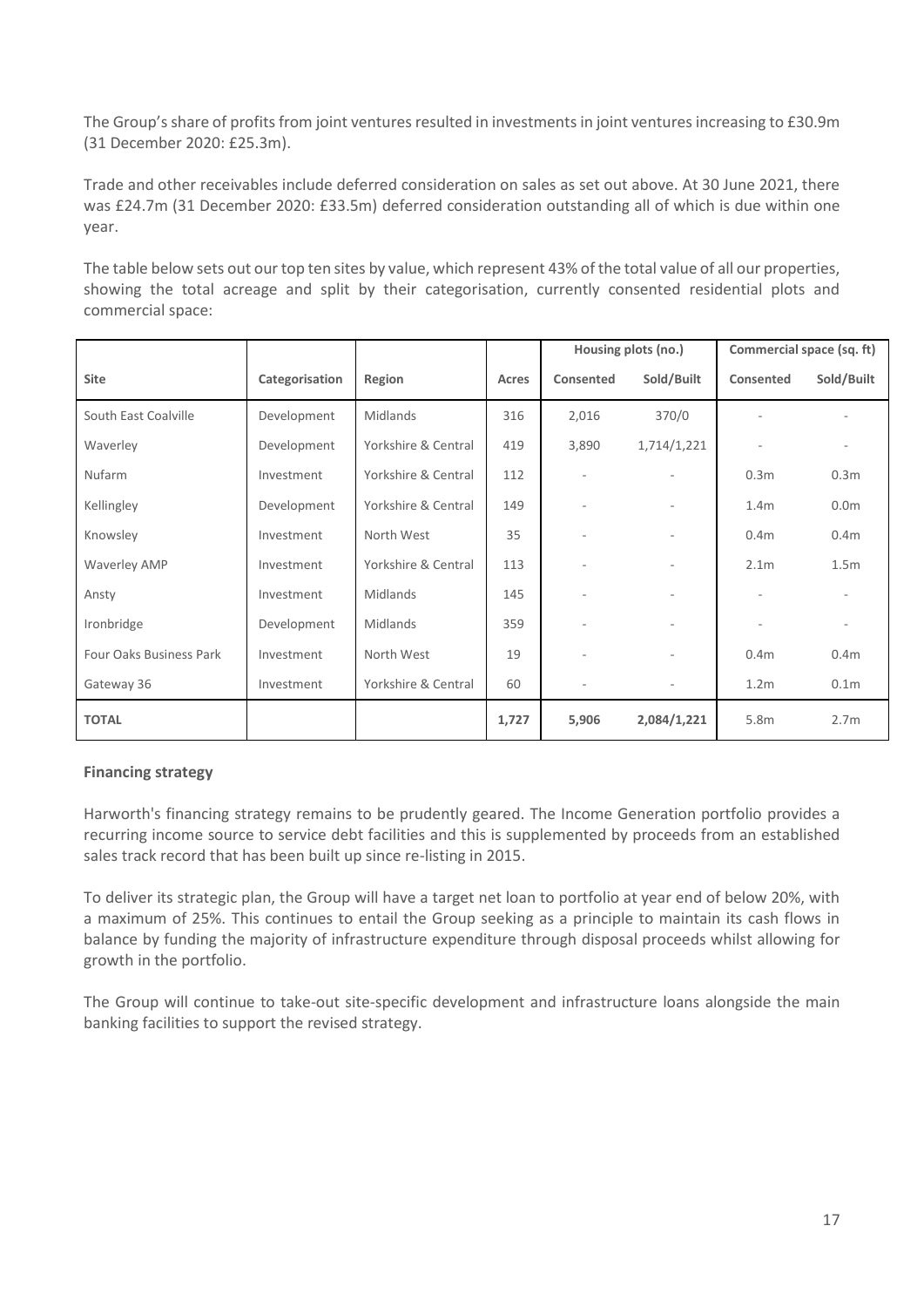#### **Debt facilities**

The Group benefits from a £130m Revolving Credit Facility ("RCF") with RBS and Santander, expiring in February 2023. The Group also uses infrastructure and direct development financing to promote the development of major sites.

An agreement in principle has been reached with the RCF lenders to increase the RCF by £20m to £150m and extend the expiry date to February 2024. This amendment is in the process of being documented.

The Group signed a new facility in July 2021 with the Merseyside Council Pension Fund to fund the development of logistics units at Bardon East, Leicestershire. The facility limit is £23.5m and the loan expires in July 2023.

The Group had borrowings and loans of £104.2m at 30 June 2021 (FY 2020: £83.9m), being the RCF drawn balance (net of capitalised loan fees) of £97.5m (FY 2020: £79.7m) and infrastructure or development loans (net of capitalised loan fees) of £6.7m (FY 2020: £4.2m). The Group's cash at 30 June 2021 was £3.9m (FY 2020: £12.7m). The resulting net debt was £100.2m (FY 2020: £71.2m).

Net debt has increased in the first half of the year as a result of infrastructure and development works on site. It is expected to reduce by the end of the year as sales associated with this expenditure complete. The movements in net debt over the year are shown below:

#### **Net debt movement**

|                                                      | 30 June | 30 June                  |
|------------------------------------------------------|---------|--------------------------|
|                                                      | 2021    | 2020                     |
|                                                      | £m      | £m                       |
| Opening net debt as at 31 December                   | 71.2    | 70.9                     |
| Cash outflow/(inflow) from operations                | 8.0     | (5.7)                    |
| Property expenditure and acquisitions                | 22.3    | 18.1                     |
| Disposal of investment property, AHFS and overages   | (8.6)   | (17.5)                   |
| Investments in and distributions from joint ventures | 0.5     | (0.3)                    |
| Interest and loan arrangement fees                   | 1.5     | 1.7                      |
| <b>Dividends</b>                                     | 4.7     | $\overline{\phantom{a}}$ |
| Tax paid                                             | 0.4     | 2.1                      |
| Other cash and non-cash movements                    | 0.2     | (0.1)                    |
| Closing net debt as at 30 June                       | 100.2   | 69.2                     |

The weighted average cost of debt, using 30 June 2021 balances and rates, was 2.63% with a 0.9% nonutilisation fee on undrawn RCF amounts (FY 2020: 2.94% with a 0.9% non-utilisation fee).

The Group's hedging strategy has been for roughly half its debt to be fixed and half exposed to floating rates. From 2022, the Group's hedging strategy will be for the lower of roughly half its average debt during the year or all of its debt at year end to be fixed. The Group currently has a £45m fixed rate interest swap (maturing in 2022) at an all-in cost of 1.2% (including fees) on top of the existing margin paid under the RCF. The interest rate swap is hedge accounted with any unrealised movements going through reserves to the extent that the hedge is effective.

As at 30 June 2021, the Group's gross loan to portfolio value was 13.9% (FY 2020: 13.6%) and net loan to portfolio value was 13.4% (FY 2020: 11.5%). If gearing is assessed against the value of the core income portfolio (the Investment Portfolio and Natural Resources) only, this equates to a gross loan to core income portfolio value of 36.9% (FY 2020: 33.8%) and a net loan to core income portfolio value of 35.5% (FY 2020: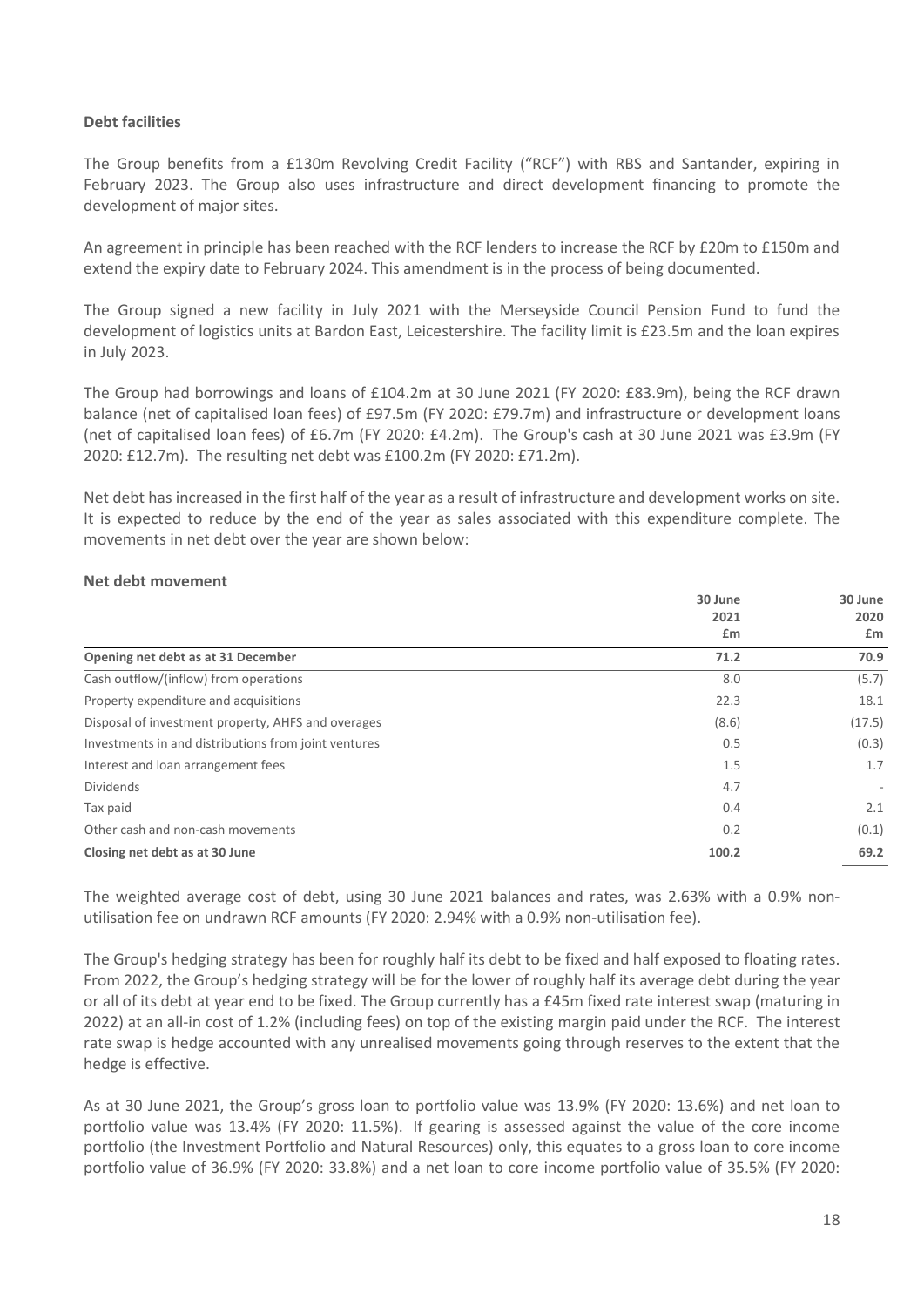28.7%). As at 30 June 2021 the portfolio could withstand a material fall of values before reaching the tightest loan to value covenant and our interest cover covenants could withstand a downside scenario of a material loss of rental income.

Undrawn facilities under the RCF were £32.3m providing headroom to complete scheduled works on site in the remainder of 2021.

**Kitty Patmore** Chief Financial Officer 14 September 2021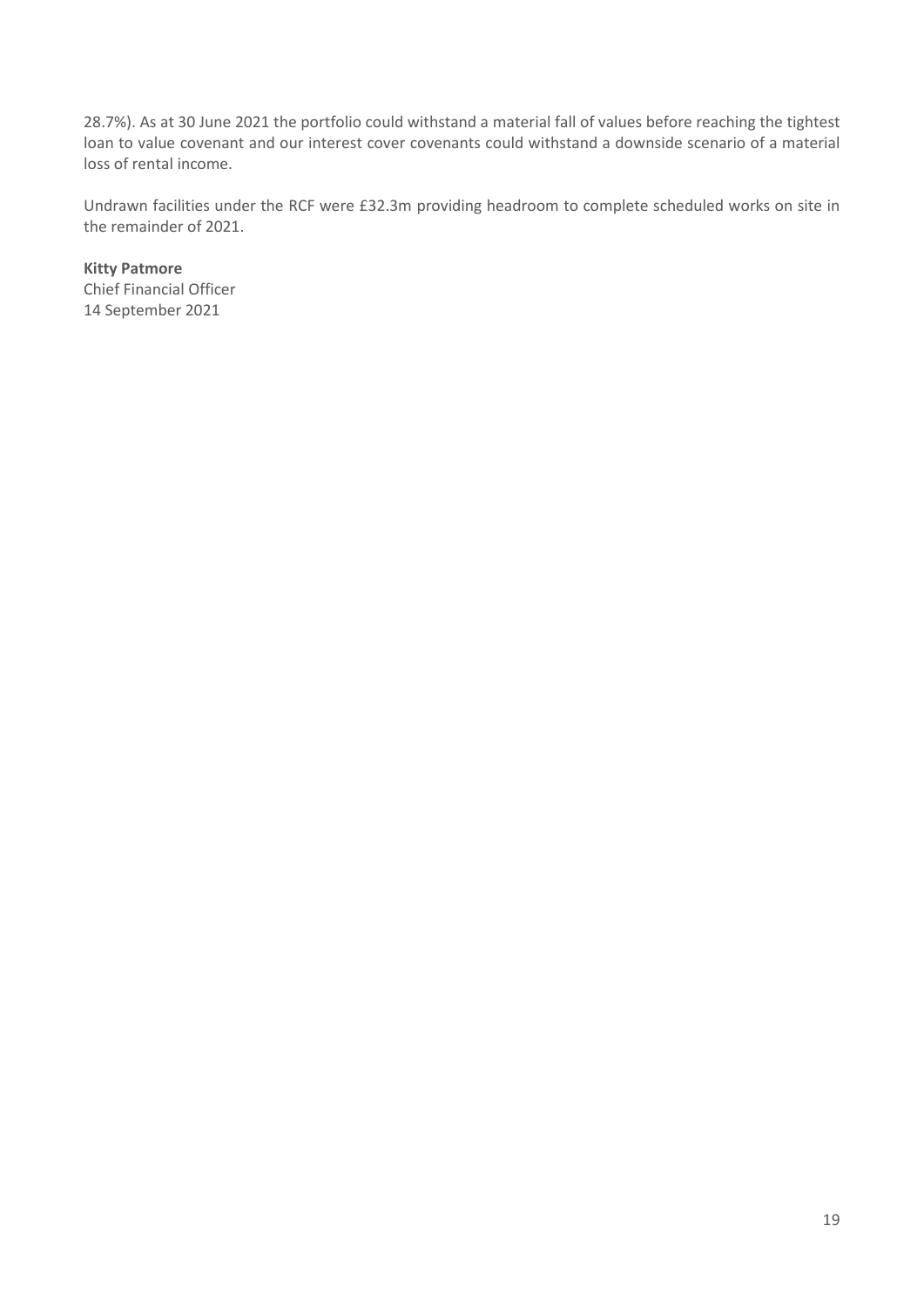#### **Principal Risks & Uncertainties**

A detailed explanation of the principal risks and uncertainties affecting the Group, and the steps it takes to mitigate these risks, can be found on pages 32 to 39 of the Annual Report and Financial Statements for the year ended 31 December 2020 (2020 Annual Report), available at [harworthgroup.com/investors.](http://harworthgroup.com/investors)

The Group's principal risks and uncertainties are grouped into nine categories: Markets, Delivery, Politics, Finance, People, Environment, Social, Governance and Legal and Regulatory. These risks and uncertainties are expected to remain relevant for the Group for the remaining six months of the financial year.

There is strong demand from occupiers and investors for industrial & logistics assets. At the same time, the housing market remains strong, notwithstanding the tapering of SDLT relief, reflected in the momentum of our residential land sales and housebuilder appetite for our pipeline. These market conditions currently outweigh concerns about supply chain cost pressure feeding into pricing and valuations. Overall, the risk status of our Markets risk category has, therefore, reduced.

Shortages in, and inflationary cost pressure on, raw materials have been reflected in an adverse movement in the profile of our project delivery risk in the short-term. Since publication of the 2020 Annual Report, we have secured planning consent for our Wingates site, but we continue to experience some delays and unpredictability in the planning process, so the status of our planning risk remains unchanged. Overall, the risk status of our Delivery risk category has temporarily increased.

The status of our Finance risk category remains unchanged, but there have been some movements in certain risks within that category. Positive operational performance has reduced capital and income risks. This is balanced by an increase in our valuations risk, which monitors the risk of deficiencies in the valuation process, reflecting the challenging backdrop to valuations posed by the unprecedented buoyant market conditions in the industrial & logistics sector. This has been mitigated by our engaging independent external valuers to undertake desktop reviews to support the directors' half-year valuations.

We continue to monitor closely our People risks as the growth trajectory of the business steepens. Work on our people strategy is well progressed to support the ambitions of our refined strategy.

The overall status of all other risk categories remains unchanged. Though unchanged, the Board remains cognisant that our sustainability risk, which reflects the impact of the climate change agenda and transition, remains high. The Group is gaining momentum on its ESG strategy following the establishment of an ESG Board Committee and engagement with an external ESG consultant.

**Chris Birch** Group General Counsel and Company Secretary 14 September 2021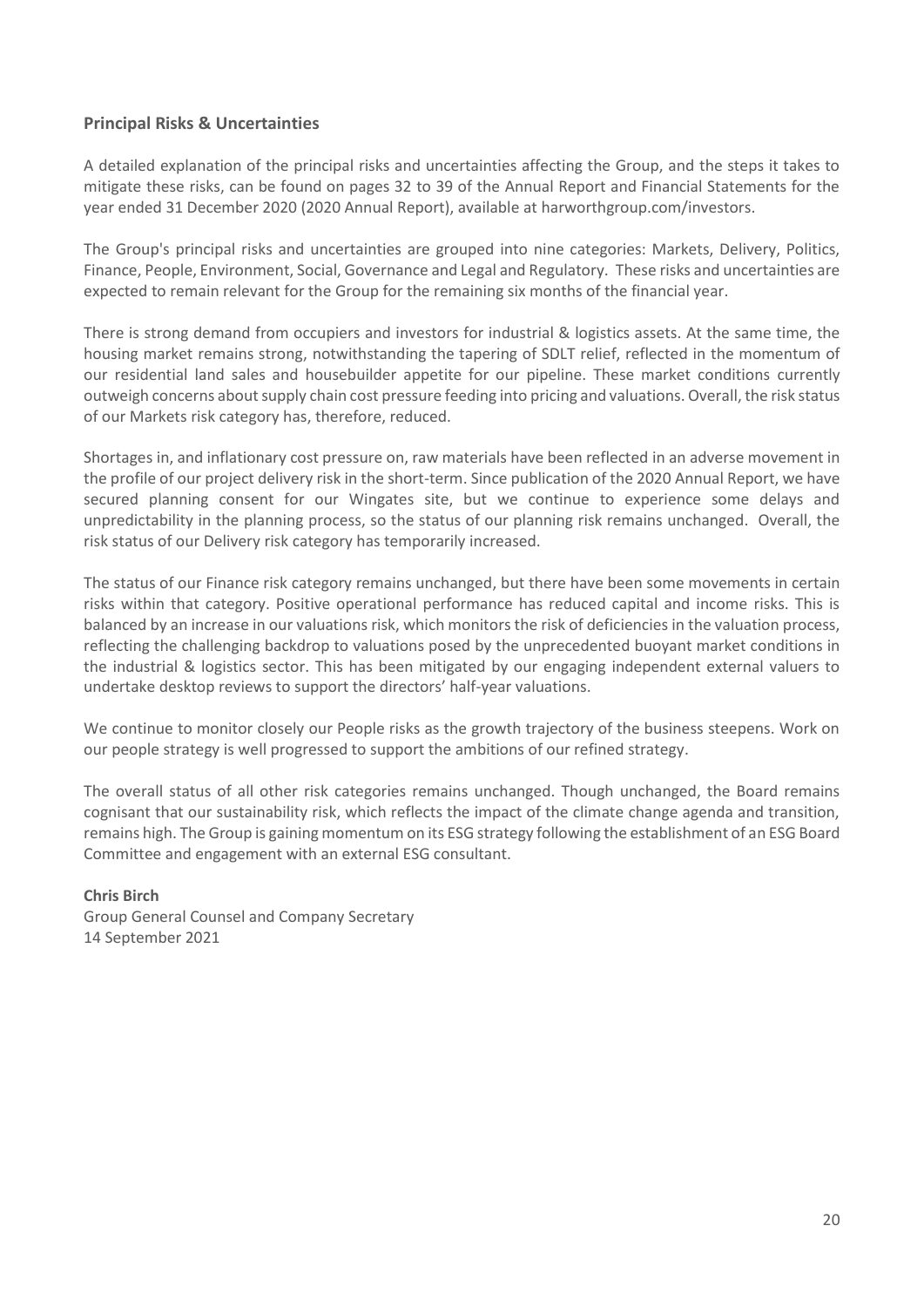#### **Directors' Responsibility Statement**

For the six months ended 30 June 2021

The Directors who held office at the date of approval of these Financial Statements confirm that to the best of their knowledge:

- 1. the Condensed Consolidated Interim Financial Statements have been prepared in accordance with the Disclosure Guidance and Transparency Rules of the Financial Conduct Authority and in accordance with IAS 34 'Interim Financial Reporting' as contained in UK-adopted international accounting standards; and
- 2. the Interim Management Report includes a fair review of the information required by:
	- a. Rule 4.2.7R of the Disclosure and Transparency Rules, being an indication of important events that have occurred during the six months ended 30 June 2021 and their impact on the Condensed Consolidated Interim Financial Statements, and a description of the principal risks and uncertainties for the remaining six months of the financial year; and
	- b. Rule 4.2.8R of the Disclosure and Transparency Rules, being related parties' transactions that have taken place in the six months ended 30 June 2021 and that have materially affected the financial position or performance of the Group during that period, and any changes in the related parties' transactions described in the last Annual Report and Financial Statements that could do so.

The Directors who served during the six months ended 30 June 2021 were as follows:

| Alastair Lyons           | Chair                              |
|--------------------------|------------------------------------|
| Lynda Shillaw            | <b>Chief Executive</b>             |
| Katerina Patmore         | <b>Chief Financial Officer</b>     |
| Angela Bromfield         | Senior Independent Director        |
| <b>Ruth Cooke</b>        | Independent Non-Executive Director |
| Lisa Scenna              | Independent Non-Executive Director |
| Patrick O'Donnell Bourke | Independent Non-Executive Director |
| Steven Underwood         | Non-Executive Director             |
| Martyn Bowes             | Non-Executive Director             |

By order of the Board

#### **Chris Birch**

Group General Counsel and Company Secretary 14 September 2021

#### **Cautionary statement**

This report for the six months ended 30 June 2021 contains certain forward-looking statements with respect to the Company's financial condition, results, operations and business. These statements and forecasts involve risk and uncertainty because they relate to events and depend upon circumstances that will occur in the future. There are factors that could cause actual results or developments to differ materially from those expressed or implied by these forward-looking statements and forecasts. Nothing in this report should be construed as a profit forecast.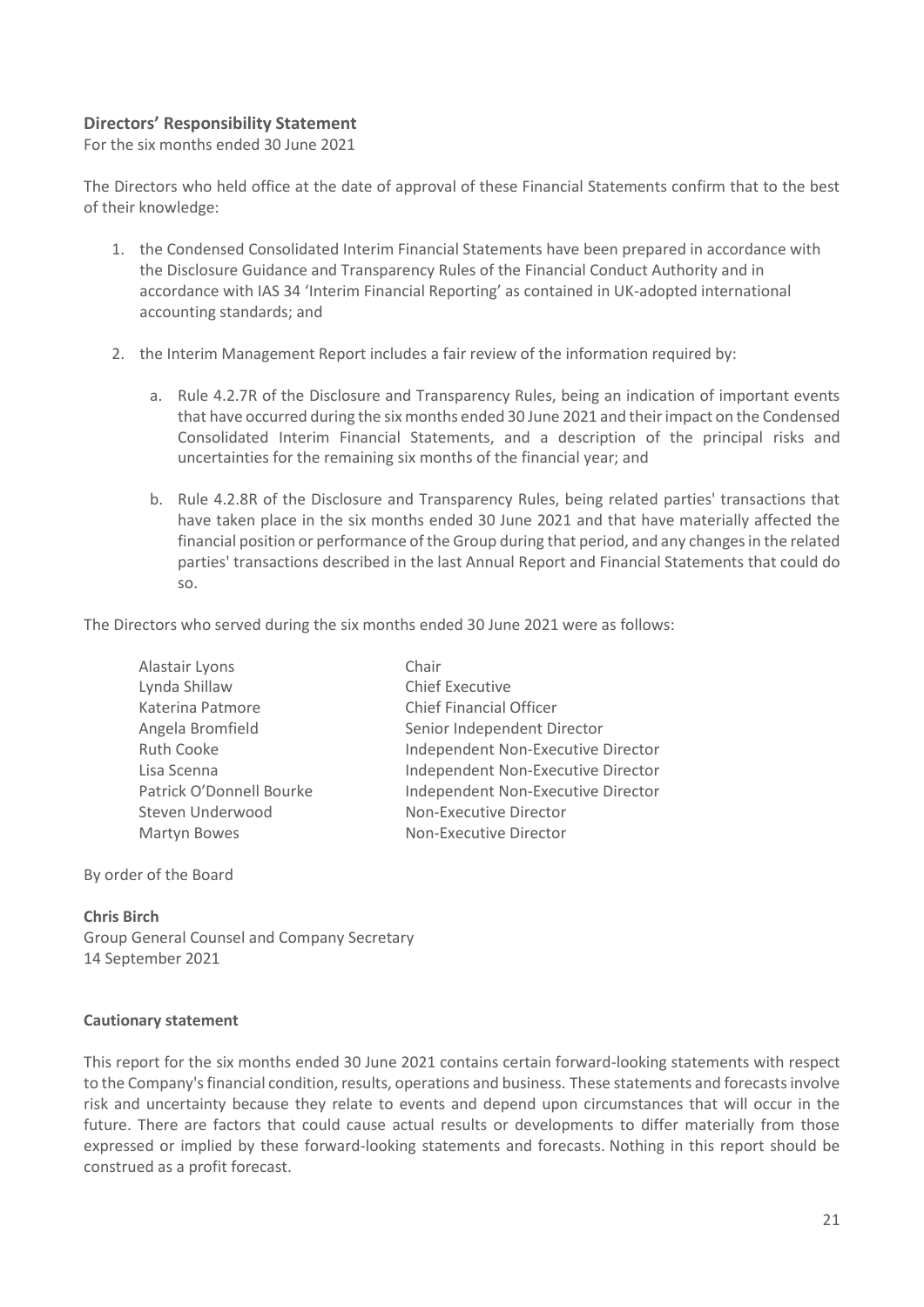#### **Directors' liability**

Neither the Company nor the Directors accept any liability to any person in relation to this report for the six months ended 30 June 2021 except to the extent that such liability could arise under English law. Accordingly, any liability to a person who has demonstrated reliance on any untrue or misleading statement or omission shall be determined in accordance with section 90A of the Financial Services and Markets Act 2000.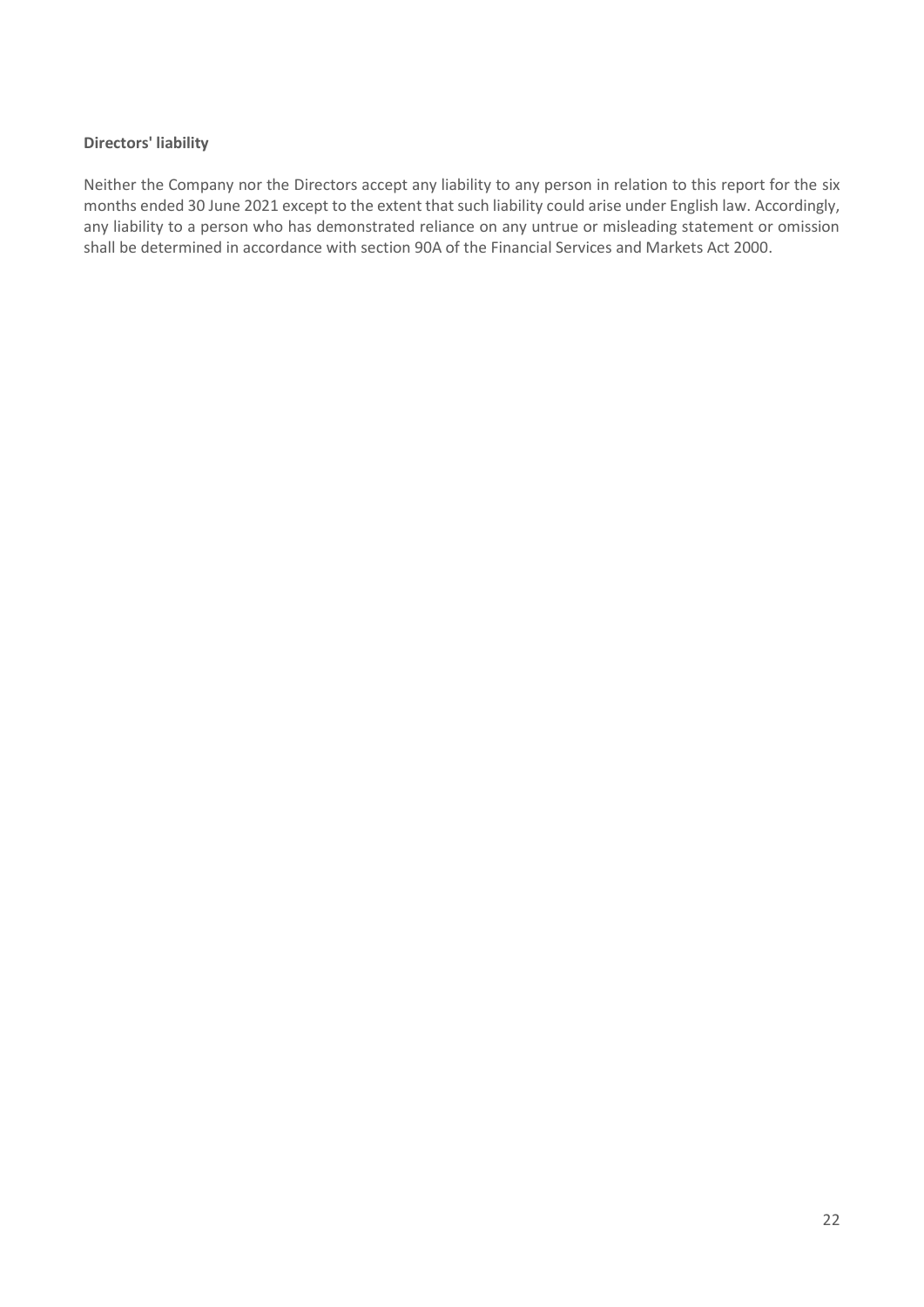#### **Shareholder Information**

#### **Financial Calendar**

| Interim results for the six months ended 30 June 2021                          | Announced                                  | 14 September 2021                                         |
|--------------------------------------------------------------------------------|--------------------------------------------|-----------------------------------------------------------|
| Interim dividend for the financial year ending 31<br>December 2021             | Ex-dividend date<br>Record date<br>Payable | 23 September 2021<br>24 September 2021<br>22 October 2021 |
| Preliminary results for the year ending 31 December<br>2021                    | Announced                                  | 15 March 2022                                             |
| Annual report and financial statements for the year<br>ending 31 December 2021 | Published                                  | April 2022                                                |
| 2022 Annual General Meeting                                                    | Scheduled                                  | May 2022                                                  |
| Final dividend for the year ending 31 December 2022                            | Payable                                    | June 2022                                                 |

#### **Registrars**

All administrative enquiries relating to shareholdings should, in the first instance, be directed to Equiniti, Aspect House, Spencer Road, Lancing, West Sussex BN99 6DA (telephone: 0371 384 2301) and should state clearly the registered shareholder's name and address.

#### **Dividend Mandate**

Any shareholder wishing dividends to be paid directly into a bank or building society should contact the Registrars for a dividend mandate form. Dividends paid in this way will be paid through the Bankers' Automated Clearing System ("BACS").

#### **Website**

The Group's website [\(harworthgroup.com\)](http://harworthgroup.com/) gives further information on the Group. Detailed information for shareholders can be found at harworthgroup.com/investors.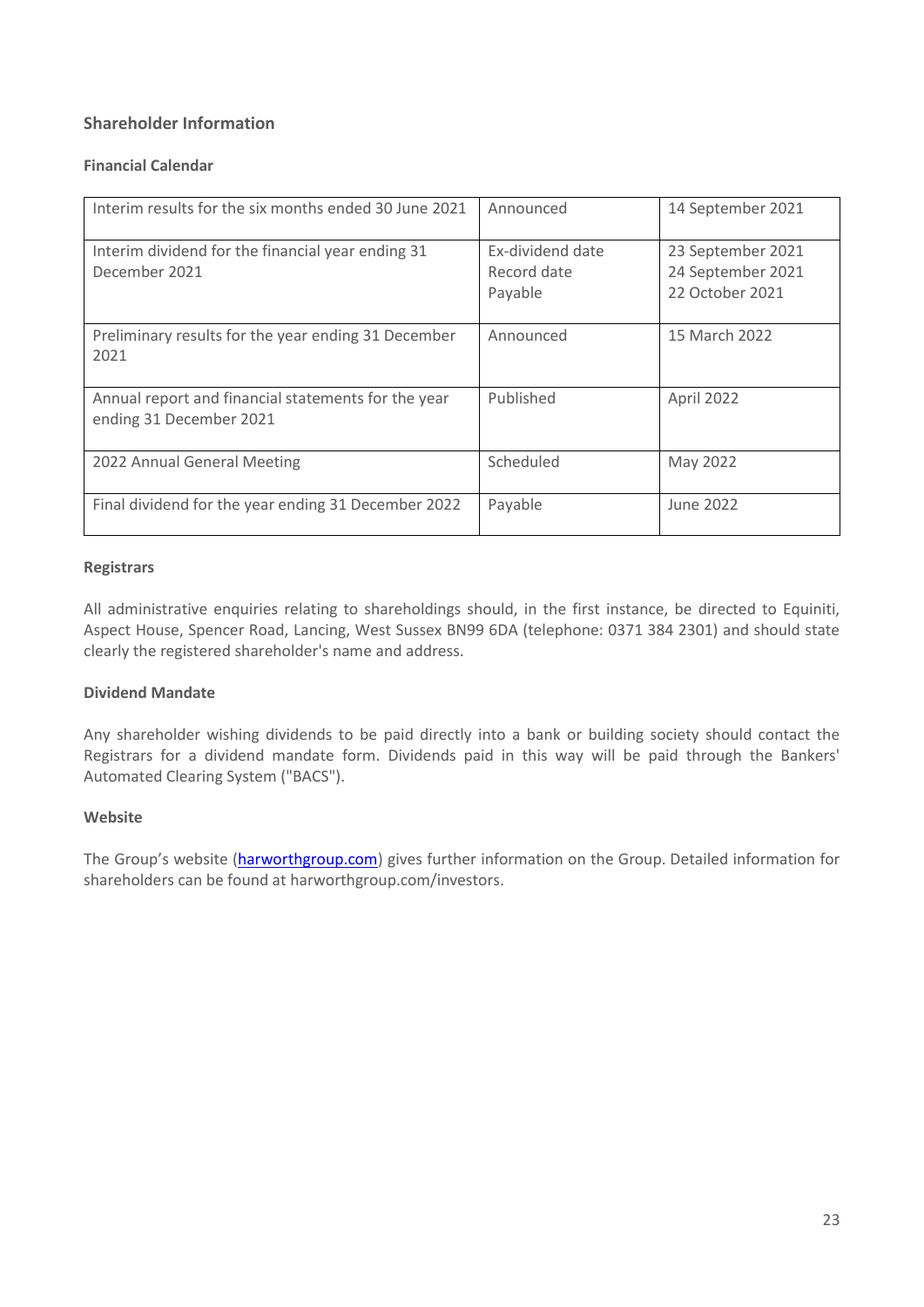### Consolidated income statement

|                                     |                | <b>Unaudited</b> | Unaudited      | Audited     |
|-------------------------------------|----------------|------------------|----------------|-------------|
|                                     |                | 6 months ended   | 6 months ended | year ended  |
|                                     |                | 30 June          | 30 June        | 31 December |
|                                     |                | 2021             | 2020           | 2020        |
|                                     | Note           | £'000            | f'000          | f'000       |
| Revenue                             | 3              | 18,848           | 23,737         | 70,001      |
| Cost of sales                       | 3              | (2,833)          | (26, 604)      | (59, 385)   |
| Gross profit / (loss)               | 3              | 16,015           | (2,867)        | 10,616      |
| Administrative expenses             | 3              | (8, 720)         | (6, 633)       | (14, 522)   |
| Other gains                         | 3              | 69,249           | 5,860          | 31,734      |
| Other operating expense             | 3              | (21)             | (38)           | (63)        |
| Operating profit / (loss)           | 3              | 76,523           | (3,678)        | 27,765      |
| Finance costs                       | 4              | (1,694)          | (1,807)        | (3, 473)    |
| Finance income                      | 4              | 115              | 208            | 377         |
| Share of profit of joint ventures   | 9              | 5,123            | 1,645          | 8,655       |
| Profit / (loss) before tax          |                | 80,067           | (3,632)        | 33,324      |
| Tax charge                          | 5              | (23, 641)        | (1,498)        | (7, 528)    |
| Profit / (loss) for the period/year |                | 56,426           | (5, 130)       | 25,796      |
| Earnings per share from operations  |                | Pence            | Pence          | Pence       |
| <b>Basic</b>                        | $\overline{7}$ | 17.5             | (1.6)          | 8.0         |
| <b>Diluted</b>                      | 7              | 17.4             | (1.6)          | 8.0         |

The notes 1 to 15 are an integral part of these condensed consolidated interim financial statements.

All activities are derived from continuing operations.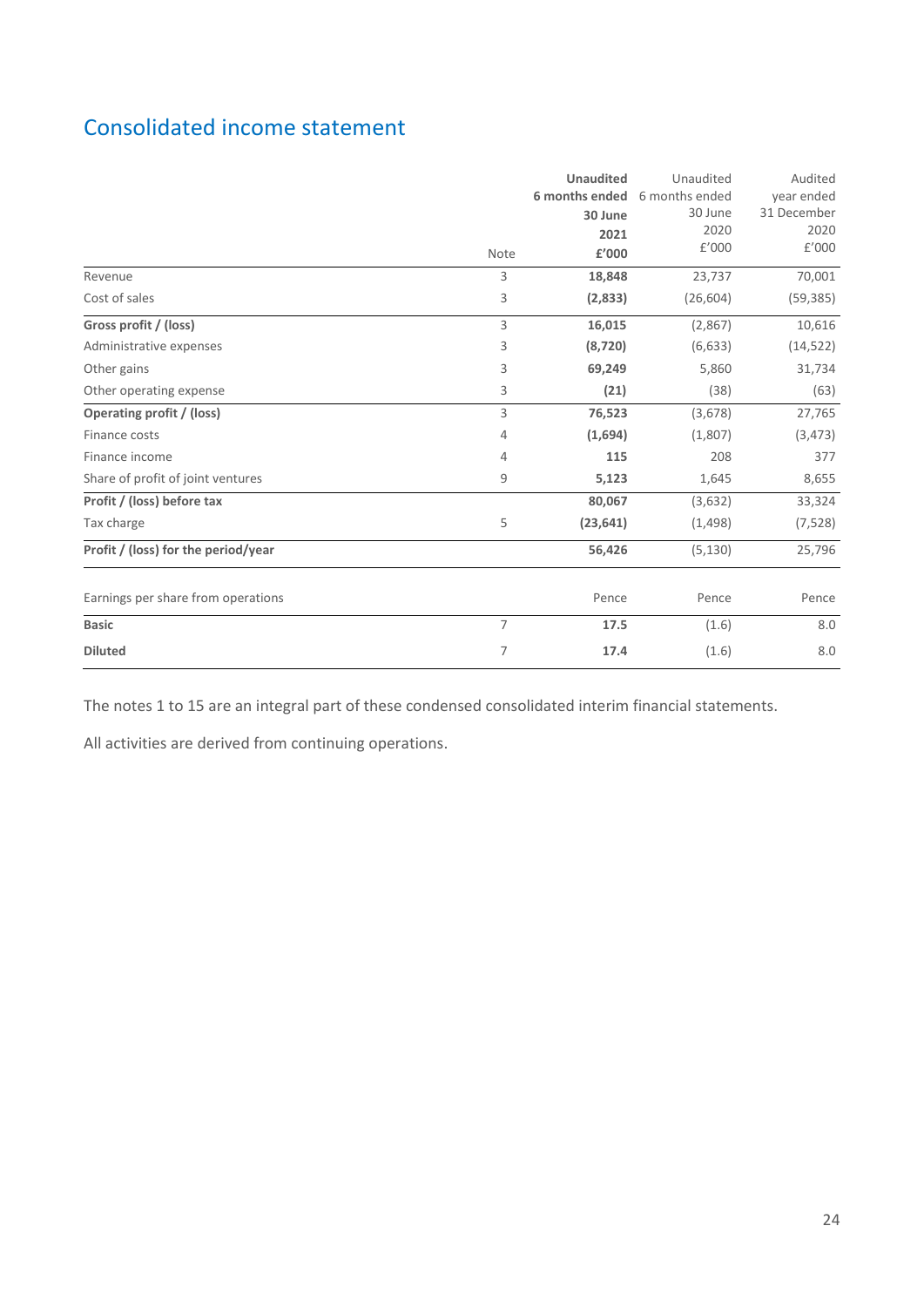# Consolidated statement of comprehensive income

|                                                                                                                                              | <b>Unaudited</b><br>6 months ended<br>30 June<br>2021 | Unaudited<br>6 months ended<br>30 June<br>2020 | Audited<br>year ended<br>31 December<br>2020 |
|----------------------------------------------------------------------------------------------------------------------------------------------|-------------------------------------------------------|------------------------------------------------|----------------------------------------------|
|                                                                                                                                              | £'000                                                 | £'000                                          | f'000                                        |
| Profit/(loss) for the period/year<br>Other comprehensive income/(expense) – <i>items that will not be</i><br>reclassified to profit or loss: | 56,426                                                | (5, 130)                                       | 25,796                                       |
| Net actuarial gain/(loss) in Blenkinsopp Pension scheme                                                                                      | 200                                                   | (122)                                          | (339)                                        |
| Revaluation of Group occupied property                                                                                                       | (62)                                                  |                                                | 48                                           |
| Deferred tax on other comprehensive expense items                                                                                            | (85)                                                  | 113                                            | 115                                          |
| Other comprehensive income/(expense) – <i>items that may be</i><br>reclassified to profit or loss:                                           |                                                       |                                                |                                              |
| Fair value of financial instruments                                                                                                          | 340                                                   | (475)                                          | (267)                                        |
| Total other comprehensive income/(expense)                                                                                                   | 393                                                   | (484)                                          | (443)                                        |
| Total comprehensive income/(loss) for the period/year                                                                                        | 56,819                                                | (5,614)                                        | 25,353                                       |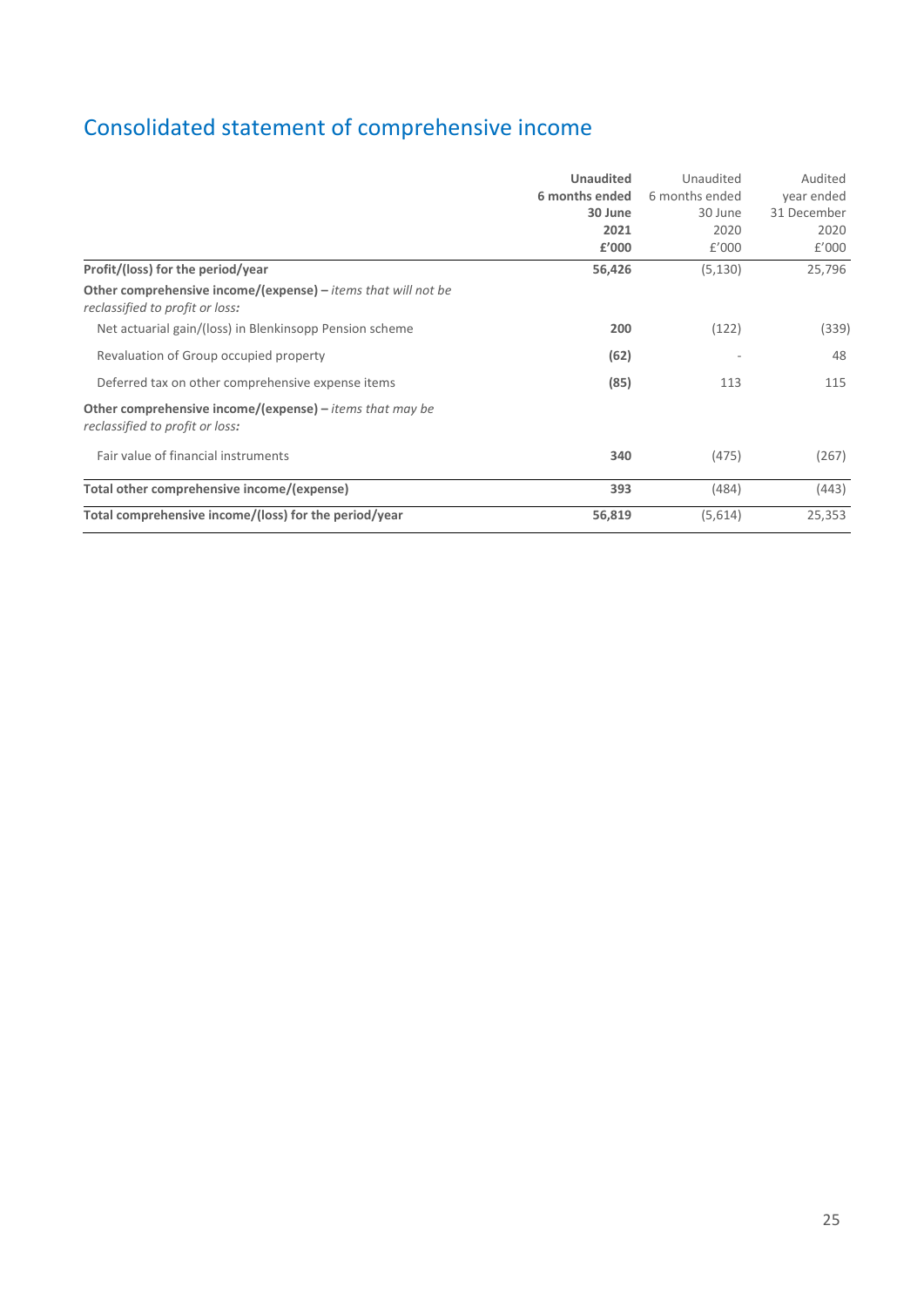# Consolidated balance sheet

|                                  | <b>Unaudited</b> | Unaudited                | Audited    |             |
|----------------------------------|------------------|--------------------------|------------|-------------|
|                                  |                  | As at                    | As at      | As at       |
|                                  |                  | 30 June                  | 30 June    | 31 December |
|                                  |                  | 2021                     | 2020       | 2020        |
| <b>ASSETS</b>                    | Note             | £'000                    | f'000      | £'000       |
| <b>Non-current assets</b>        |                  |                          |            |             |
| Property, plant and equipment    |                  | 880                      | 1,045      | 1,007       |
| Right of use assets              |                  | 132                      | 189        | 170         |
| Trade and other receivables      |                  | $\overline{\phantom{m}}$ | 8,623      |             |
| Investment properties            | 8                | 455,368                  | 297,219    | 373,079     |
| Investments in joint ventures    | 9                | 30,926                   | 34,372     | 25,316      |
|                                  |                  | 487,306                  | 341,448    | 399,572     |
| <b>Current assets</b>            |                  |                          |            |             |
| Inventories                      | 10               | 188,614                  | 192,186    | 182,666     |
| Trade and other receivables      |                  | 57,030                   | 43,542     | 56,441      |
| Assets held for sale             | 11               | 14,017                   | 14,394     | 7,594       |
| Cash                             | 12               | 3,942                    | 7,523      | 12,710      |
|                                  |                  |                          |            |             |
|                                  |                  | 263,603                  | 257,645    | 259,411     |
| <b>Total assets</b>              |                  | 750,909                  | 599,093    | 658,983     |
| <b>LIABILITIES</b>               |                  |                          |            |             |
| <b>Current liabilities</b>       |                  |                          |            |             |
| <b>Borrowings</b>                | 13               |                          | (2,897)    |             |
| Trade and other payables         |                  | (62, 315)                | (50, 984)  | (66, 486)   |
| Lease liabilities                |                  | (66)                     | (72)       | (77)        |
| Derivative financial instruments |                  | (486)                    |            |             |
| Current tax liabilities          |                  | (1,586)                  | (752)      | (209)       |
|                                  |                  | (64, 453)                | (54, 705)  | (66, 772)   |
| <b>Net current assets</b>        |                  | 199,150                  | 202,940    | 192,639     |
| <b>Non-current liabilities</b>   |                  |                          |            |             |
| Borrowings                       | 13               | (104, 177)               | (73, 875)  | (83, 882)   |
|                                  |                  |                          |            |             |
| Trade and other payables         |                  | (2,815)                  | (1,200)    | (1,954)     |
| Lease liabilities                |                  | (67)                     | (127)      | (102)       |
| Derivative financial instruments |                  |                          | (1,033)    | (826)       |
| Deferred income tax liabilities  |                  | (37, 679)                | (9, 187)   | (15, 767)   |
| Retirement benefit obligations   |                  | (687)                    | (830)      | (968)       |
|                                  |                  | (145, 425)               | (86, 252)  | (103, 499)  |
| <b>Total liabilities</b>         |                  | (209, 878)               | (140, 957) | (170, 271)  |
| <b>Net assets</b>                |                  | 541,031                  | 458,136    | 488,712     |
| <b>SHAREHOLDERS' EQUITY</b>      |                  |                          |            |             |
| Called up share capital          | 14               | 32,271                   | 32,226     | 32,253      |
| Share premium account            |                  | 24,617                   | 24,375     | 24,567      |
| Fair value reserve               |                  | 198,996                  | 104,400    | 132,833     |
| Capital redemption reserve       |                  | 257                      | 257        | 257         |
| Merger reserve                   |                  | 45,667                   | 45,667     | 45,667      |
| Investment in own shares         |                  | (32)                     | (74)       | (73)        |
| Retained earnings                |                  | 182,829                  | 256,415    | 227,412     |
| Current year profit/(loss)       |                  | 56,426                   | (5, 130)   | 25,796      |
| Total shareholders' equity       |                  | 541,031                  | 458,136    | 488,712     |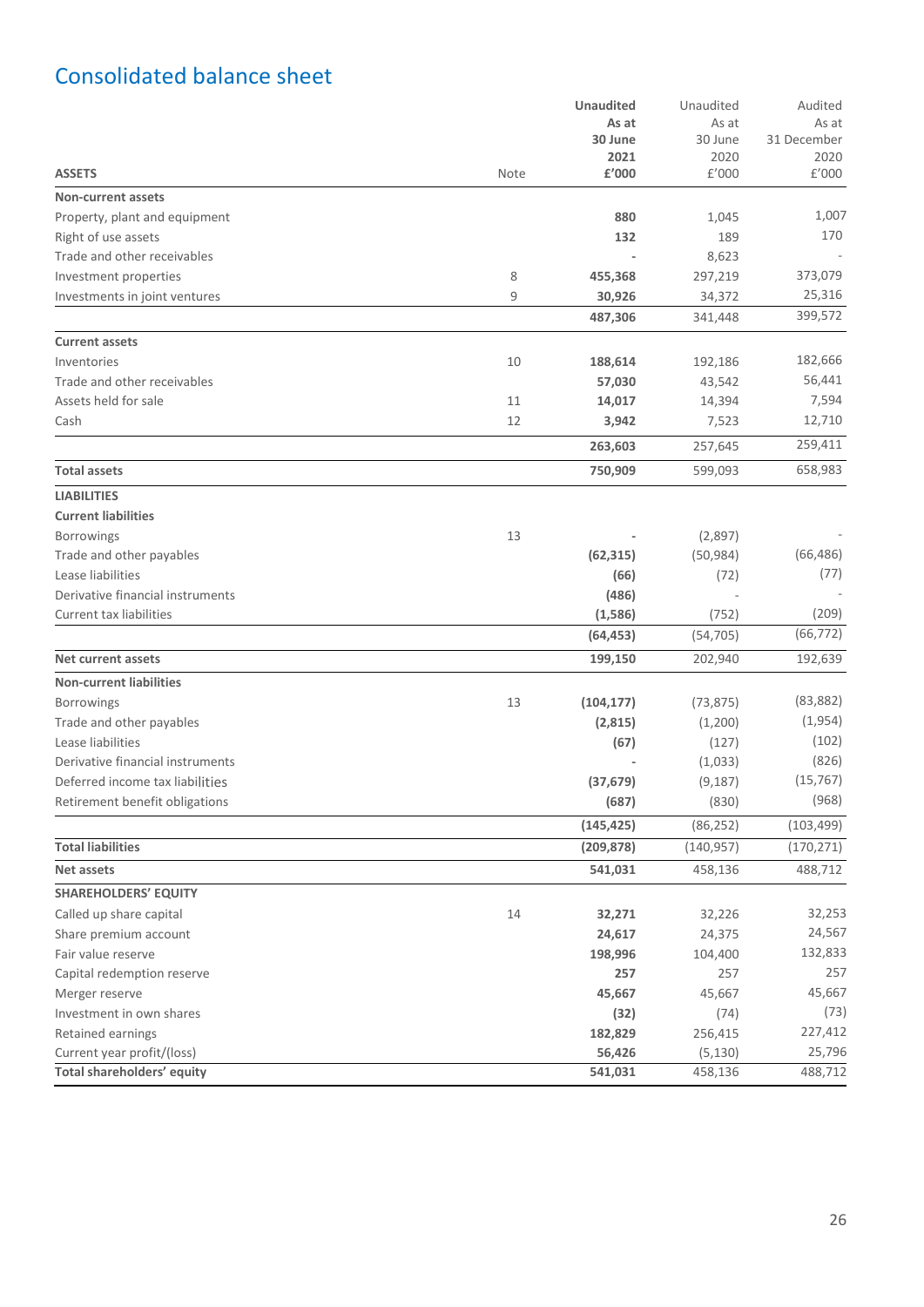# Condensed consolidated statement of changes in shareholders' equity

|                                                                                                    | Called up<br>share<br>capital<br>£'000 | <b>Share</b><br>premium<br>account<br>£'000 | Fair<br>reserve<br>£'000 | Capital<br>value redemption<br>reserve<br>£'000 | Merger<br>reserve<br>£'000 | Own<br>shares<br>£'000       | <b>Retained</b><br>earnings<br>£'000 | Total<br>equity<br>£'000 |
|----------------------------------------------------------------------------------------------------|----------------------------------------|---------------------------------------------|--------------------------|-------------------------------------------------|----------------------------|------------------------------|--------------------------------------|--------------------------|
| Balance at 1 January 2020 (audited)                                                                | 32,191                                 | 24,359                                      | 116,121                  | 257                                             | 45,667                     | (67)                         | 245,251                              | 463,779                  |
| Profit for the six months to 30 June 2020                                                          |                                        |                                             |                          |                                                 |                            |                              | (5, 130)                             | (5, 130)                 |
| Fair value losses                                                                                  |                                        |                                             | (2, 267)                 |                                                 |                            |                              | 2,267                                |                          |
| Transfer of unrealised gains on disposal of<br>investment property                                 |                                        |                                             | (9, 454)                 |                                                 |                            |                              | 9,454                                |                          |
| Other comprehensive (expense)/income:                                                              |                                        |                                             |                          |                                                 |                            |                              |                                      |                          |
| Actuarial loss in Blenkinsopp pension scheme                                                       |                                        |                                             |                          |                                                 |                            | ÷,                           | (122)                                | (122)                    |
| Fair value of financial instruments                                                                |                                        |                                             |                          |                                                 |                            |                              | (475)                                | (475)                    |
| Deferred tax on other comprehensive<br>(expense)/income items                                      |                                        |                                             |                          |                                                 |                            | Ē,                           | 113                                  | 113                      |
|                                                                                                    | $\overline{\phantom{a}}$               |                                             | (11, 721)                | $\overline{\phantom{a}}$                        | ä,                         | $\bar{ }$                    | 6,107                                | (5,614)                  |
| <b>Transactions with owners:</b>                                                                   |                                        |                                             |                          |                                                 |                            |                              |                                      |                          |
| Share-based payment                                                                                |                                        |                                             |                          |                                                 |                            | (7)                          | (73)                                 | (80)                     |
| Dividend paid                                                                                      |                                        |                                             |                          |                                                 |                            |                              |                                      |                          |
| Share issue                                                                                        | 35                                     | 16                                          |                          |                                                 |                            | Ē,                           |                                      | 51                       |
| Balance at 30 June 2020 (unaudited)                                                                | 32,226                                 | 24,375                                      | 104,400                  | 257                                             | 45,667                     | (74)                         | 251,285                              | 458,136                  |
| Profit for the six months to 31 December 2020                                                      |                                        |                                             |                          |                                                 |                            |                              | 30,926                               | 30,926                   |
| Fair value gains                                                                                   |                                        |                                             | 37,925                   |                                                 |                            |                              | (37, 925)                            |                          |
| Transfer of unrealised gains on disposal of<br>investment property                                 |                                        |                                             | (9,540)                  |                                                 |                            |                              | 9,540                                |                          |
| Other comprehensive (expense)/income:                                                              |                                        |                                             |                          |                                                 |                            |                              |                                      |                          |
| Actuarial loss in Blenkinsopp pension scheme                                                       |                                        |                                             |                          |                                                 |                            |                              | (217)                                | (217)                    |
| Revaluation of group occupied property                                                             |                                        |                                             | 48                       |                                                 |                            |                              | i.                                   | 48                       |
| Fair value of financial instruments                                                                |                                        |                                             |                          |                                                 |                            | ÷,                           | 208                                  | 208                      |
| Deferred tax on other comprehensive<br>(expense)/income items                                      |                                        |                                             |                          |                                                 |                            |                              | $\overline{2}$                       | $\overline{2}$           |
|                                                                                                    |                                        |                                             | 28,433                   | $\overline{\phantom{a}}$                        | $\overline{a}$             | $\qquad \qquad \blacksquare$ | 2,534                                | 30,967                   |
| <b>Transactions with owners:</b>                                                                   |                                        |                                             |                          |                                                 |                            |                              |                                      |                          |
| Share-based payment                                                                                |                                        |                                             |                          |                                                 |                            | $\mathbf{1}$                 | 466                                  | 467                      |
| Dividend paid                                                                                      |                                        |                                             |                          |                                                 |                            | ÷,                           | (1,077)                              | (1,077)                  |
| Share issue                                                                                        | 27                                     | 192                                         |                          |                                                 |                            | Ē,                           |                                      | 219                      |
| Balance at 31 December 2020 (audited)                                                              | 32,253                                 | 24,567                                      | 132,833                  | 257                                             | 45,667                     | (73)                         | 253,208                              | 488,712                  |
| Profit for the six months to 30 June 2021                                                          |                                        |                                             |                          |                                                 |                            |                              | 56,426                               | 56,426                   |
| Fair value gains                                                                                   |                                        | $\overline{\phantom{m}}$                    | 68,349                   |                                                 |                            |                              | (68, 349)                            |                          |
| Transfer of unrealised gains on disposal of<br>investment property<br>Other comprehensive expense: |                                        |                                             | (2, 124)                 |                                                 |                            |                              | 2,124                                |                          |
| Actuarial gain in Blenkinsopp pension scheme                                                       |                                        |                                             |                          |                                                 |                            |                              | 200                                  | 200                      |
| Revaluation of group occupied property                                                             |                                        |                                             | (62)                     |                                                 |                            |                              |                                      | (62)                     |
| Fair value of financial instruments                                                                |                                        |                                             |                          |                                                 |                            |                              | 340                                  | 340                      |
| Deferred tax on other comprehensive<br>(expense)/income items                                      |                                        |                                             |                          |                                                 |                            |                              | (85)                                 | (85)                     |
|                                                                                                    | $\overline{\phantom{a}}$               | $\overline{\phantom{0}}$                    | 66,163                   | ä,                                              | $\overline{a}$             | $\overline{\phantom{a}}$     | (9, 344)                             | 56,819                   |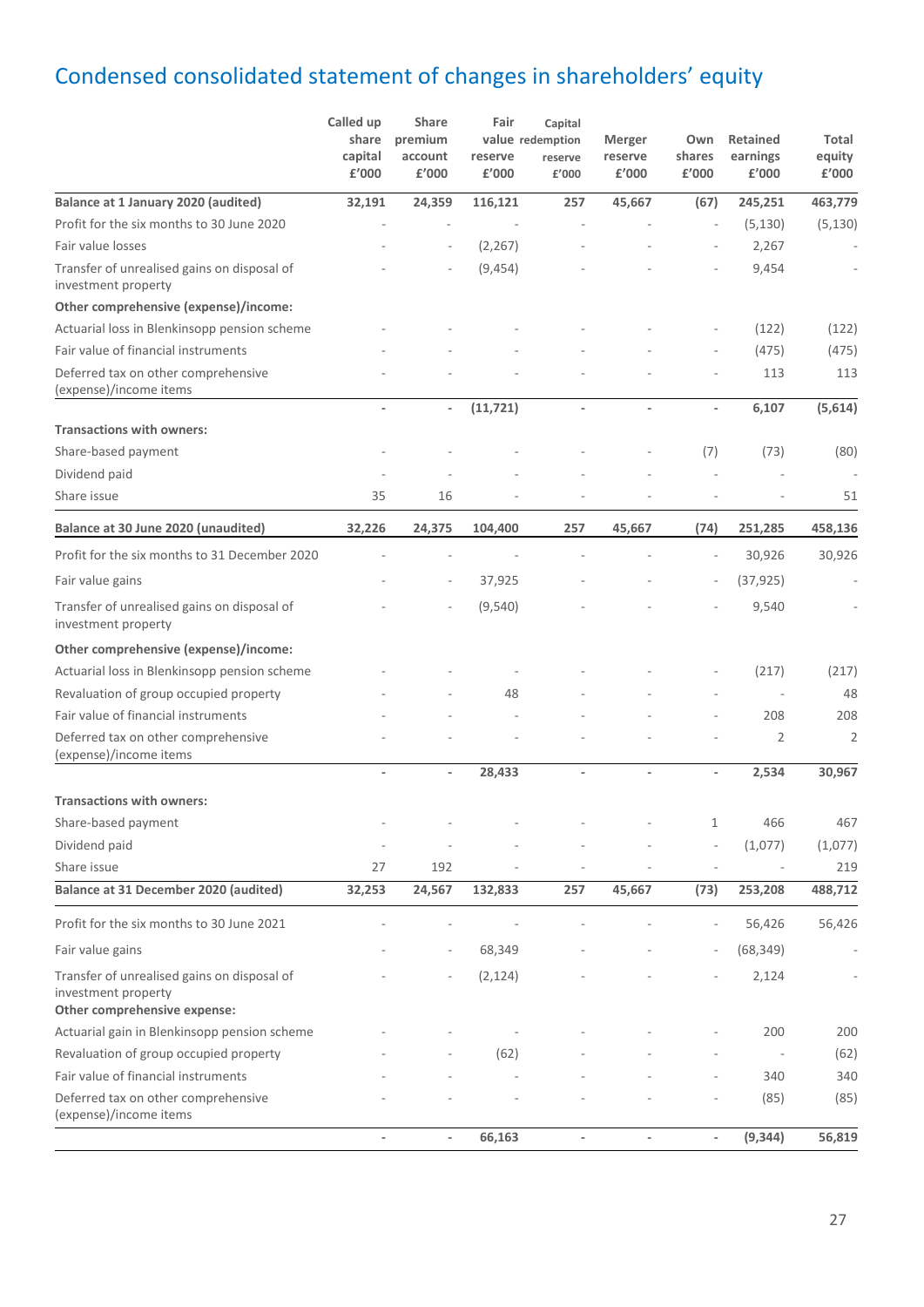#### **Transactions with owners:**

| 32.271                   | 24.617                   | 198,996                  | 257                      | 45.667 | (32) | 239.255                  | 541,031  |
|--------------------------|--------------------------|--------------------------|--------------------------|--------|------|--------------------------|----------|
| 6                        | $\overline{\phantom{a}}$ | $\overline{\phantom{a}}$ | $\overline{\phantom{a}}$ | $\sim$ | (6)  | $\overline{\phantom{a}}$ |          |
| $\overline{\phantom{a}}$ | $\sim$                   | $\sim$                   | $\sim$                   | $\sim$ | (21) | $\overline{\phantom{a}}$ | (21)     |
| 12                       | 50                       | ۰                        | $\sim$                   | $\sim$ | -    | $\sim$                   | 62       |
| $\sim$                   | $\sim$                   | -                        | $\overline{\phantom{a}}$ |        | ٠.   | (4,729)                  | (4, 729) |
| $\overline{\phantom{a}}$ | $\overline{\phantom{a}}$ | -                        | $\overline{\phantom{a}}$ | $\sim$ | 68   | 120                      | 188      |
|                          |                          |                          |                          |        |      |                          |          |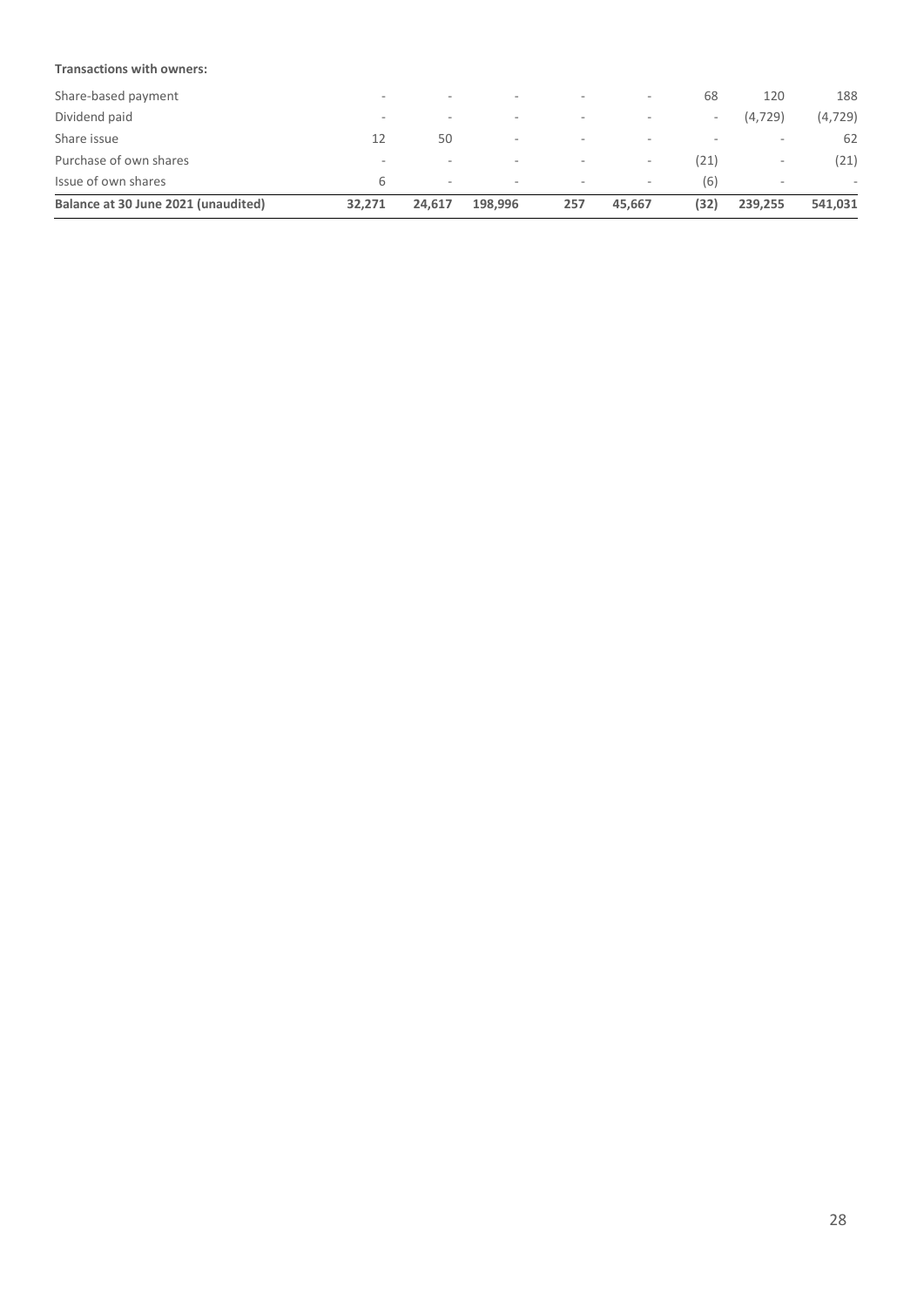## Consolidated statement of cash flows

|                                                                                           | <b>Unaudited</b>                         | Unaudited | Audited     |
|-------------------------------------------------------------------------------------------|------------------------------------------|-----------|-------------|
|                                                                                           | 6 months ended 6 months ended<br>30 June |           | year ended  |
|                                                                                           |                                          | 30 June   | 31 December |
|                                                                                           | 2021                                     | 2020      | 2020        |
|                                                                                           | £'000                                    | £'000     | £'000       |
| Cash flows from operating activities                                                      |                                          |           |             |
| Profit/(loss) before tax for the period/year                                              | 80,067                                   | (3,632)   | 33,324      |
| Net finance costs                                                                         | 1,579                                    | 1,599     | 3,096       |
| Other gains                                                                               | (69, 249)                                | (5,860)   | (31, 734)   |
| Share of profit of joint ventures                                                         | (5, 123)                                 | (1,645)   | (8,655)     |
| Share based transactions                                                                  | 192                                      | 143       | 618         |
| Depreciation of property, plant and equipment and right of use assets                     | 126                                      | 137       | 285         |
| Pension contributions in excess of charge                                                 | (83)                                     | (61)      | (140)       |
| Operating cash inflow/(outflow) before movements in working capital                       | 7,509                                    | (9,319)   | (3,206)     |
| (Increase)/decrease in inventories                                                        | (11, 659)                                | 13,714    | 19,385      |
| (Increase)/decrease in receivables                                                        | (589)                                    | 7,044     | 2,768       |
| (Decrease)/increase in payables                                                           | (3,310)                                  | (5,624)   | 6,830       |
| Cash (used in)/generated from operations                                                  | (8,049)                                  | 5,815     | 25,777      |
| Interest paid                                                                             | (1,510)                                  | (1,441)   | (2,924)     |
| Corporation tax paid                                                                      | (437)                                    | (2, 127)  | (2, 127)    |
| Cash (used in)/generated from operating activities                                        | (9,996)                                  | 2,247     | 20,726      |
| Cash flows from investing activities                                                      |                                          |           |             |
| Interest received                                                                         | 115                                      | 208       | 377         |
| Investment in joint ventures                                                              | (521)                                    |           | (289)       |
| Distribution from joint ventures                                                          | 34                                       | 345       | 8,930       |
| Acquisition of group of assets                                                            |                                          |           | (4,092)     |
| Net proceeds from disposal of investment properties, assets held for sale and<br>overages | 8,590                                    | 17,475    | 27,651      |
| Expenditure on investment properties and assets held for sale                             | (22, 339)                                | (18, 137) | (51, 987)   |
| Expenditure on property, plant and equipment                                              | (24)                                     | (92)      | (115)       |
| Cash used in investing activities                                                         | (14, 145)                                | (201)     | (19, 525)   |
| Cash flows from financing activities                                                      |                                          |           |             |
| Net proceeds from issue of ordinary shares                                                | 57                                       | 18        | 237         |
| Purchase of own shares                                                                    | (21)                                     |           |             |
| Repayment of bank loan                                                                    | (6,000)                                  | (30,000)  | (78,000)    |
| Proceeds from bank loan                                                                   | 23,750                                   | 24,000    | 82,000      |
| Proceeds from other loans                                                                 | 2,400                                    |           |             |
| Repayment of other loans                                                                  |                                          |           | (2,932)     |
| Loan arrangement fees                                                                     | (38)                                     | (338)     | (479)       |
| Payment in respect of leases                                                              | (46)                                     | (36)      | (73)        |
| Dividends paid                                                                            | (4, 729)                                 |           | (1,077)     |
| Cash generated from/(used in) financing activities                                        | 15,373                                   | (6, 356)  | (324)       |
| (Decrease)/increase in cash                                                               | (8, 768)                                 | (4,310)   | 877         |
|                                                                                           |                                          |           |             |
| Cash as at beginning of period/year                                                       | 12,710                                   | 11,833    | 11,833      |
| (Decrease)/increase in cash                                                               | (8, 768)                                 | (4,310)   | 877         |
| Cash as at end of period/year                                                             | 3,942                                    | 7,523     | 12,710      |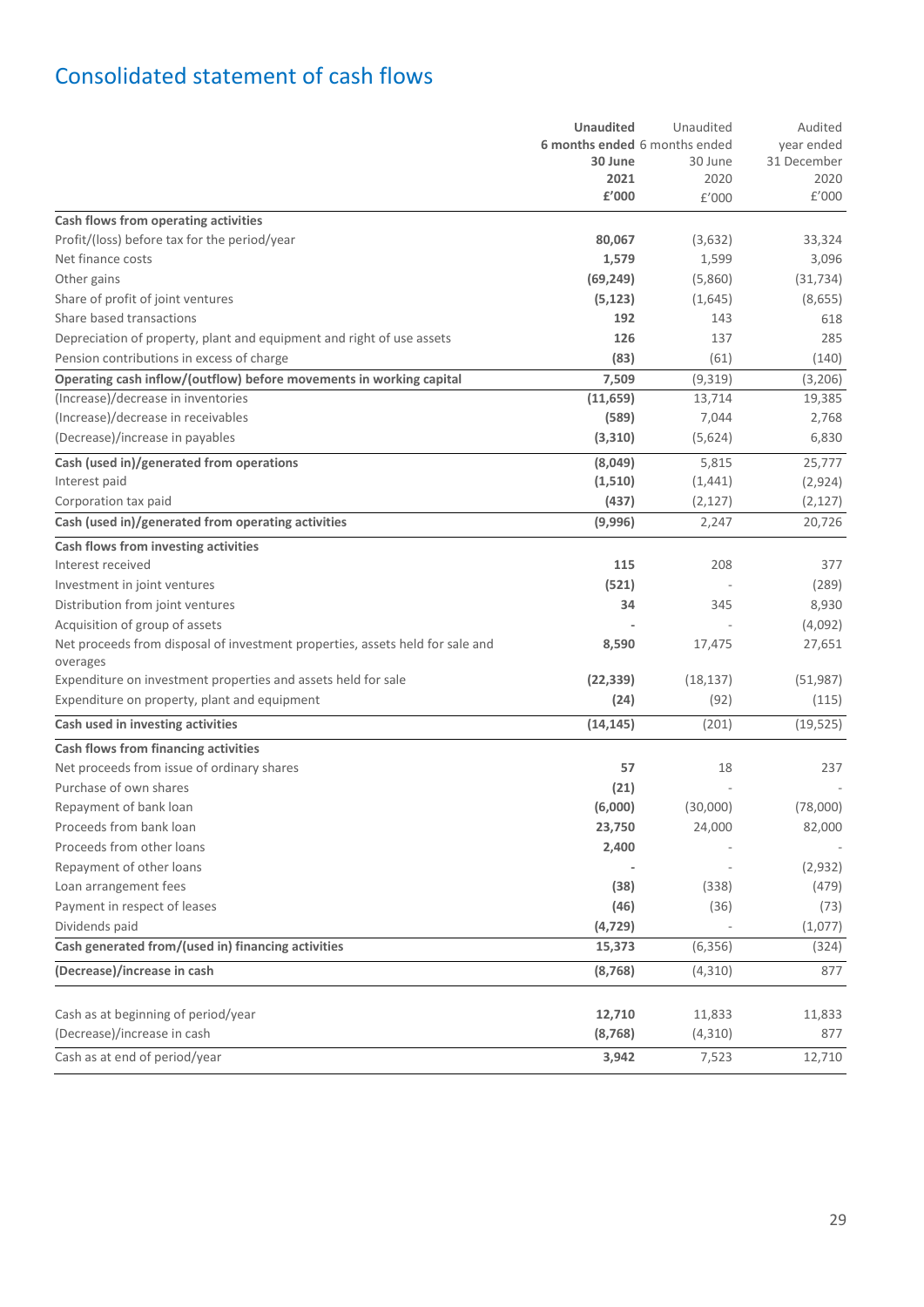### Notes to the condensed consolidated interim financial statements

#### for the six months ended 30 June 2021

#### **1. Basis of preparation of the condensed consolidated interim financial statements**

#### **General information**

Harworth Group plc (the "Company") is a company limited by shares, incorporated and domiciled in the UK (England). The address of its registered office is Advantage House, Poplar Way, Catcliffe, Rotherham, South Yorkshire, S60 5TR.

The Company is a public company listed on the London Stock Exchange.

The condensed consolidated interim financial statements for the six months ended 30 June 2021 comprise the Company and its subsidiaries (together referred to as the "Group").

These condensed consolidated interim financial statements do not comprise statutory accounts within the meaning of section 434 of the Companies Act 2006. The Group financial statements for the year ended 31 December 2020 were approved by the Board of Directors on 22 April 2021 and delivered to the Registrar of Companies. The report of the auditor on those accounts was unqualified, did not contain an emphasis of matter paragraph and did not contain any statement under section 498 of the Companies Act 2006.

These condensed consolidated interim financial statements have not been audited or reviewed.

The condensed consolidated interim financial statements for the six months ended 30 June 2020 were approved by the Board on 29 September 2020.

#### **Basis of preparation**

These condensed consolidated interim financial statements for the six months ended 30 June 2021 have been prepared in accordance with the Disclosure Guidance and Transparency Rules of the Financial Conduct Authority and in accordance with IAS 34 'Interim Financial Reporting' as contained in UK-adopted international accounting standards.

These condensed consolidated interim financial statements should be read in conjunction with the Group's annual financial statements for the year ended 31 December 2020, which have been prepared in accordance with international accounting standards in conformity with the requirements of the Companies Act 2006 and in accordance with international financial reporting standards (IFRS) adopted pursuant to Regulation (EC) No 1606/2002 as it applies in the European Union.

#### **Going-concern basis**

These condensed consolidated interim financial statements are prepared on the basis that the Group is a going concern. In assessing going concern and determining whether there are material uncertainties, the Directors consider the Group's business activities, together with factors that are likely to affect its future development and position.

A review of the Group's cashflows, solvency, liquidity positions and borrowing facilities has taken place alongside a review of progress against five-year financial projections. The financial projections have been updated based on the refined strategy.

A key focus of the assessment of going concern is the management of liquidity and compliance with borrowing facilities for a minimum of the next 12 months. The ongoing impact of COVID-19 has also been considered. The Group has continued to operate in 2021 without major disruption from COVID-19, including during lockdowns. The Group remains in a strong position to withstand any further impact, including increased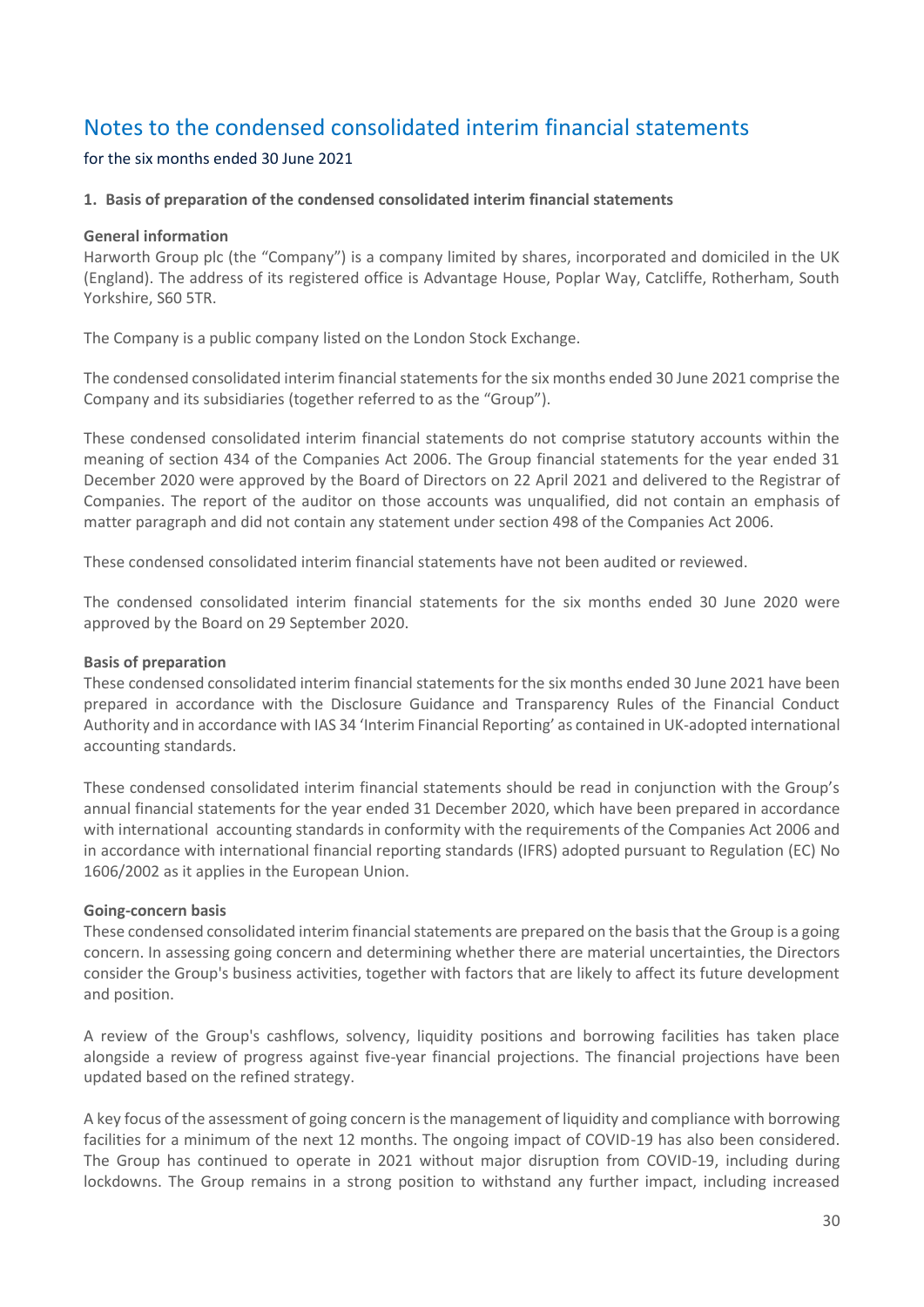development expenditure on sites reflecting deferred expenditure in 2020, with cash and bank headroom of £36.2m as at 30 June 2021.

The Group has no material debt maturities before 2023 and benefits from diversification across its Capital Growth and Income Generation businesses including its industrial and renewable energy property portfolio. Taking into account the independent valuation by BNP Paribas covering 89% of the portfolio, the Group net loan-to-portfolio value remains low at 13.4%, within the target range and with headroom for falls in value. The Income Generation portfolio has continued to generate income that covers the overheads of the business and interest from loan facilities, with rent collections for the first half of 2021 being 97%. The Group has the ability to withstand a material fall in rental income before reaching any borrowing covenant.

A severe but plausible downside scenario has been run which considers delays on remaining sales scheduled for 2021 and lower rent collection. In this scenario, for at least 12 months from the date of these financial statements, the Group continues to have sufficient cash reserves, continues to operate with headroom on lending facilities and associated covenants and has mitigation measures that could be deployed to create further cash and covenant headroom.

Based on these considerations, together with available market information and the Directors' knowledge and experience of the Group's property portfolio and markets, the Directors confirm their belief that it is appropriate to adopt a going concern basis of accounting in the preparation for these condensed consolidated interim financial statements.

#### **Accounting policies**

#### **Changes in accounting policy and disclosures**

(a) New standards, amendments and interpretations

A number of new standards and amendments to standards and interpretations are effective for annual periods beginning on or after 1 January 2021 and have not been applied in preparing these financial statements. None of these have a significant effect on the financial statements of the Group.

(b) New standards, amendments and interpretations not yet adopted

A number of new standards and amendments to standards and interpretations are effective for annual periods beginning on or after 1 January 2022 and have not been applied in preparing these financial statements. None of these are expected to have a significant effect on the financial statements of the Group.

#### **Estimates and judgements**

The preparation of the condensed consolidated interim financial statements requires management to make judgements, estimates and assumptions that affect the application of accounting policies and the reported amounts of assets and liabilities, income and expense. Actual results may differ from these estimates.

In preparing these condensed consolidated interim financial statements, the significant judgements made by management in applying the Group's accounting policies and the key sources of estimation uncertainty were the same as those that applied in the consolidated financial statements for the year ended 31 December 2020.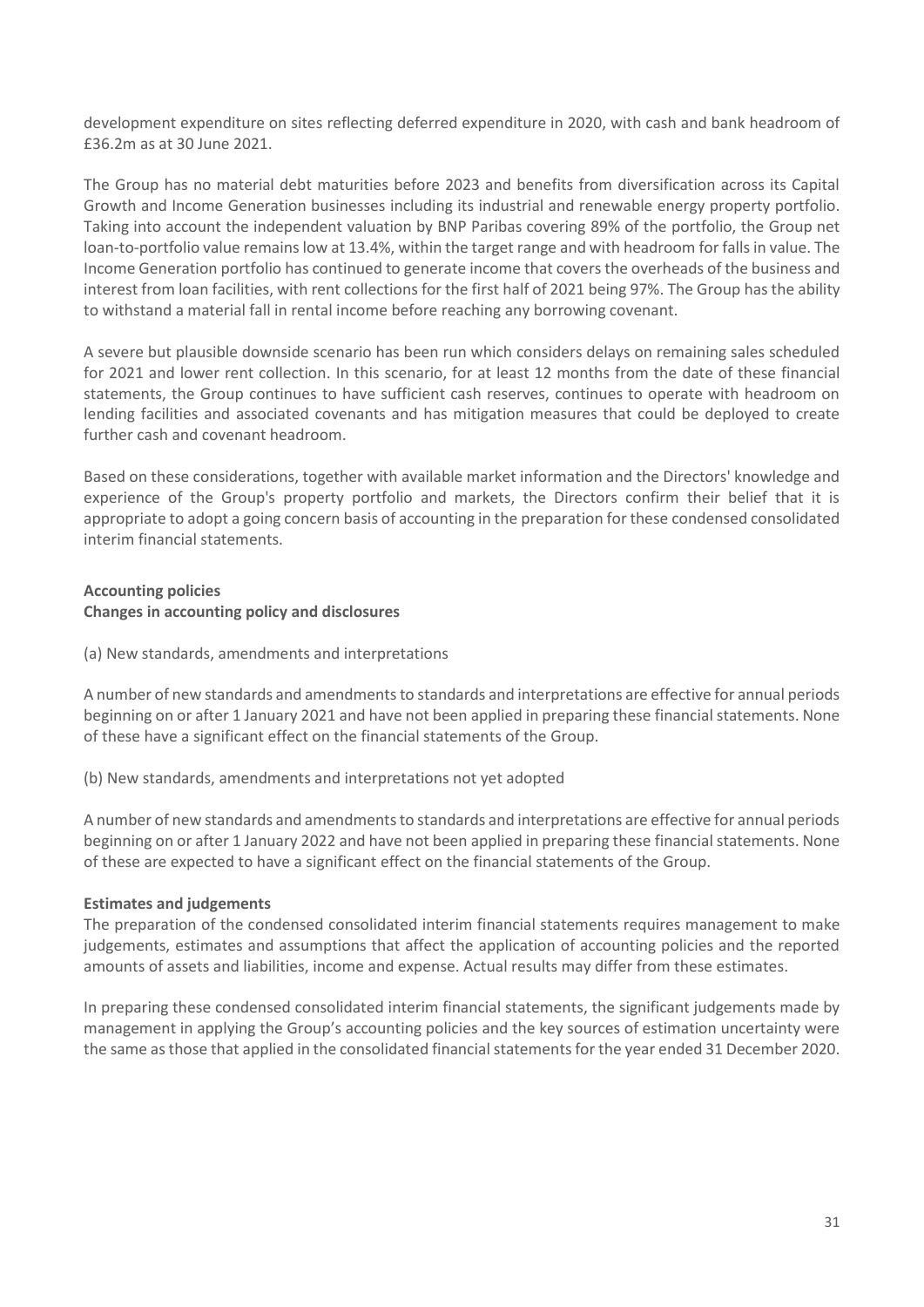#### **2. Alternative Performance Measures ("APMs")**

#### **Introduction**

The Group has applied the December 2019 European Securities and Markets Authority ("ESMA") guidance on APMs and the November 2017 Financial Reporting Council ("FRC") corporate thematic review of APMs in these results. An APM is a financial measure of historical or future financial performance, position or cash flows of the Group which is not a measure defined or specified under IFRS.

#### **Overview of our use of APMs**

The Directors believe that APMs assist in providing additional useful information on the underlying trends, performance and position of the Group. APMs assist our stakeholder users of the accounts, particularly equity and debt investors, through the comparability of information. APMs are used by the Directors and management, both internally and externally, for performance analysis, strategic planning, reporting and incentive-setting purposes.

APMs are not defined by IFRS and therefore may not be directly comparable with other companies' APMs, including peers in the real estate industry. APMs should be considered in addition to, and are not intended to be a substitute for, or superior to, IFRS measurements.

#### **The derivations of our APMs and their purpose**

The primary differences between IFRS statutory amounts and the APMs that the Group uses are as follows:

- 1. Capturing all sources of value creation Under IFRS, the revaluation movement in development properties which are held in inventory is not included in the balance sheet. Also, overages are not recognised in the balance sheet until they are highly probable. These movements, which are verified by our independent valuer BNP Paribas, and also at year end by Savills, are included within our APMs;
- 2. Re-categorising income statement amounts Under IFRS, the grouping of amounts, particularly within gross profit and other gains, do not clearly allow Harworth to demonstrate the value creation through its business model. In particular, the statutory grouping does not distinguish value gains (being realised profits from the sales of properties and unrealised profits from property value movements) from the ongoing profitability of the business which is less susceptible to movements in the property cycle. Finally, the Group includes profits from joint ventures within its APMs as its joint ventures conduct similar operations to Harworth, albeit in different ownership structures; and
- 3. Comparability with industry peers Harworth discloses some APMs which are EPRA measures asthese are a set of standard disclosures for the property industry and thus aid comparability for our stakeholder users.

#### **Our key APMs**

The key APMs that the Group focuses on are as follows:

- EPRA NDV per share EPRA NDV divided by the number of shares in issue less shares held by the Employee Benefit Trust
- Total return The movement in EPRA NDV plus dividends per share paid in the year expressed as a percentage of opening EPRA NDV per share
- Value gains These are the realised profits from the sales of properties and unrealised profits from property value movements including joint ventures and the mark to market movement on development properties and overages
- Net loan to portfolio value Group debt net of cash held expressed as a percentage of portfolio value

Profit excluding value gains (PEVG) has not been included as a key APM from 30 June 2021 as it is included in the EPRA NDV per share and Total return key APMs but is a non-material component of these measures. PEVG is defined as property net rental, royalty and fee income, net of running costs of the business (adjusted operating profit). Itrepresents the underlying profitability of the business not reliant on property value gains or profits from the sales of properties.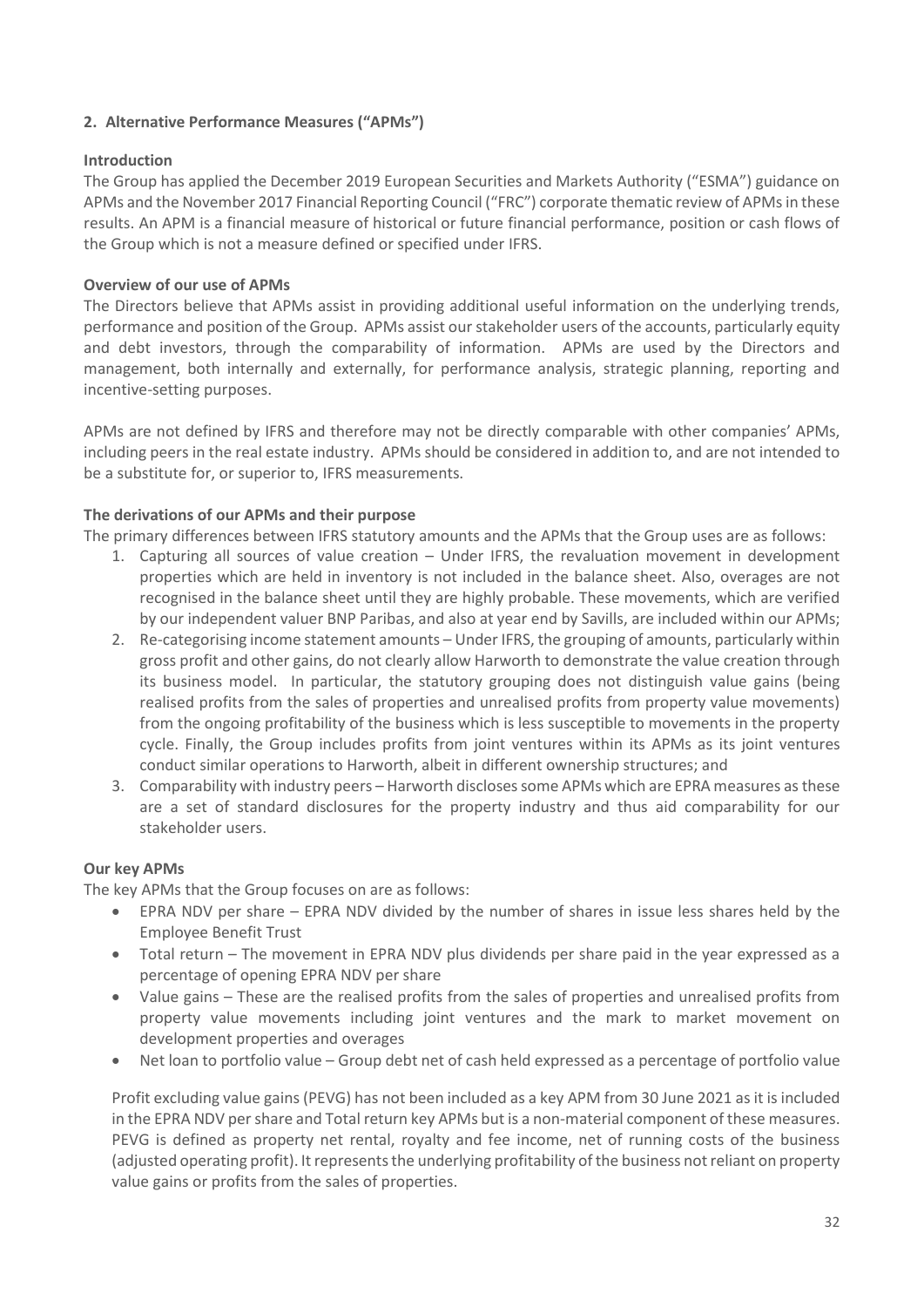#### **1) Reconciliation to statutory measures**

| a. Revaluation gains/(losses)                                                 | <b>Unaudited</b><br>6 months ended<br>30 June<br>2021<br>£'000 | Unaudited<br>6 months ended<br>30 June<br>2020<br>f'000 | Audited<br>year ended<br>31 December<br>2020<br>f'000 |
|-------------------------------------------------------------------------------|----------------------------------------------------------------|---------------------------------------------------------|-------------------------------------------------------|
| Increase in fair value of investment properties                               | 66,533                                                         | 675                                                     | 25,405                                                |
| Increase/ (decrease) in fair value of assets held for sale                    | 1,078                                                          | (282)                                                   | (295)                                                 |
| Share of profit of joint ventures                                             | 5,123                                                          | 1,645                                                   | 8,655                                                 |
| Net realisable value provision of development properties                      | (436)                                                          | (13, 879)                                               | (16, 208)                                             |
| Reversal of previous net realisable value provision of development properties | 2,857                                                          | 306                                                     | 4,408                                                 |
| Amounts derived from statutory reporting                                      | 75,155                                                         | (11, 535)                                               | 21,965                                                |
| Unrealised gains/(losses) on development properties                           | 30,036                                                         | (16,029)                                                | (5,992)                                               |
| Unrealised (losses)/gains on assets held for sale                             | (15)                                                           | 206                                                     | 191                                                   |
| Unrealised gains/(losses) on overages                                         | 500                                                            | (566)                                                   | (566)                                                 |
| <b>Revaluation gains/(losses)</b>                                             | 105,676                                                        | (27, 924)                                               | 15,598                                                |

| b. Profit on sale                                                               | Unaudited<br>6 months ended<br>30 June<br>2021<br>£'000 | Unaudited<br>6 months ended<br>30 June<br>2020<br>f'000 | Audited<br>year ended<br>31 December<br>2020<br>f'000 |
|---------------------------------------------------------------------------------|---------------------------------------------------------|---------------------------------------------------------|-------------------------------------------------------|
| Profit on sale of investment properties                                         | 506                                                     | 4,756                                                   | 5,030                                                 |
| Profit on sale of assets classified as held for sale                            | 1,132                                                   | 645                                                     | 554                                                   |
| Profit on sale of development properties                                        | 725                                                     | 980                                                     | 2,999                                                 |
| Release of net realisable value provision on disposal of development properties | 267                                                     | 66                                                      | 1,359                                                 |
| Profit on sale of overages                                                      |                                                         | 720                                                     | 1,040                                                 |
| Amounts derived from statutory reporting                                        | 2,630                                                   | 7,167                                                   | 10,982                                                |
| Less previously unrealised gains on development properties released on sale     |                                                         | (2,455)                                                 | (4, 295)                                              |
| Less previously unrealised gains on assets held for sale released on sale       | (760)                                                   |                                                         |                                                       |
| Profit on sale                                                                  | 1,870                                                   | 4,712                                                   | 6,687                                                 |

| c. Value gains/(losses)    | <b>Unaudited</b><br>6 months ended<br>30 June<br>2021<br>£'000 | Unaudited<br>6 months ended<br>30 June<br>2020<br>f'000 | Audited<br>year ended<br>31 December<br>2020<br>f'000 |
|----------------------------|----------------------------------------------------------------|---------------------------------------------------------|-------------------------------------------------------|
| Revaluation gains/(losses) | 105,676                                                        | (27, 924)                                               | 15,598                                                |
| Profit on sale             | 1.870                                                          | 4.712                                                   | 6,687                                                 |
| Value gains/(losses)       | 107,546                                                        | (23, 212)                                               | 22,285                                                |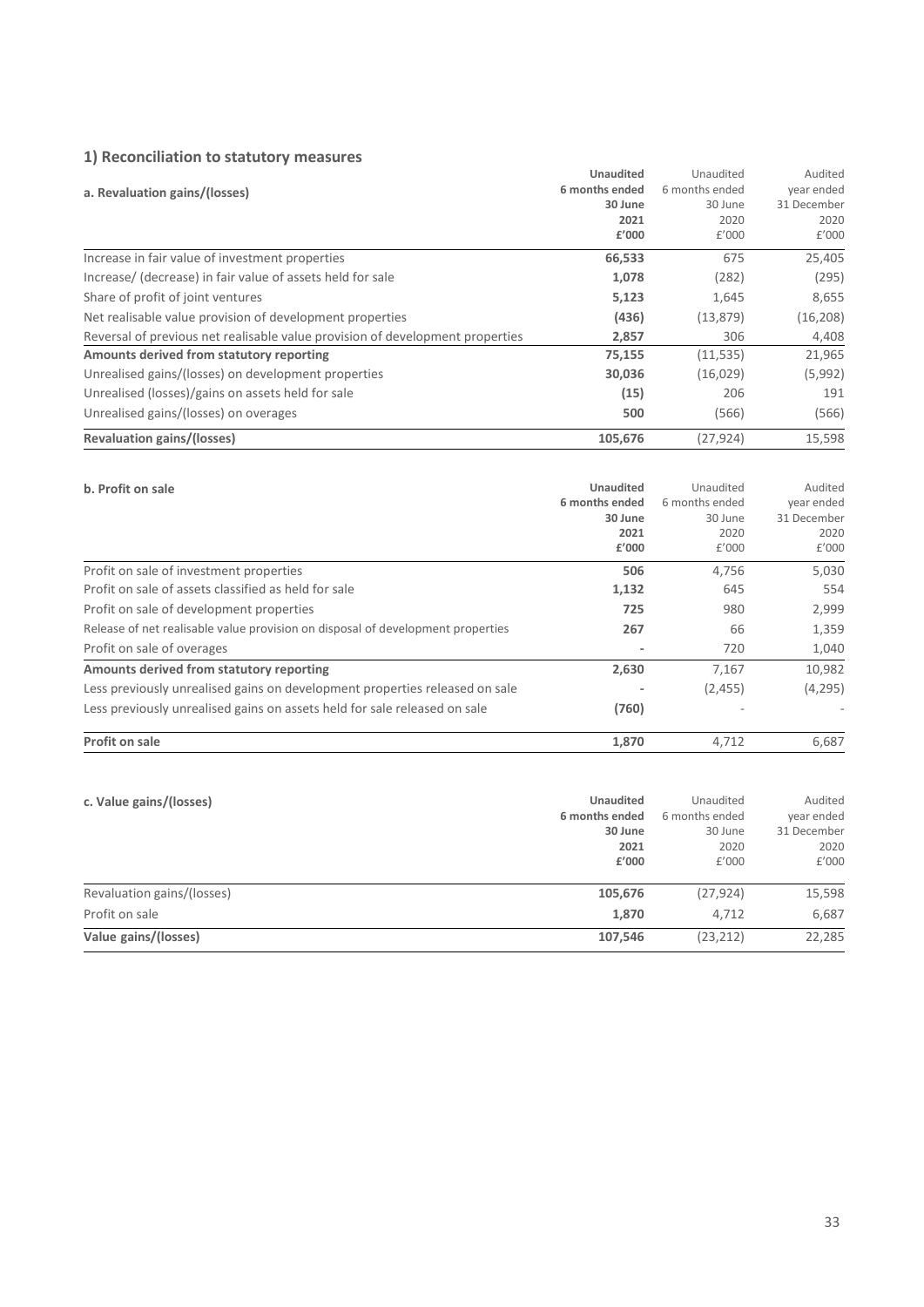| d. Profit excluding value gains (PEVG)                     | Unaudited<br>6 months ended<br>30 June<br>2021 | Unaudited<br>6 months ended<br>30 June<br>2020 | Audited<br>year ended<br>31 December<br>2020 |
|------------------------------------------------------------|------------------------------------------------|------------------------------------------------|----------------------------------------------|
|                                                            | £'000                                          | f'000                                          | f'000                                        |
| Operating profit/(loss)                                    | 76,523                                         | (3,678)                                        | 27,765                                       |
| Add pension charge                                         | 21                                             | 38                                             | 63                                           |
| Less other gains                                           | (69, 249)                                      | (5,860)                                        | (31, 734)                                    |
| (Less)/add gross profit/(loss) from development properties | (3, 413)                                       | 11,873                                         | 7,442                                        |
| <b>PEVG</b>                                                | 3,882                                          | 2,373                                          | 3,536                                        |

| e. Total property sales                                                                | Unaudited<br>6 months ended<br>30 June<br>2021<br>£'000 | Unaudited<br>6 months ended<br>30 June<br>2020<br>f'000 | Audited<br>year ended<br>31 December<br>2020<br>f'000 |
|----------------------------------------------------------------------------------------|---------------------------------------------------------|---------------------------------------------------------|-------------------------------------------------------|
| Revenue                                                                                | 18,848                                                  | 23,737                                                  | 70,001                                                |
| Less revenue from other property activities                                            | (3,013)                                                 | (1, 556)                                                | (2,676)                                               |
| Less revenue from income generation activities                                         | (13, 579)                                               | (9,890)                                                 | (20, 396)                                             |
| Add proceeds from sales of investment properties, assets held for sale and<br>overages | 9,254                                                   | 18,534                                                  | 28,858                                                |
| <b>Total property sales</b>                                                            | 11,510                                                  | 30,825                                                  | 75,787                                                |

| f. Operating profit/(loss) contributing to growth in EPRA NDV               | <b>Unaudited</b><br>6 months ended<br>30 June<br>2021<br>£'000 | Unaudited<br>6 months ended<br>30 June<br>2020<br>£'000 | Audited<br>year ended<br>31 December<br>2020<br>f'000 |
|-----------------------------------------------------------------------------|----------------------------------------------------------------|---------------------------------------------------------|-------------------------------------------------------|
| Operating profit/(loss)                                                     | 76,523                                                         | (3,678)                                                 | 27,765                                                |
| Share of profit on joint ventures                                           | 5,123                                                          | 1,645                                                   | 8,655                                                 |
| Unrealised gains/(losses) on development properties                         | 30,036                                                         | (16,029)                                                | (5,992)                                               |
| Unrealised (losses)/gains on assets held for sale                           | (15)                                                           | 206                                                     | 191                                                   |
| Unrealised gains/(losses) on overages                                       | 500                                                            | (566)                                                   | (566)                                                 |
| Less previously unrealised gains on development properties released on sale | $\overline{\phantom{a}}$                                       | (2, 455)                                                | (4, 295)                                              |
| Less previously unrealised gains on assets held for sale released on sale   | (760)                                                          | $\overline{\phantom{a}}$                                |                                                       |
| Operating profit/(loss) contributing to growth in EPRA NDV                  | 111,407                                                        | (20, 877)                                               | 25.758                                                |

| g. Portfolio value                                                          | <b>Unaudited</b><br>As at<br>30 June<br>2021<br>£'000 | Unaudited<br>As at<br>30 June<br>2020<br>f'000 | Audited<br>As at<br>31 December<br>2020<br>£'000 |
|-----------------------------------------------------------------------------|-------------------------------------------------------|------------------------------------------------|--------------------------------------------------|
| Land and buildings (included within property, plant and equipment)          | 772                                                   | 787                                            | 835                                              |
| Investment properties                                                       | 455,368                                               | 297,219                                        | 373,079                                          |
| Investments in joint ventures                                               | 30,926                                                | 34,372                                         | 25,316                                           |
| Assets held for sale                                                        | 14,017                                                | 14,394                                         | 7,594                                            |
| Development properties (included within inventories)                        | 183,492                                               | 188,150                                        | 177,712                                          |
| Amounts derived from statutory reporting                                    | 684,575                                               | 534,922                                        | 584,536                                          |
| Cumulative unrealised gains on development properties as at period/year end | 59,884                                                | 21,651                                         | 29,848                                           |
| Cumulative unrealised gains on assets held for sale as at period/year end   |                                                       | 790                                            | 775                                              |
| Cumulative unrealised gains on overage as at period/year end                | 3,500                                                 | 3,000                                          | 3,000                                            |
| Portfolio value                                                             | 747,959                                               | 560.363                                        | 618,159                                          |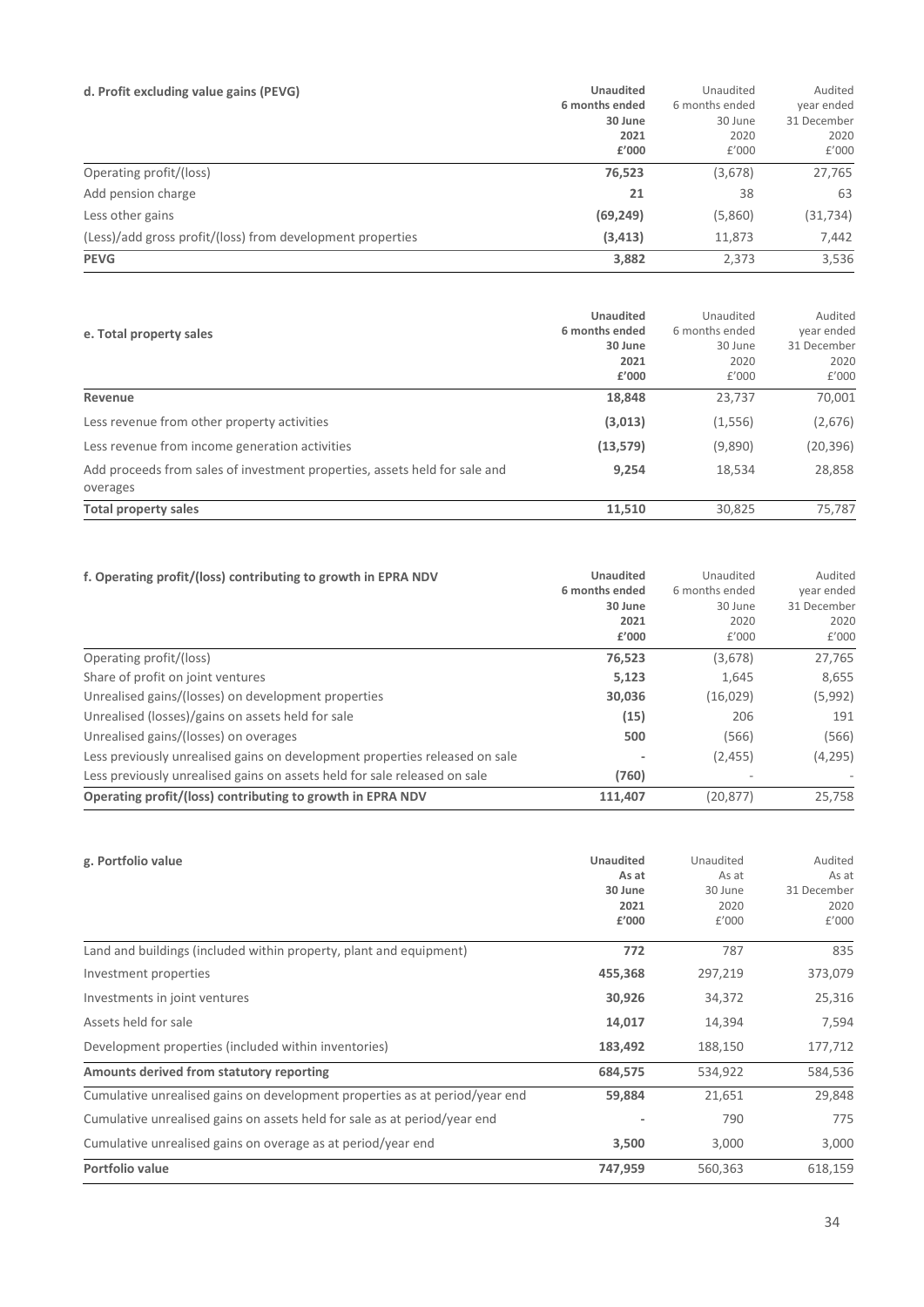| h. Net debt      | <b>Unaudited</b><br>As at<br>30 June<br>2021<br>£'000 | Unaudited<br>As at<br>30 June<br>2020<br>f'000 | Audited<br>As at<br>31 December<br>2020<br>£'000 |
|------------------|-------------------------------------------------------|------------------------------------------------|--------------------------------------------------|
| Gross borrowings | (104, 177)                                            | (76, 772)                                      | (83, 882)                                        |
| Cash             | 3,942                                                 | 7,523                                          | 12,710                                           |
| Net debt         | (100, 235)                                            | (69, 249)                                      | (71, 172)                                        |

|                                    | <b>Unaudited</b> | Unaudited | Audited     |
|------------------------------------|------------------|-----------|-------------|
| i. Net loan to portfolio value (%) | As at            | As at     | As at       |
|                                    | 30 June          | 30 June   | 31 December |
|                                    | 2021             | 2020      | 2020        |
|                                    | £'000            | f'000     | £'000       |
| Net debt                           | (100, 235)       | (69, 249) | (71, 172)   |
| Portfolio value                    | 747,959          | 560,363   | 618,159     |
| Net loan to portfolio value (%)    | 13.4%            | 12.4%     | 11.5%       |
|                                    |                  |           |             |

| j. Net loan to core income generation portfolio value (%)                              | Unaudited<br>As at<br>30 June<br>2021<br>£'000 | Unaudited<br>As at<br>30 June<br>2020<br>f'000 | Audited<br>As at<br>31 December<br>2020<br>f'000 |
|----------------------------------------------------------------------------------------|------------------------------------------------|------------------------------------------------|--------------------------------------------------|
| Net debt                                                                               | (100, 235)                                     | (69, 249)                                      | (71, 172)                                        |
| Core income generation portfolio value (investment portfolio and natural<br>resources) | 282,412                                        | 202.959                                        | 248.004                                          |
| Net loan to core income generation portfolio value (%)                                 | 35.5%                                          | 34.1%                                          | 28.7%                                            |

| k. Gross loan to portfolio value (%) | <b>Unaudited</b><br>As at<br>30 June<br>2021<br>£'000 | Unaudited<br>As at<br>30 June<br>2020<br>£'000 | Audited<br>As at<br>31 December<br>2020<br>f'000 |
|--------------------------------------|-------------------------------------------------------|------------------------------------------------|--------------------------------------------------|
| Gross borrowings                     | (104, 177)                                            | (76, 772)                                      | (83, 882)                                        |
| Portfolio value                      | 747.959                                               | 560,363                                        | 618,159                                          |
| Gross loan to portfolio value (%)    | 13.9%                                                 | 13.7%                                          | 13.6%                                            |

| I. Gross loan to core income generation portfolio value (%)                            | Unaudited<br>As at<br>30 June<br>2021<br>£'000 | Unaudited<br>As at<br>30 June<br>2020<br>f'000 | Audited<br>As at<br>31 December<br>2020<br>f'000 |
|----------------------------------------------------------------------------------------|------------------------------------------------|------------------------------------------------|--------------------------------------------------|
| Gross borrowings                                                                       | (104, 177)                                     | (76, 772)                                      | (83, 882)                                        |
| Core income generation portfolio value (investment portfolio<br>and natural resources) | 282.412                                        | 202.959                                        | 248.004                                          |
| Gross loan to core income generation portfolio value (%)                               | 36.9%                                          | 37.8%                                          | 33.8%                                            |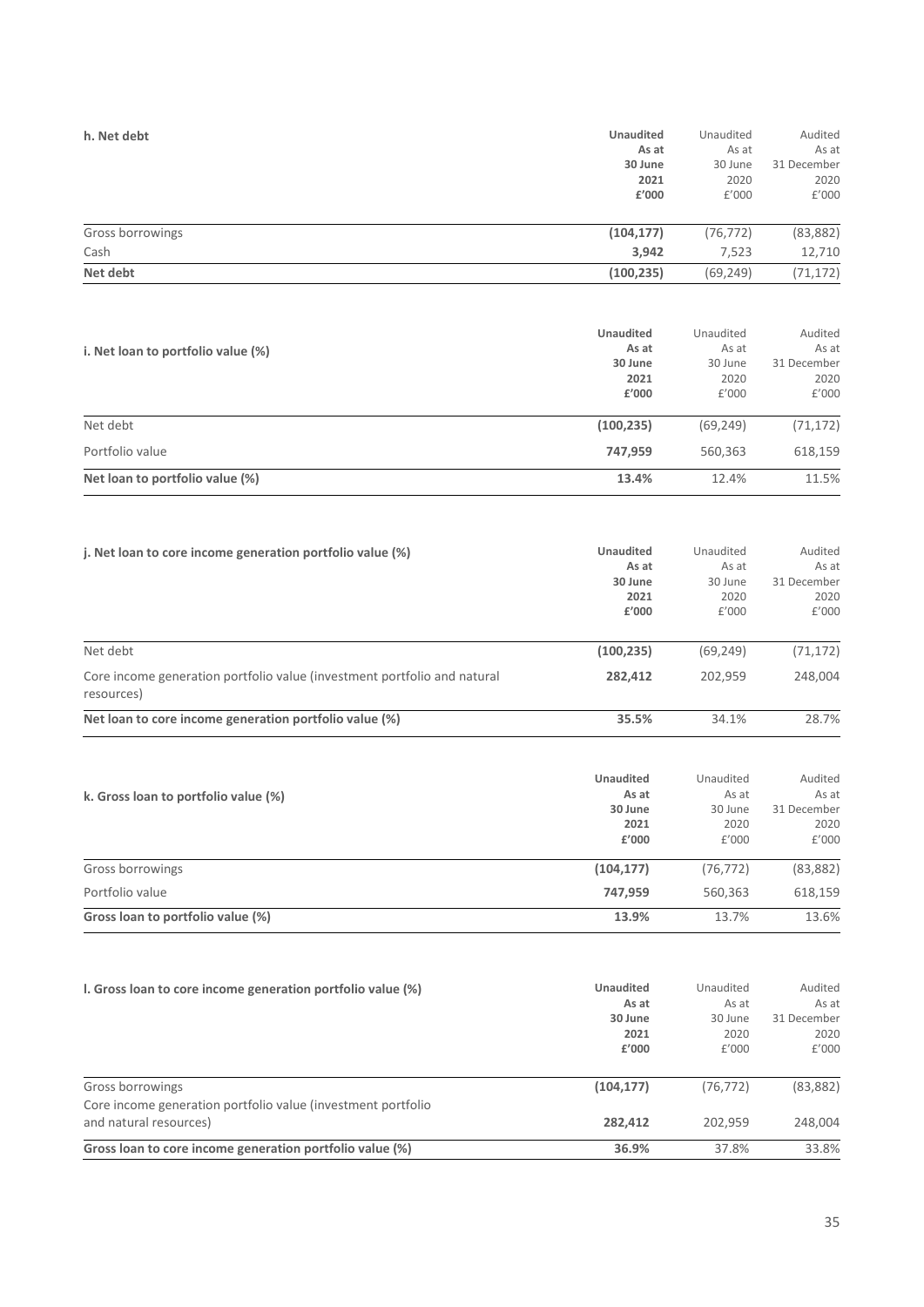| m. Number of shares used for per share calculations | Unaudited<br>As at<br>30 June<br>2021        | Unaudited<br>As at<br>30 June<br>2020 | Audited<br>As at<br>31 December<br>2020 |
|-----------------------------------------------------|----------------------------------------------|---------------------------------------|-----------------------------------------|
| Number of shares in issue                           | 322,712,239                                  | 322,258,584                           | 322,530,807                             |
| Employee Benefit Trust Shares (own shares)          | (191, 363)                                   | (115, 225)                            | (120, 487)                              |
| Number of shares used for per share calculations    | 322,520,876                                  | 322,143,359                           | 322,410,320                             |
| n. Net Asset Value (NAV) per share                  | <b>Unaudited</b><br>As at<br>30 June<br>2021 | Unaudited<br>As at<br>30 June<br>2020 | Audited<br>As at<br>31 December<br>2020 |
| NAV £'000                                           | 541,031                                      | 458,136                               | 488,712                                 |
| Number of shares used for per share calculations    | 322,520,876                                  | 322,143,359                           | 322,410,320                             |
| NAV per share $(p)$                                 | 167.8                                        | 142.2                                 | 151.6                                   |

#### **2) Reconciliation to EPRA measures**

| a) EPRA NDV                                           | <b>Unaudited</b> | Unaudited | Audited<br>As at<br>31 December |
|-------------------------------------------------------|------------------|-----------|---------------------------------|
|                                                       | As at            | As at     |                                 |
|                                                       | 30 June          | 30 June   |                                 |
|                                                       | 2021             | 2020      | 2020                            |
|                                                       | £'000            | f'000     | f'000                           |
| Net assets                                            | 541,031          | 458,136   | 488,712                         |
| Cumulative unrealised gains on development properties | 59,884           | 21,651    | 29,848                          |
| Cumulative unrealised gains on assets held for sale   |                  | 790       | 775                             |
| Cumulative unrealised gains on overages               | 3,500            | 3,000     | 3,000                           |
| Notional deferred tax on unrealised gains             | (13, 694)        | (4,834)   | (6,388)                         |
| <b>EPRA NDV</b>                                       | 590,721          | 478.743   | 515,947                         |

| b) EPRA NDV per share (p)                        | <b>Unaudited</b><br>As at<br>30 June<br>2021 | Unaudited<br>As at<br>30 June<br>2020 | Audited<br>As at<br>31 December<br>2020 |
|--------------------------------------------------|----------------------------------------------|---------------------------------------|-----------------------------------------|
| EPRA NDV £'000                                   | 590.721                                      | 478.743                               | 515.947                                 |
| Number of shares used for per share calculations | 322.520.876                                  | 322,143,359                           | 322,410,320                             |
| EPRA NDV per share (p)                           | 183.2                                        | 148.6                                 | 160.0                                   |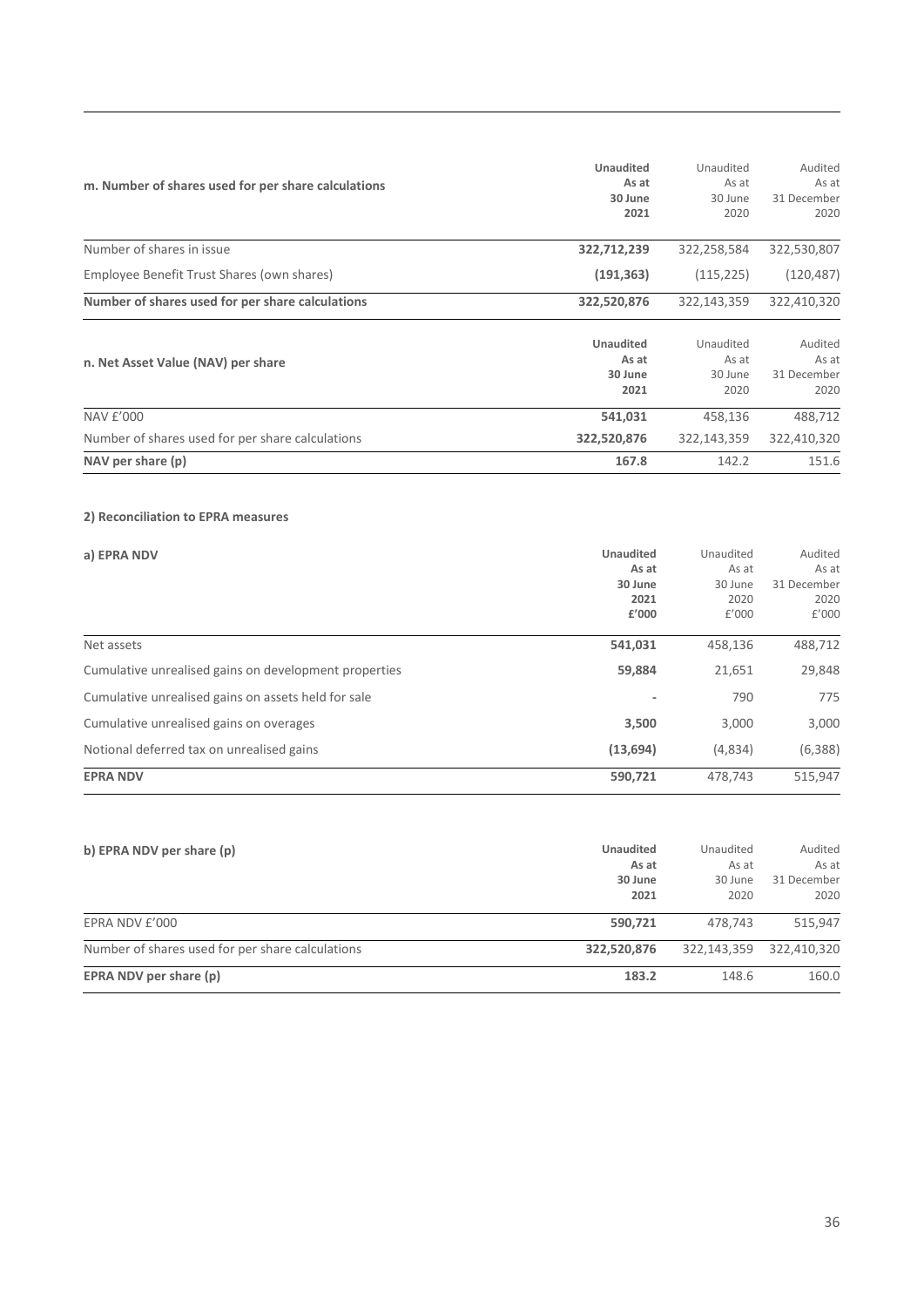| c) EPRA NDV growth/(reduction) and total return  | <b>Unaudited</b><br>As at<br>30 June<br>2021 | Unaudited<br>As at<br>30 June<br>2020 | Audited<br>As at<br>31 December<br>2020 |
|--------------------------------------------------|----------------------------------------------|---------------------------------------|-----------------------------------------|
| Opening EPRA NDV/share (p)                       | 160.0                                        | 155.6                                 | 155.6                                   |
| Closing EPRA NDV/share (p)                       | 183.2                                        | 148.6                                 | 160.0                                   |
| Movement in the period/year $(p)$                | 23.2                                         | (7.0)                                 | 4.4                                     |
| <b>EPRA NDV growth/(reduction)</b>               | 14.5%                                        | (4.5)%                                | 2.8%                                    |
| Dividends paid per share (p)                     | 1.5                                          |                                       | 0.3                                     |
| Total return per share (p)                       | 24.7                                         | (7.0)                                 | 4.7                                     |
| Total return as a percentage of opening EPRA NDV | 15.4%                                        | (4.5)%                                | 3.0%                                    |

| d) Net loan to EPRA NDV     | <b>Unaudited</b> | Unaudited | Audited     |
|-----------------------------|------------------|-----------|-------------|
|                             | As at            | As at     | As at       |
|                             | 30 June          | 30 June   | 31 December |
|                             | 2021             | 2020      | 2020        |
|                             | £'000            | f'000     | £'000       |
| Net debt                    | (100, 235)       | (69, 249) | (71, 172)   |
| EPRA NDV                    | 590,721          | 478,743   | 515,947     |
| <b>Net loan to EPRA NDV</b> | 17.0%            | 14.5%     | 13.8%       |
|                             |                  |           |             |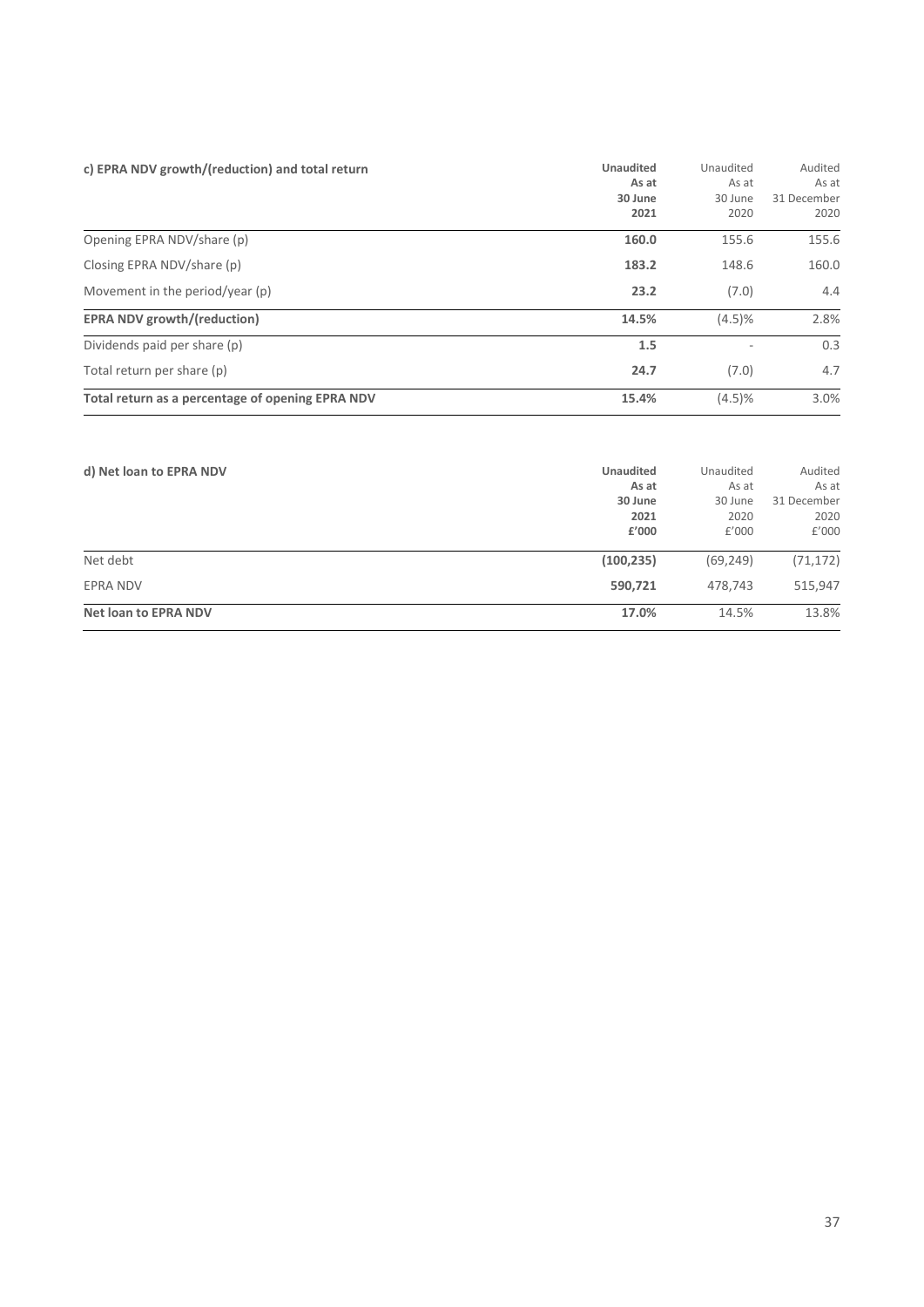#### **3. Segment information**

**Unaudited 6 months ended 30 June 2021 Capital Growth Income Generation £'000 Central Overheads £'000 Total £'000 Sale of Development Properties £'000 Other Property Activities £'000** Revenue 2,256 3,013 13,579 - **18,848** Cost of sales 1,157 (389) (3,601) - **(2,833) Gross profit**(1) **3,413 2,624 9,978 - 16,015** Administrative expenses **and a set of the contract of the contract (1,615)** (1,169) (5,936) **(8,720)** Other gains <sup>(2)</sup> **69,249 1 69,249** Other operating expense **and a set of the contract of the contract of the contract of the contract of the contract of the contract of the contract of the contract of the contract of the contract of the contract of the cont Operating profit/(loss) 3,413 45,941 33,126 (5,957) 76,523** Finance costs - - - (1,694) **(1,694)** Finance income **115** 115 - 115 - 115 **115** 115 - 115 Share of profit of joint ventures **5,123** 2,238 2,885 - 5,123 **Profit/(loss) before tax 3,528 48,179 36,011 (7,651) 80,067**

| Gross profit <sup>(1)</sup>                                                                 |       |       |       |        |
|---------------------------------------------------------------------------------------------|-------|-------|-------|--------|
| Gross profit is analysed as follows:                                                        |       |       |       |        |
| Gross profit excluding sale of development<br>properties                                    |       | 2,624 | 9,978 | 12,602 |
| Gross profit on sale of development properties                                              | 725   |       |       | 725    |
| Net realisable provision on development properties                                          | (436) |       |       | (436)  |
| Reversal of previous net realisable value provision<br>on development properties            | 2,857 |       |       | 2,857  |
| Release of previous net realisable value provision<br>on disposal of development properties | 267   |       |       | 267    |
|                                                                                             | 3,413 | 2,624 | 9,978 | 16,015 |

| Other gains <sup>(2)</sup>                      |                          |        |        |                          |        |
|-------------------------------------------------|--------------------------|--------|--------|--------------------------|--------|
| Other gains are analysed as follows:            |                          |        |        |                          |        |
| Increase in fair value of investment properties |                          | 44,205 | 22,328 |                          | 66,533 |
| Increase in fair value of assets held for sale  | ٠                        | 364    | 714    |                          | 1,078  |
| Profit on sale of investment properties         | $\overline{\phantom{a}}$ | 363    | 143    |                          | 506    |
| Profit on sale of assets held for sale          | $\overline{\phantom{a}}$ | -      | 1,132  | $\overline{\phantom{a}}$ | 1,132  |
|                                                 | ٠                        | 44,932 | 24,317 |                          | 69,249 |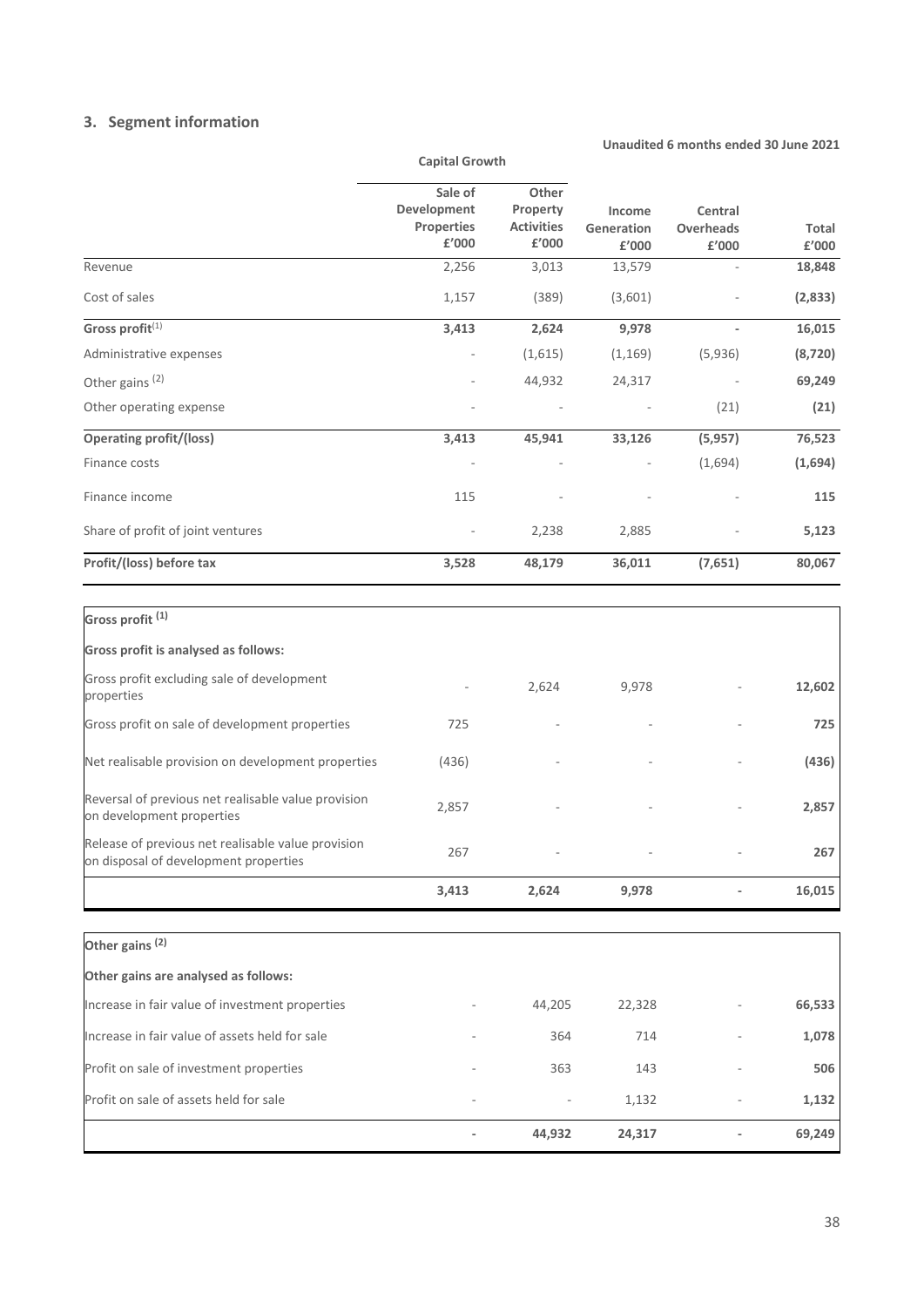**Unaudited as at 30 June 2021**

|                               | Capital<br>Growth<br>£'000 | Income<br>Generation<br>£'000 | Central<br>overheads<br>£'000 | Total<br>£'000 |
|-------------------------------|----------------------------|-------------------------------|-------------------------------|----------------|
| <b>Non-current assets</b>     |                            |                               |                               |                |
| Property, plant and equipment |                            |                               | 880                           | 880            |
| Right of use assets           | $\overline{\phantom{m}}$   | 25                            | 107                           | 132            |
| Investment properties         | 167,230                    | 288,138                       | $\overline{\phantom{a}}$      | 455,368        |
| Investments in joint ventures | 15,740                     | 15,186                        | $\overline{a}$                | 30,926         |
|                               | 182,970                    | 303,349                       | 987                           | 487,306        |
| <b>Current assets</b>         |                            |                               |                               |                |
| Inventories                   | 188,192                    | 422                           | $\overline{\phantom{a}}$      | 188,614        |
| Trade and other receivables   | 23,021                     | 30,461                        | 3,548                         | 57,030         |
| Assets as held for sale       | 3,196                      | 10,821                        | -                             | 14,017         |
| Cash and cash equivalents     | ٠                          | $\overline{\phantom{a}}$      | 3,942                         | 3,942          |
|                               | 214,409                    | 41,704                        | 7,490                         | 263,603        |
| <b>Total assets</b>           | 397,379                    | 345,053                       | 8,477                         | 750,909        |

Financial liabilities and derivative financial instruments are not allocated to the reporting segments as they are managed and measured at a Group level.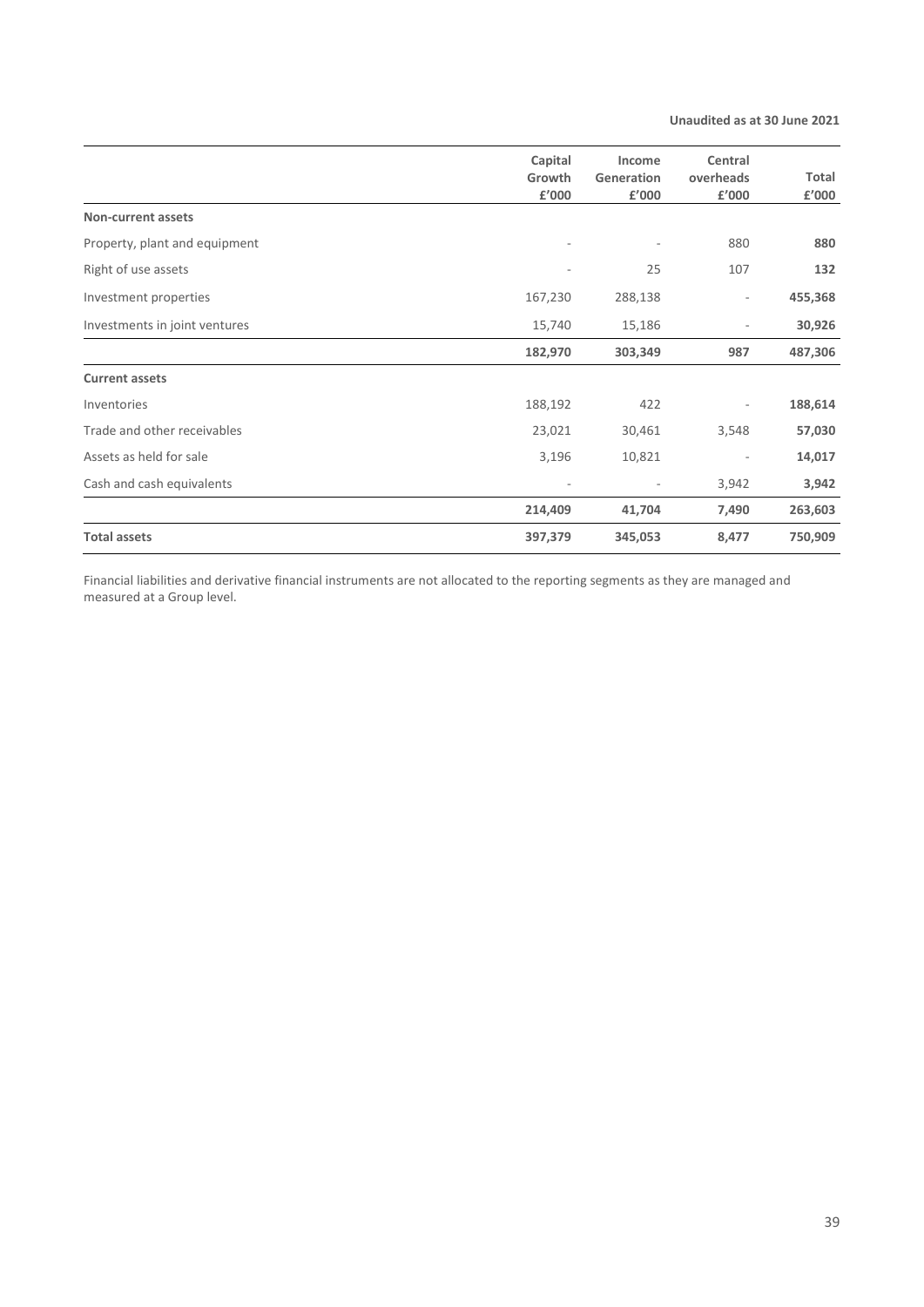**Capital Growth Income Generation £'000 Central Overheads £'000 Total £'000 Sale of Development Properties £'000 Other Property Activities £'000** Revenue 12,291 1,556 9,890 - **23,737** Cost of sales (24,164) (879) (1,561) - **(26,604) Gross (loss)/profit (1) (11,873) 677 8,329 - (2,867)** Administrative expenses **(1,527)** (737) (4,369) **(6,633)** Other (losses)/gains <sup>(2)</sup> 5,860 Other operating expenses - - - (38) **(38) Operating (loss)/profit (11,873) (1,114) 13,716 (4,407) (3,678)** Finance costs - - - (1,807) **(1,807)** Finance income 207 - - 1 **208** Share of profit of joint ventures **1,235** 410 - **1,645 (Loss)/profit before tax (11,666) 121 14,126 (6,213) (3,632)**

|                                                                                             | (11, 873) | 677                      | 8,329 | (2,867)   |
|---------------------------------------------------------------------------------------------|-----------|--------------------------|-------|-----------|
| Release of previous net realisable value provision<br>on disposal of development properties | 720       | $\overline{\phantom{a}}$ | ٠     | 720       |
| Reversal of previous net realisable value provision<br>on development properties            | 306       |                          |       | 306       |
| Net realisable provision on development properties                                          | (13,879)  |                          |       | (13, 879) |
| Gross profit on sale of development properties                                              | 980       |                          |       | 980       |
| Gross profit excluding sale of development<br>properties                                    |           | 677                      | 8,329 | 9,006     |
| Gross (loss)/profit is analysed as follows:                                                 |           |                          |       |           |
| Gross (loss)/profit <sup>(1)</sup>                                                          |           |                          |       |           |

| Other (losses)/gains (2)                                      |          |       |                          |       |
|---------------------------------------------------------------|----------|-------|--------------------------|-------|
| Other (losses)/gains are analysed as follows:                 |          |       |                          |       |
| (Decrease)/increase in fair value of investment<br>properties | (5, 186) | 5,861 |                          | 675   |
| Decrease in fair value of assets as held for sale             | ۰        | (282) | $\overline{\phantom{a}}$ | (282) |
| Profit/(loss) on sale of investment properties                | 4,928    | (172) | ۰                        | 4,756 |
| (Loss)/profit on sale of assets as held for sale              | (1)      | 646   | ۰                        | 645   |
| (Loss)/profit on sale of overages                             | (5)      | 71    | ۰                        | 66    |
|                                                               | (264)    | 6,124 |                          | 5,860 |

**Unaudited 6 months ended 30 June 2020**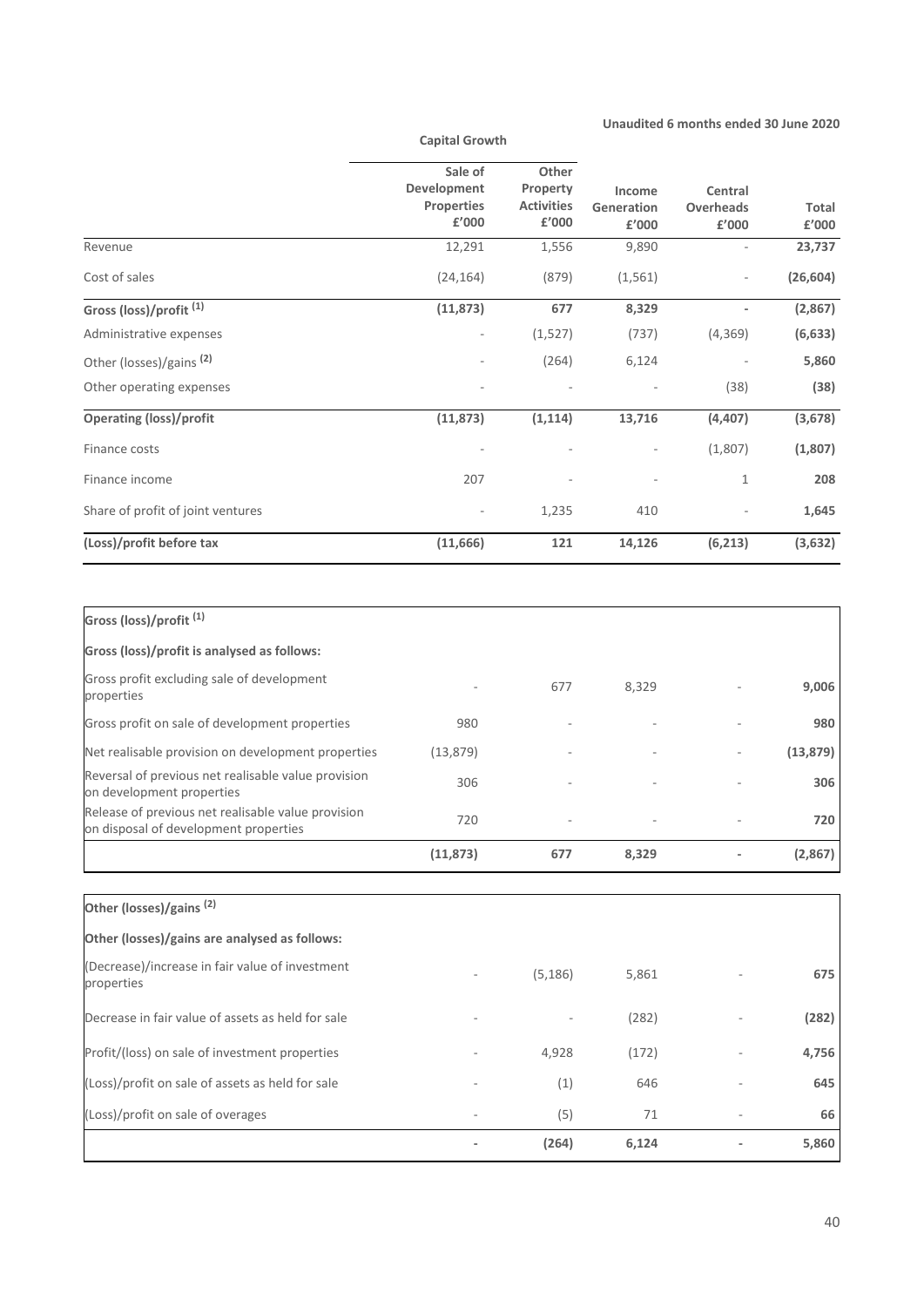**Unaudited as at 30 June 2020**

|                               | Capital<br>Growth | Income<br>Generation     | Central<br>overheads     | Total   |
|-------------------------------|-------------------|--------------------------|--------------------------|---------|
|                               | £'000             | £'000                    | £'000                    | £'000   |
| <b>Non-current assets</b>     |                   |                          |                          |         |
| Property, plant and equipment |                   |                          | 1,045                    | 1,045   |
| Right of use assets           |                   | 29                       | 160                      | 189     |
| Investment properties         | 87,969            | 209,250                  | $\overline{\phantom{a}}$ | 297,219 |
| Investments in joint ventures | 23,283            | 11,089                   | -                        | 34,372  |
| Other receivables             | 8,623             |                          |                          | 8,623   |
|                               | 119,875           | 220,368                  | 1,205                    | 341,448 |
| <b>Current assets</b>         |                   |                          |                          |         |
| Inventories                   | 191,503           | 683                      | $\overline{\phantom{0}}$ | 192,186 |
| Trade and other receivables   | 34,204            | 7,706                    | 1,632                    | 43,542  |
| Assets as held for sale       | 650               | 13,744                   | $\overline{\phantom{a}}$ | 14,394  |
| Cash and cash equivalents     |                   | $\overline{\phantom{a}}$ | 7,523                    | 7,523   |
|                               | 226,357           | 22,133                   | 9,155                    | 257,645 |
| <b>Total assets</b>           | 346,232           | 242,501                  | 10,360                   | 599,093 |

Financial liabilities and derivative financial instruments are not allocated to the reporting segments as they are managed and measured at a Group level.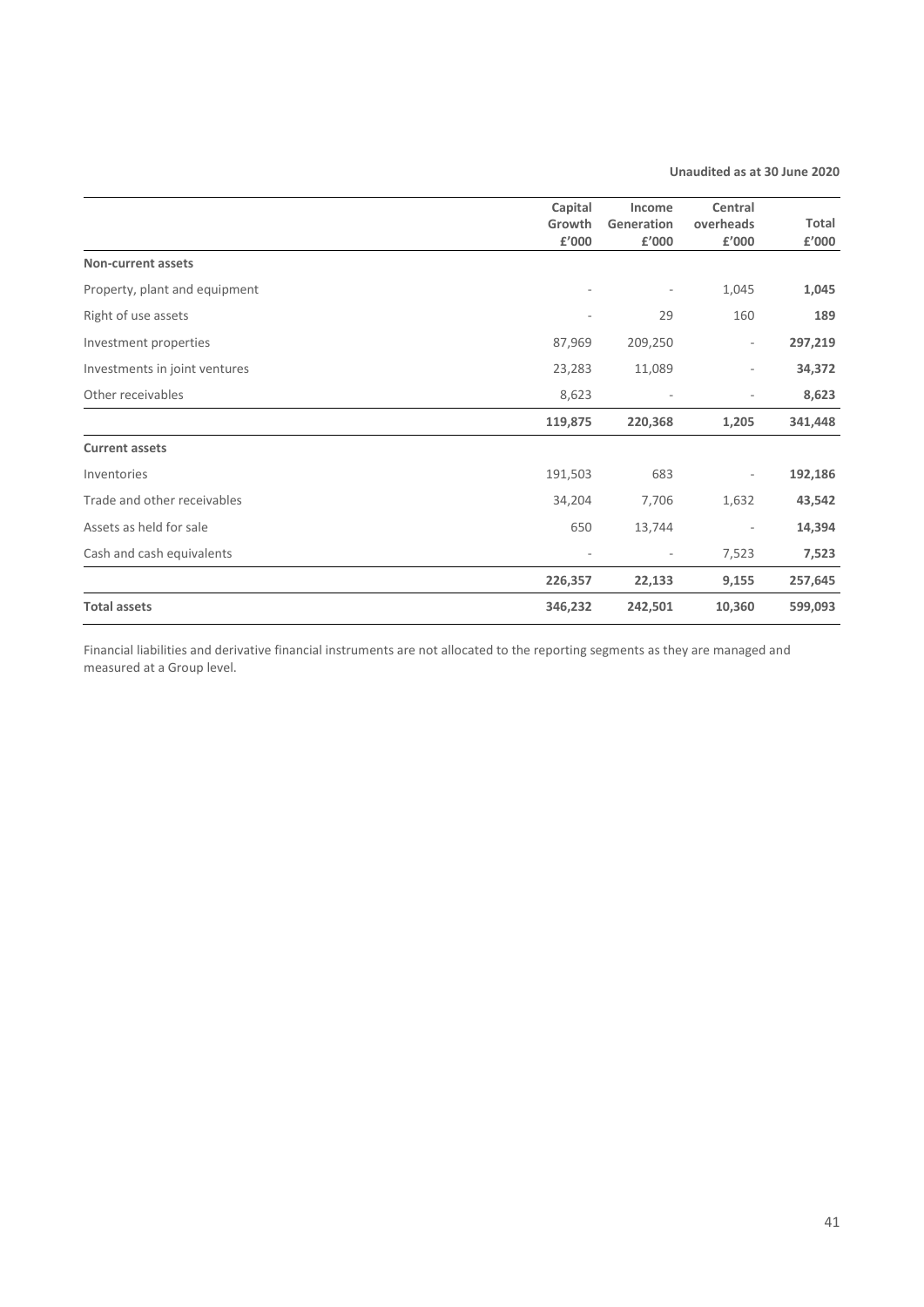|                                                                                    | <b>Capital Growth</b>                |                                 |                      |                          |           |
|------------------------------------------------------------------------------------|--------------------------------------|---------------------------------|----------------------|--------------------------|-----------|
|                                                                                    | Sale of<br>development<br>properties | Other<br>property<br>activities | Income<br>Generation | Central<br>overheads     | Total     |
|                                                                                    | £000                                 | £000                            | £000                 | £000                     | £000      |
| Revenue                                                                            | 46,929                               | 2,676                           | 20,396               |                          | 70,001    |
| Cost of sales                                                                      | (54, 371)                            | (1,834)                         | (3, 180)             |                          | (59, 385) |
| Gross profit <sup>(1)</sup>                                                        | (7, 442)                             | 842                             | 17,216               | $\overline{\phantom{a}}$ | 10,616    |
| Administrative expenses                                                            |                                      | (3,080)                         | (1,872)              | (9,570)                  | (14, 522) |
| Other gains (2)                                                                    |                                      | 12,598                          | 19,136               |                          | 31,734    |
| Other operating expense                                                            |                                      |                                 |                      | (63)                     | (63)      |
| <b>Operating profit/(loss)</b>                                                     | (7, 442)                             | 10,360                          | 34,480               | (9,633)                  | 27,765    |
| Finance costs                                                                      |                                      |                                 |                      | (3, 473)                 | (3, 473)  |
| Finance income                                                                     |                                      | 367                             | $\mathbf{1}$         | 9                        | 377       |
| Share of profit of joint ventures                                                  |                                      | 7,953                           | 702                  |                          | 8,655     |
| Profit/(loss) before tax                                                           | (7, 442)                             | 18,680                          | 35,183               | (13,097)                 | 33,324    |
| $(1)$ Gross profit                                                                 |                                      |                                 |                      |                          |           |
| Gross profit is analysed as follows:                                               |                                      |                                 |                      |                          |           |
| Gross profit excluding sales of development properties                             |                                      | 842                             | 17,216               |                          | 18,058    |
| Gross profit on sale of development properties                                     | 2,999                                |                                 |                      |                          | 2,999     |
| Net realisable value provision on development<br>properties                        | (16, 208)                            |                                 |                      |                          | (16, 208) |
| Reversal of previous net realisable value provision on<br>development properties   | 4,408                                |                                 |                      |                          | 4,408     |
| Release of net realisable value provision on disposal of<br>development properties | 1,359                                |                                 |                      |                          | 1,359     |
|                                                                                    | (7, 442)                             | 842                             | 17,216               |                          | 10,616    |
|                                                                                    |                                      |                                 |                      |                          |           |
| $\sqrt{(2)}$ Other gains<br>Other gains are analysed as follows:                   |                                      |                                 |                      |                          |           |
| Increase in fair value of investment properties                                    |                                      | 6,459                           | 18,946               |                          | 25,405    |
| Decrease in fair value of assets as held for sale                                  |                                      |                                 | (295)                |                          | (295)     |
| Profit/(loss) on sale of investment properties                                     |                                      | 5,099                           | (69)                 |                          | 5,030     |
| Profit on sale of assets as held for sale                                          |                                      | 72                              | 482                  |                          | 554       |
| Profit on sale of overages                                                         |                                      | 968                             | 72                   |                          | 1,040     |
|                                                                                    | $\overline{\phantom{0}}$             | 12,598                          | 19,136               | $\overline{\phantom{a}}$ | 31,734    |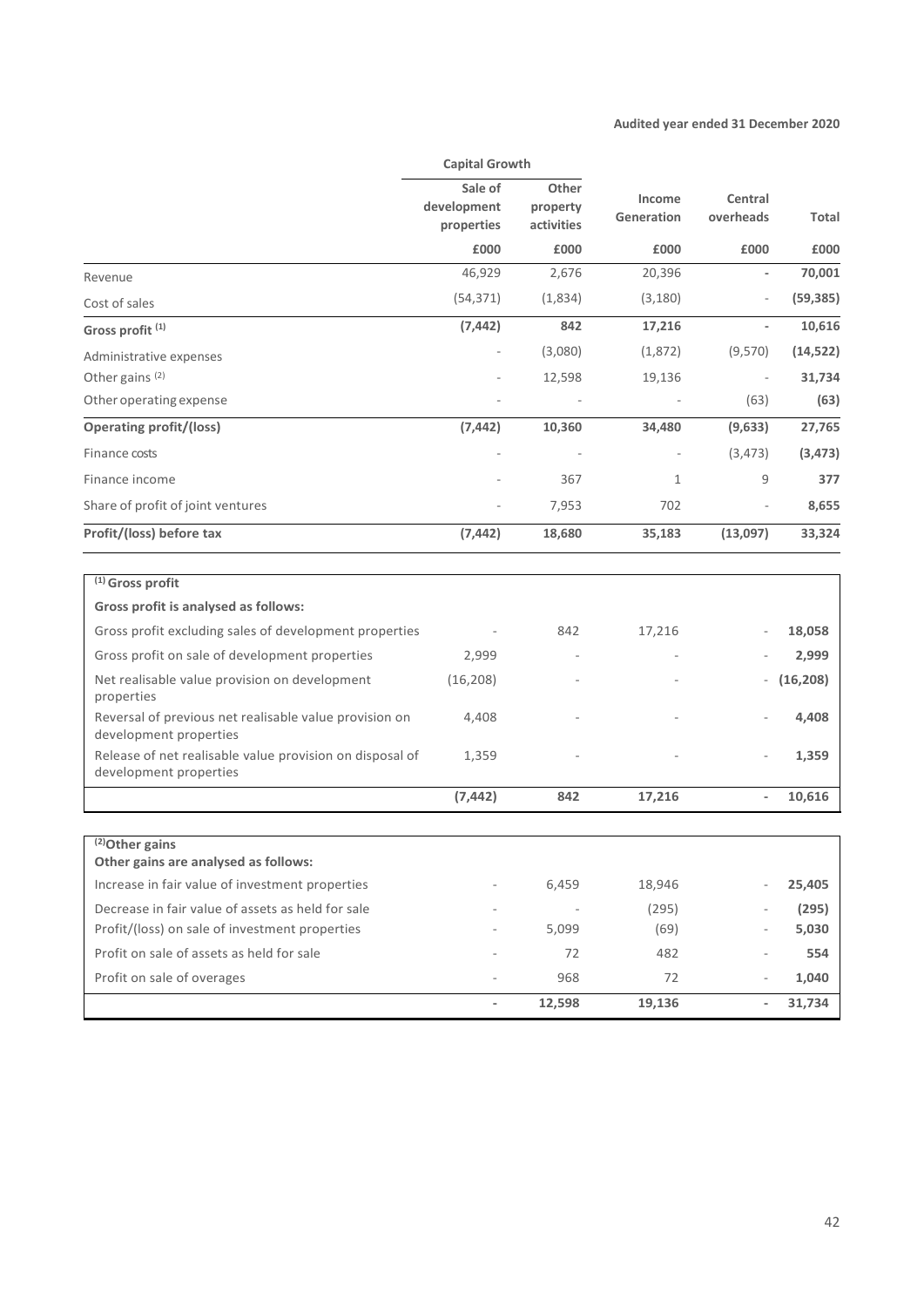|                               | Capital | Income     | Central                  |         |
|-------------------------------|---------|------------|--------------------------|---------|
|                               | Growth  | Generation | overheads                | Total   |
|                               | £000    | £000       | £000                     | £000    |
| <b>Non-current assets</b>     |         |            |                          |         |
| Property, plant and equipment |         |            | 1,007                    | 1,007   |
| Right of use assets           |         | ۰          | 170                      | 170     |
| Investment properties         | 118,940 | 254,139    | $\overline{\phantom{a}}$ | 373,079 |
| Investments in joint ventures | 13,434  | 11,882     | -                        | 25,316  |
|                               | 132,374 | 266,021    | 1,177                    | 399,572 |
| <b>Current assets</b>         |         |            |                          |         |
| Inventories                   | 182,017 | 649        | $\overline{\phantom{a}}$ | 182,666 |
| Trade and other receivables   | 39,736  | 12,574     | 4,131                    | 56,441  |
| Assets as held for sale       | 1,384   | 6,210      | $\overline{\phantom{a}}$ | 7,594   |
| Cash and cash equivalents     |         |            | 12,710                   | 12,710  |
|                               | 223,137 | 19,433     | 16,841                   | 259,411 |
| <b>Total assets</b>           | 355,511 | 285,454    | 18,018                   | 658,983 |

Financial liabilities and derivative financial instruments are not allocated to the reporting segments as they are managed and measured at a Group level.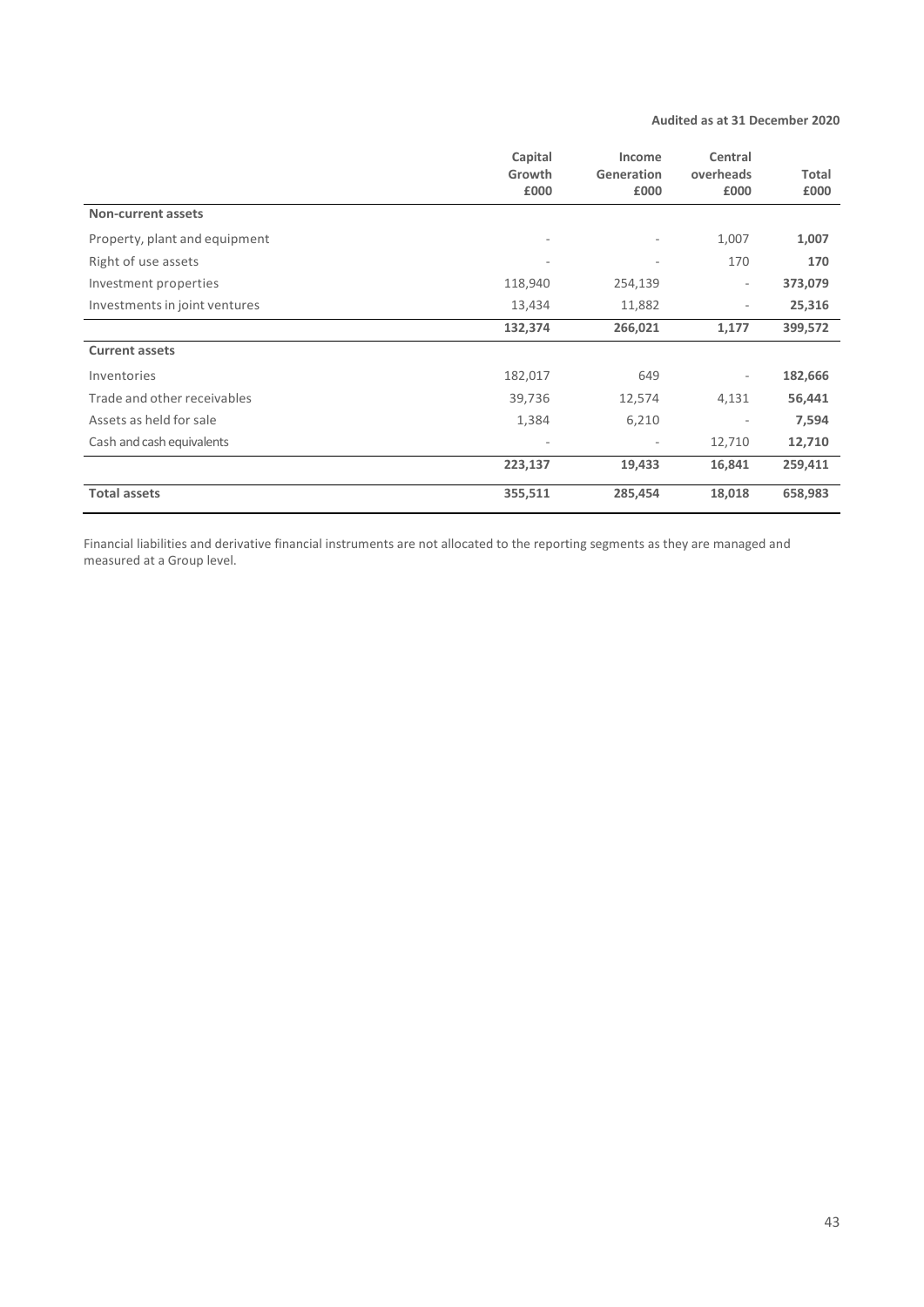#### **4. Finance costs and finance income**

|                                      | <b>Unaudited</b>              | Unaudited | Audited     |
|--------------------------------------|-------------------------------|-----------|-------------|
|                                      | 6 months ended 6 months ended |           | year ended  |
|                                      | 30 June                       | 30 June   | 31 December |
|                                      | 2021                          | 2020      | 2020        |
|                                      | £'000                         | £'000     | f'000       |
| <b>Finance costs</b>                 |                               |           |             |
| - Bank interest                      | (1, 336)                      | (1,366)   | (2,654)     |
| - Amortisation of RCF and other fees | (283)                         | (329)     | (622)       |
| - Other interest                     | (75)                          | (112)     | (197)       |
|                                      | (1,694)                       | (1,807)   | (3, 473)    |
| <b>Finance income</b>                | 115                           | 208       | 377         |
| <b>Net finance costs</b>             | (1, 579)                      | (1,599)   | (3,096)     |

#### **5. Income Tax**

The Group calculates the period income tax expense using the tax rate that would be applicable to the expected total annual earnings. The major components of income tax expense in the interim condensed consolidated statement of profit or loss are:

|                                                                               | <b>Unaudited</b> | Unaudited<br>6 months ended 6 months ended | Audited<br>year ended |
|-------------------------------------------------------------------------------|------------------|--------------------------------------------|-----------------------|
|                                                                               | 30 June          | 30 June                                    | 31 December           |
|                                                                               | 2021             | 2020                                       | 2020                  |
|                                                                               | £'000            | £'000                                      | f'000                 |
| Income taxes                                                                  |                  |                                            |                       |
| Current income tax expense/ (credit)                                          | 1,813            | 154                                        | (389)                 |
| Deferred income tax expense relating to origination and reversal of temporary |                  |                                            |                       |
| differences                                                                   | 21,828           | 1.344                                      | 7,917                 |
| Income tax expense recognised in income statement                             | 23,641           | 1,498                                      | 7,528                 |

The increase in deferred tax largely relates to unrealised gains on investment properties. In addition, an increase in the UK corporation tax rate from 19% to 25% (effective from 1 April 2023), was enacted as part of the Finance Act 2021, which was substantively enacted on 24 May 2021. As such, the deferred tax balance has been calculated using a hybrid rate of between 19% and 25%, dependent on the rate expected to apply to the reversal of the liability. The deferred tax movement resulting from the impact of the tax rate change was £5,853,000.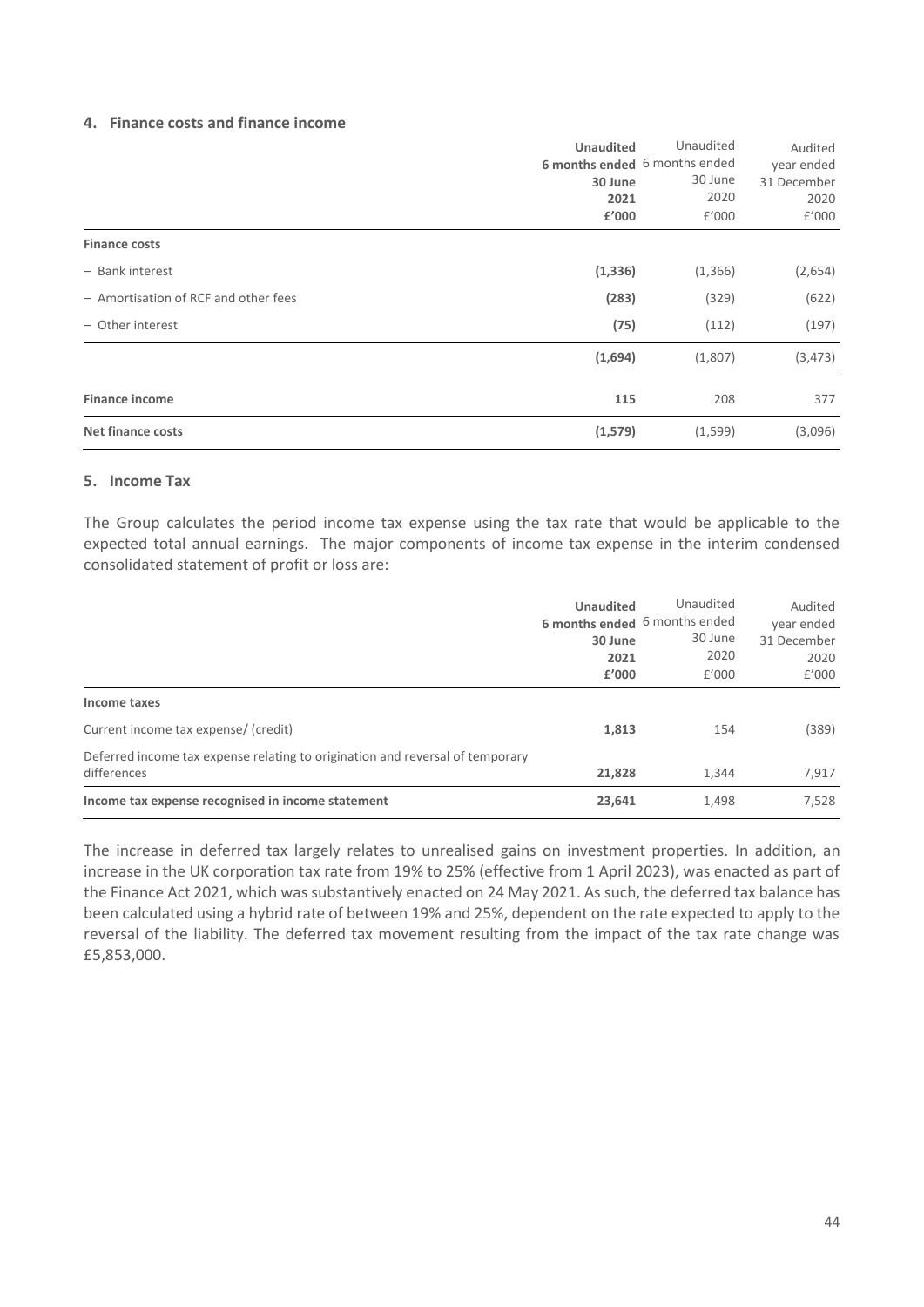#### **6. Dividends**

|                                                        | <b>Unaudited</b>              | Unaudited                     | Audited     |
|--------------------------------------------------------|-------------------------------|-------------------------------|-------------|
|                                                        | 6 months ended 6 months ended |                               | year ended  |
|                                                        | 30 June                       | 30 June                       | 31 December |
|                                                        | 2021                          | 2020                          | 2020        |
|                                                        | £'000                         | f'000                         | f'000       |
|                                                        |                               |                               |             |
| Final dividend for year ended 31 December 2020         | 4,729                         | ٠                             |             |
| Interim dividend for the six months ended 30 June 2020 |                               | $\overline{\phantom{a}}$<br>۰ | 1,077       |
|                                                        | 4,729                         | $\,$                          | 1.077       |

The final dividend for the year ended 31 December 2020 was increased by £2.252m to reflect the cancellation of the final dividend for the year ended 31 December 2019 following the onset of COVID-19.

The Board has determined that it is appropriate for an interim dividend to be paid of 0.367p (H1 2020: 0.334p) per share, an increase of 10% in line with the Group's dividend policy.

There is no change to the current dividend policy to continue to grow the dividends by 10% each year.

#### **7. Earnings per share**

Earnings per share has been calculated by dividing the profit attributable to ordinary shareholders by the weighted average number of shares in issue and ranking for dividend during the period/year.

|                                                                                      | <b>Unaudited</b><br>6 months ended<br>30 June<br>2021 | Unaudited<br>6 months ended<br>30 June<br>2020 | Audited<br>year ended<br>31 December<br>2020 |
|--------------------------------------------------------------------------------------|-------------------------------------------------------|------------------------------------------------|----------------------------------------------|
| Profit/(loss) from continuing operations attributable to owners of parent<br>(E'000) | 56,426                                                | (5, 130)                                       | 25,796                                       |
| Weighted average number of shares used for basic earnings per share<br>calculation   | 322,454,919                                           | 321,951,498                                    | 322,104,415                                  |
| Basic earnings per share (pence)                                                     | 17.5                                                  | (1.6)                                          | 8.0                                          |
| Weighted average number of shares used for diluted earnings per share<br>calculation | 324,851,791                                           | 324,705,606                                    | 323,840,504                                  |
| Diluted earnings per share (pence)                                                   | 17.4                                                  | (1.6)                                          | 8.0                                          |

The difference between the weighted average number of shares used for the basic and diluted earnings per share calculation is the effect of share options.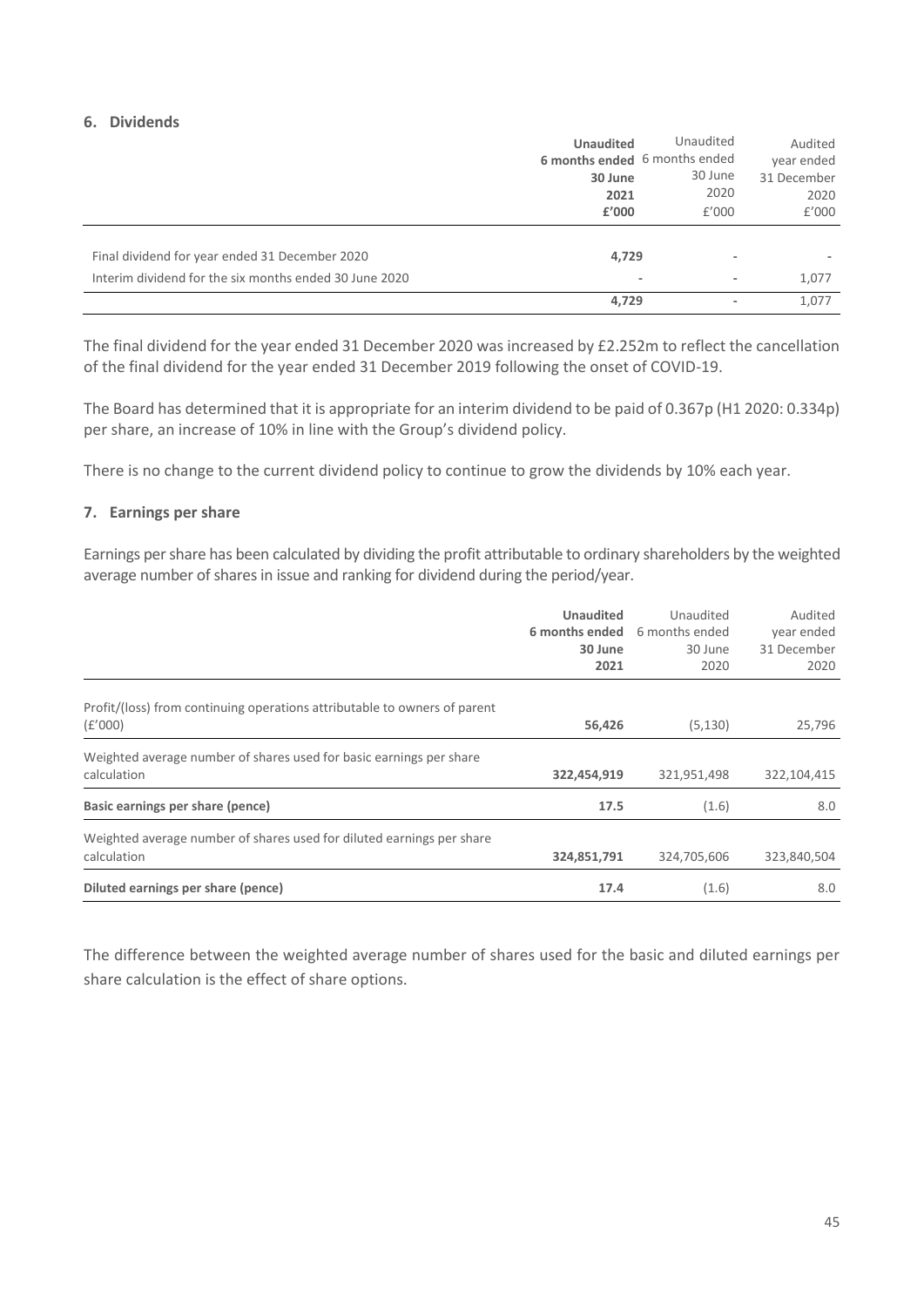#### **8. Investment properties**

The Group holds five categories of investment property being Agricultural Land, Natural Resources, the Investment Portfolio (previously called Business Space), Major Developments and Strategic Land in the UK, which sit within the operating segments of Income Generation and Capital Growth.

|                                       | <b>Income Generation</b>      |                                             |                                  | <b>Capital Growth</b>                 |                                |                |
|---------------------------------------|-------------------------------|---------------------------------------------|----------------------------------|---------------------------------------|--------------------------------|----------------|
|                                       | Agricultural<br>Land<br>£'000 | <b>Natural</b><br><b>Resources</b><br>£'000 | Investment<br>Portfolio<br>£'000 | Major<br><b>Developments</b><br>£'000 | <b>Strategic Land</b><br>£'000 | Total<br>£'000 |
| At 1 January 2020 (audited)           | 8,119                         | 40,187                                      | 160,797                          | 14,889                                | 69,848                         | 293,840        |
| Direct acquisitions                   |                               | 1,283                                       | 10,750                           |                                       | 1,766                          | 13,799         |
| Subsequent expenditure                | 18                            | (26)                                        | 191                              |                                       | 4,153                          | 4,336          |
| <b>Disposals</b>                      |                               | (725)                                       |                                  |                                       | (6, 551)                       | (7, 276)       |
| (Decrease) / Increase in fair value   | (699)                         | 2,248                                       | 4,312                            |                                       | (5, 186)                       | 675            |
| Transfer between divisions            | 400                           | (9,500)                                     |                                  |                                       | 9,100                          |                |
| Transfer from assets held for sale    |                               | 140                                         |                                  |                                       | 600                            | 740            |
| Transfer to assets held for sale      | (1, 547)                      | (2, 533)                                    | (4, 165)                         |                                       | (650)                          | (8,895)        |
| At 30 June 2020 (unaudited)           | 6,291                         | 31,074                                      | 171,885                          | 14,889                                | 73,080                         | 297,219        |
| Direct acquisitions                   |                               | 542                                         | 27,418                           | 27                                    | 16,534                         | 44,521         |
| Subsequent expenditure                | 28                            | 183                                         | 673                              | 2,446                                 | 1,643                          | 4,973          |
| <b>Disposals</b>                      | (9)                           | (287)                                       |                                  |                                       | (1)                            | (297)          |
| Increase in fair value                | 360                           | 2,970                                       | 9,755                            | 4,514                                 | 7,131                          | 24,730         |
| Transfer between divisions            |                               |                                             | 4,150                            | 2,850                                 | (7,000)                        |                |
| Transfers to development properties   |                               |                                             | 1,025                            | 2,824                                 |                                | 3,849          |
| Transfer from assets held for sale    |                               | (140)                                       |                                  |                                       | (600)                          | (740)          |
| Transfer to assets held for sale      | (535)                         | (1, 244)                                    |                                  |                                       | 603                            | (1, 176)       |
| At 31 December 2020 (audited)         | 6,135                         | 33,098                                      | 214,906                          | 27,550                                | 91,390                         | 373,079        |
| Direct acquisitions                   |                               |                                             | 13,532                           |                                       | 3,232                          | 16,764         |
| Subsequent expenditure                | 14                            | 183                                         | 904                              | 1,914                                 | 2,560                          | 5,575          |
| <b>Disposals</b>                      |                               |                                             | (2, 497)                         | (1,069)                               | (577)                          | (4, 143)       |
| Increase / (decrease) in fair value   | 161                           | 475                                         | 21,693                           | 17,423                                | 26,781                         | 66,533         |
| Transfer between divisions            | 115                           |                                             | 6,101                            | (6,627)                               | 411                            |                |
| Transfers from development properties |                               |                                             |                                  | 5,711                                 |                                | 5,711          |
| Transfer from assets held for sale    | 1,408                         | 362                                         |                                  |                                       |                                | 1,770          |
| Transfer to assets held for sale      | (2, 107)                      | (1, 267)                                    | (5,078)                          |                                       | (1,469)                        | (9, 921)       |
| At 30 June 2021 (unaudited)           | 5,726                         | 32,851                                      | 249,561                          | 44,902                                | 122,328                        | 455,368        |

#### **Valuation process**

The Directors' valuation as at 30 June 2021 relied significantly on a desktop valuation completed by BNP Paribas on the portfolio of properties other than Natural Resources and Agricultural Land. BNP Paribas is an independent firm acting in the capacity of external valuers with relevant experience of valuations of this nature.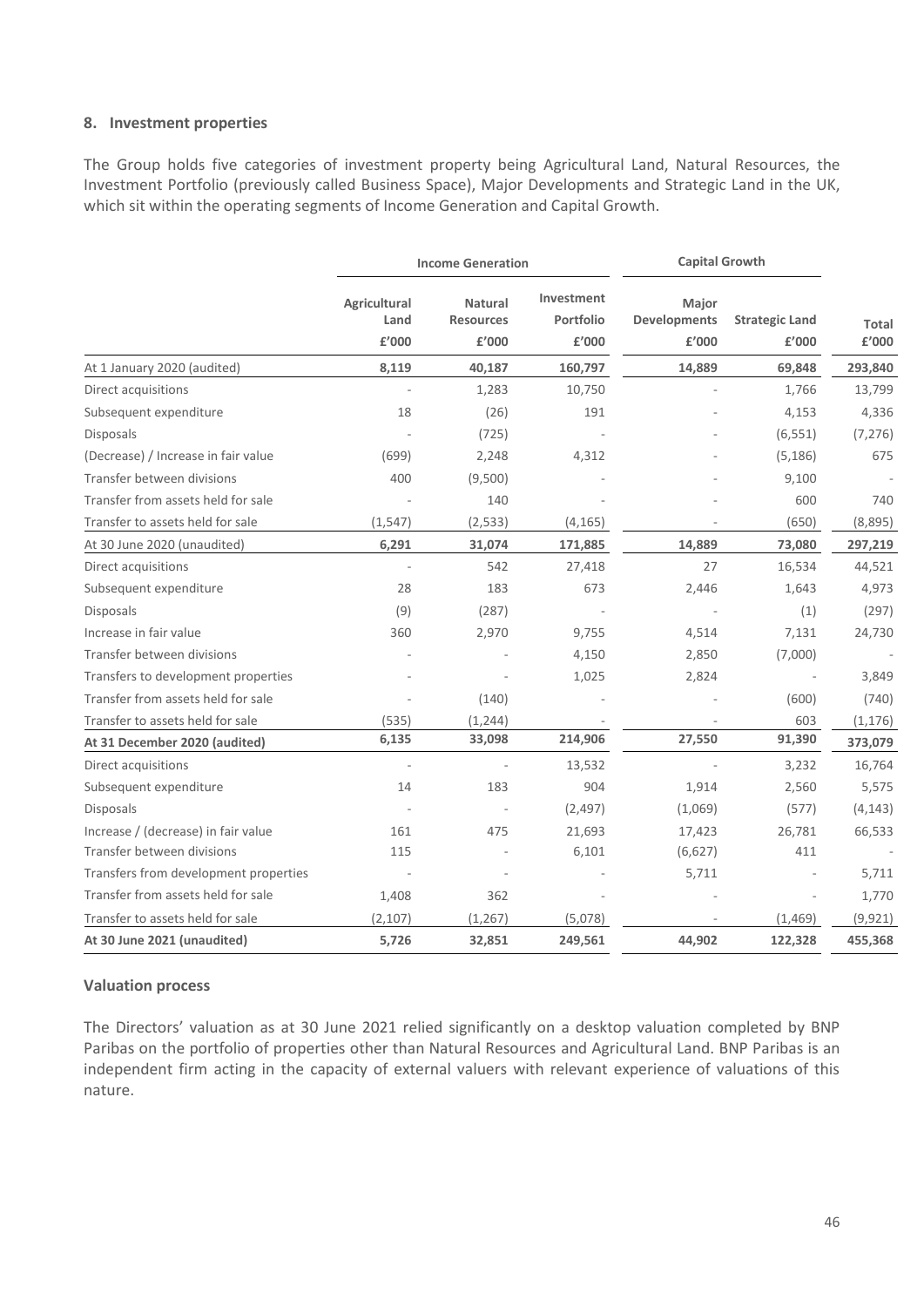#### **9. Investment in joint ventures**

|                                    | <b>Unaudited</b>         | Unaudited | Audited     |
|------------------------------------|--------------------------|-----------|-------------|
|                                    | As at                    | As at     | As at       |
|                                    | 30 June                  | 30 June   | 31 December |
|                                    | 2021                     | 2020      | 2020        |
|                                    | £'000                    | f'000     | E'000       |
| At 1 January                       | 25,316                   | 33,072    | 33,072      |
| Investments in joint ventures      | 521                      | ۰         | 289         |
| Distributions from joint ventures  | (34)                     | (345)     | (8,930)     |
| De-recognition on acquisition      | $\overline{\phantom{a}}$ | ۰         | (7, 770)    |
| Share of profits of joint ventures | 5,123                    | 1,645     | 8,655       |
|                                    | 30,926                   | 34,372    | 25.316      |

#### **10. Inventories**

|                               | <b>Unaudited</b> | Unaudited | Audited     |
|-------------------------------|------------------|-----------|-------------|
|                               | As at            | As at     | As at       |
|                               | 30 June          | 30 June   | 31 December |
|                               | 2021             | 2020      | 2020        |
|                               | £'000            | f'000     | £'000       |
| Development properties        | 183,492          | 188,150   | 177,712     |
| Planning promotion agreements | 3,556            | 2,254     | 2,961       |
| Option agreement              | 1,144            | 1,099     | 1,344       |
| Finished goods                | 422              | 683       | 649         |
| <b>Total inventories</b>      | 188,614          | 192,186   | 182,666     |

The movement in development properties is as follows:

|                                                   | <b>Unaudited</b> | Unaudited      | Unaudited      |
|---------------------------------------------------|------------------|----------------|----------------|
|                                                   | 6 months ended   | 6 months ended | 6 months ended |
|                                                   | 30 June          | 30 June        | 31 December    |
|                                                   | 2021             | 2020           | 2020           |
|                                                   | £'000            | f'000          | £'000          |
| At start of period                                | 177,712          | 202,092        | 188,150        |
| Subsequent expenditure                            | 10,801           | 9,066          | 18,794         |
| <b>Disposals</b>                                  | (1,998)          | (10, 155)      | (27, 795)      |
| Movement in net realisable value provision        | 2,688            | (12, 853)      | 2,412          |
| Re-categorisation (to)/from investment properties | (5,711)          |                | (3,849)        |
| At end of period                                  | 183,492          | 188,150        | 177,712        |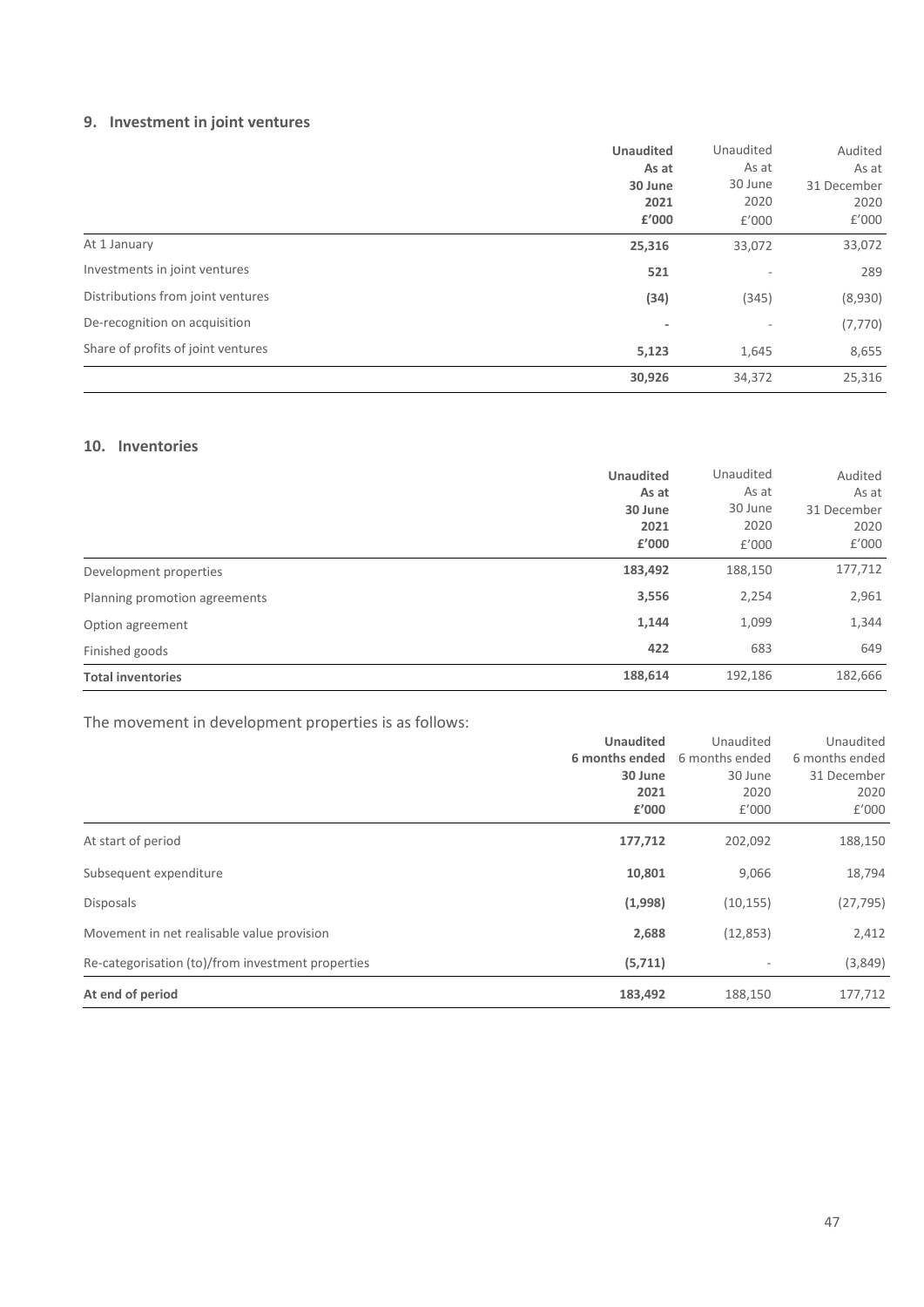The movement in net realisable value provision is as follows:

|                                                     | <b>Unaudited</b> | Unaudited | Unaudited   |
|-----------------------------------------------------|------------------|-----------|-------------|
|                                                     | 6 months         | 6 months  | 6 months    |
|                                                     | ended            | ended     | ended       |
|                                                     | 30 June          | 30 June   | 31 December |
|                                                     | 2021             | 2020      | 2020        |
|                                                     | £'000            | f'000     | f'000       |
| At start of period                                  | 17,340           | 6,899     | 19,752      |
| Net realisable value provision for the period       | 436              | 13,879    | 2,329       |
| Reversal of previous net realisable value provision | (2,857)          | (306)     | (4, 102)    |
| <b>Disposals</b>                                    | (267)            | (720)     | (639)       |
| At end of period                                    | 14,652           | 19,752    | 17,340      |

#### **11. Assets held for sale**

Assets held for sale relate to investment properties expected to be sold within twelve months.

|                                        | <b>Unaudited</b> | Unaudited      | Unaudited                |
|----------------------------------------|------------------|----------------|--------------------------|
|                                        | As at            | As at          | As at                    |
|                                        | 30 June          | 30 June        | 31 December              |
|                                        | 2021             | 2020           | 2020                     |
|                                        | £'000            | £'000          | £'000                    |
| At start of period                     | 7,594            | 11,252         | 14,394                   |
| Transferred from investment properties | 9,921            | 8,895          | 1,916                    |
| Transferred to investment properties   | (1,770)          | (740)          | $\overline{\phantom{a}}$ |
| Subsequent expenditure                 |                  | $\overline{2}$ | 22                       |
| Increase/(decrease) in fair value      | 1,078            | (282)          | (13)                     |
| <b>Disposals</b>                       | (2,806)          | (4, 733)       | (8, 725)                 |
| At end of period                       | 14,017           | 14,394         | 7,594                    |

#### **12. Cash**

| Cash | 3,942            | 7,523     | 12,710      |
|------|------------------|-----------|-------------|
|      | £'000            | f'000     | £'000       |
|      | 2021             | 2020      | 2020        |
|      | 30 June          | 30 June   | 31 December |
|      | As at            | As at     | As at       |
|      | <b>Unaudited</b> | Unaudited | Audited     |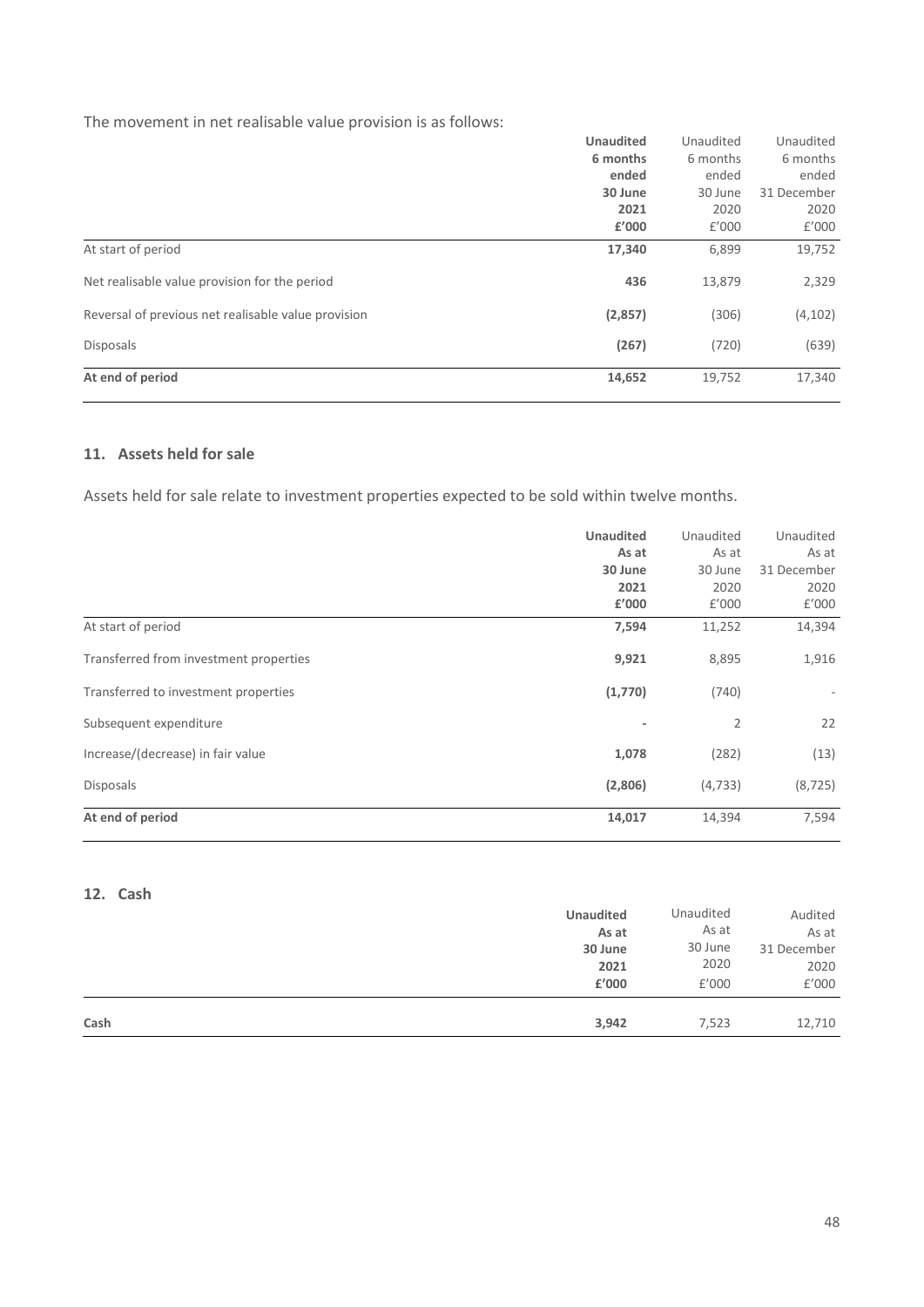#### **13. Borrowings**

|                                                             | <b>Unaudited</b> | Unaudited | Audited     |
|-------------------------------------------------------------|------------------|-----------|-------------|
|                                                             | As at            | As at     | As at       |
|                                                             | 30 June          | 30 June   | 31 December |
|                                                             | 2021             | 2020      | 2020        |
|                                                             | £'000            | f'000     | f'000       |
| Current:                                                    |                  |           |             |
| Secured – infrastructure and direct development loans       | ٠                | (2,897)   |             |
|                                                             | ٠                | (2,897)   |             |
| Non-current:                                                |                  |           |             |
| Secured - bank loan                                         | (97, 526)        | (69, 680) | (79, 740)   |
| Secured – infrastructure loans and direct development loans | (6,651)          | (4, 195)  | (4, 142)    |
| <b>Total non-current borrowings</b>                         | (104, 177)       | (73, 875) | (83, 882)   |
|                                                             | (104, 177)       | (76, 772) | (83, 882)   |

Loans are stated after deduction of unamortised borrowing costs:

|                                             |                                          | <b>Unaudited</b>         | Unaudited | Audited     |
|---------------------------------------------|------------------------------------------|--------------------------|-----------|-------------|
|                                             |                                          | As at                    | As at     | As at       |
|                                             |                                          | 30 June                  | 30 June   | 31 December |
|                                             |                                          | 2021                     | 2020      | 2020        |
|                                             |                                          | £'000                    | f'000     | f'000       |
| Infrastructure loans                        |                                          |                          |           |             |
| Sheffield City Region JESSICA Fund          | Advanced Manufacturing Park,<br>Waverley | $\overline{\phantom{a}}$ | (2,897)   |             |
| North West Evergreen Limited<br>Partnership | Logistics North                          | (2, 326)                 |           |             |
| Homes and Communities Agency                | Simpson Park                             | (4, 325)                 | (4, 195)  | (4, 142)    |
| <b>Total infrastructure loans</b>           |                                          | (6,651)                  | (7,092)   | (4, 142)    |
| <b>Bank loan</b>                            |                                          | (97, 526)                | (69, 680) | (79, 740)   |
| <b>Total borrowings</b>                     |                                          | (104, 177)               | (76, 772) | (83, 882)   |

The bank borrowings are part of a £130m (FY 2020: £130m) RCF provided by the Royal Bank of Scotland and Santander. The RCF is repayable on 13 February 2023 on a non-amortising basis and is subject to financial and other covenants. In May 2020, the Royal Bank of Scotland and Santander agreed to increase the limit of the RCF by £30m to £130m. The RCF limit decreases to £100m in June 2022. The bank borrowings are secured by fixed equitable charges over development and investment properties. Proceeds from and repayments of bank loans are reflected gross in the cashflow and reflect timing of utilisation of the RCF facility.

The infrastructure and direct development loans are provided by public bodies and private lenders in order to promote the development of major sites. The loans are drawn as work on the respective sites is progressed and are repayable on agreed dates or when disposals are made from the sites.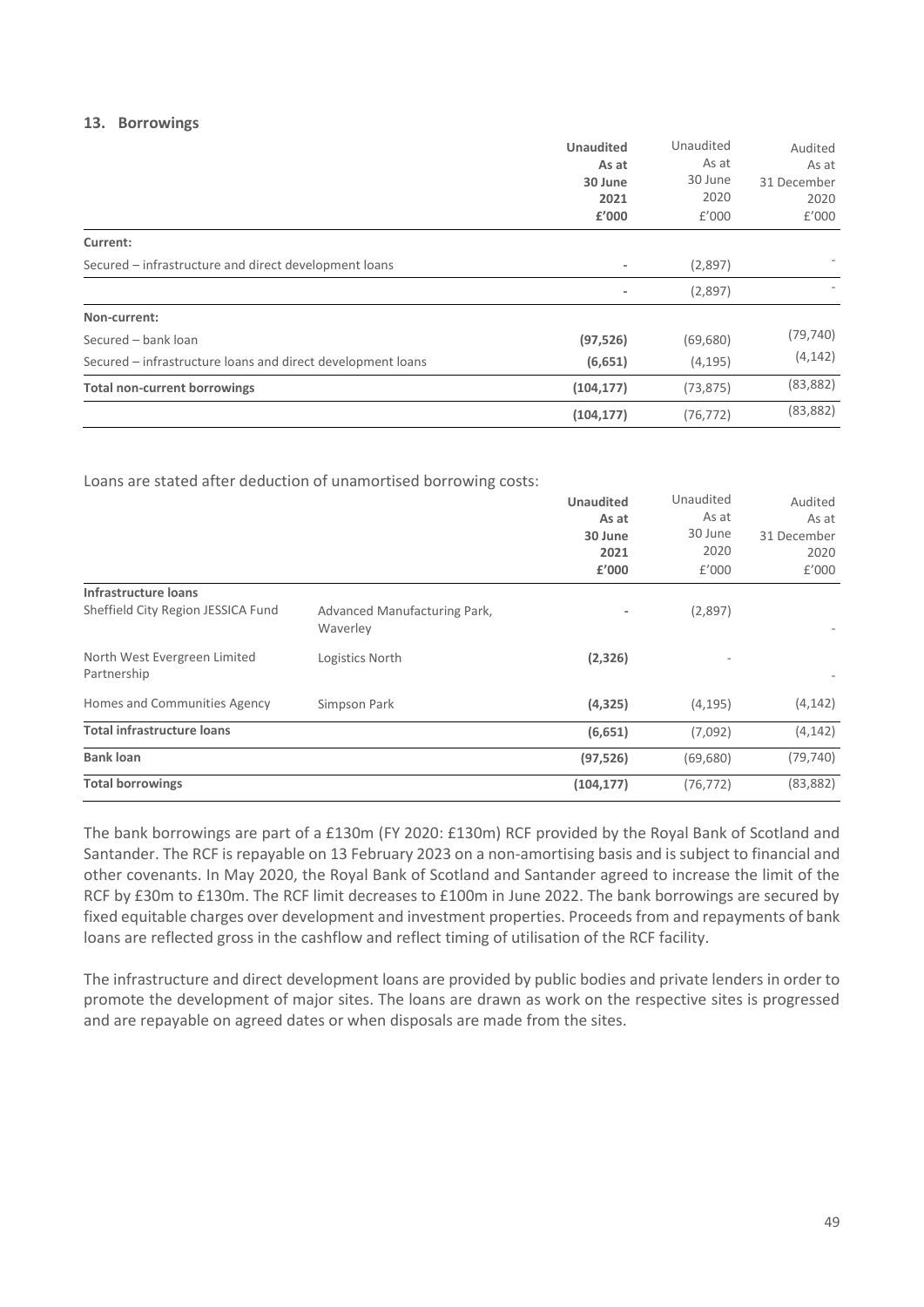#### **14. Share capital**

|                                   | <b>Unaudited</b> | Unaudited | Audited     |
|-----------------------------------|------------------|-----------|-------------|
|                                   | As at            | As at     | As at       |
|                                   | 30 June          | 30 June   | 31 December |
| Issued, authorised and fully paid | 2021             | 2020      | 2020        |
|                                   | £'000            | £'000     | f'000       |
| At start of period/year           | 32,253           | 32,191    | 32,191      |
| Shares issued                     | 18               | 35        | 62          |
| At end of period/year             | 32,271           | 32,226    | 32,253      |

| Issued, authorised and fully paid – number of shares | <b>Unaudited</b><br>As at<br>30 June<br>2021 | Unaudited<br>As at<br>30 June<br>2020 | Audited<br>As at<br>31 December<br>2020 |
|------------------------------------------------------|----------------------------------------------|---------------------------------------|-----------------------------------------|
| At start of period/year                              | 322,530,807                                  | 321,909,382                           | 321,909,382                             |
| Shares issued                                        | 181,432                                      | 349,202                               | 621,425                                 |
| At end of period/year                                | 322,712,239                                  | 322,258,584                           | 322,530,807                             |
| Own shares held                                      | (191, 363)                                   | (115, 225)                            | (120, 487)                              |
| At end of period/year                                | 322,520,876                                  | 322,143,359                           | 322,410,320                             |

#### **15. Related party transactions**

The Group carried out the following transactions with related parties. The entities are related parties as a consequence of shareholdings, joint venture arrangements and partners of such named and/or common Directorships. All related party transactions are clearly justified and beneficial to the Group, are undertaken on an arm's-length basis on fully commercial terms and in the normal course of business.

|                                                                         | <b>Unaudited</b><br>6 months ended<br>30 June<br>2021<br>£000 | Unaudited<br>6 months ended<br>30 June<br>2020<br>£000 | Audited<br>year ended<br>31 December<br>2020<br>£000 |
|-------------------------------------------------------------------------|---------------------------------------------------------------|--------------------------------------------------------|------------------------------------------------------|
| <b>PEEL GROUP</b>                                                       |                                                               |                                                        |                                                      |
| Revenue                                                                 |                                                               |                                                        |                                                      |
| Profit on sale from overages                                            |                                                               |                                                        | 987                                                  |
| MULTIPLY LOGISTICS NORTH HOLDINGS LIMITED & MULTIPLY LOGISTICS NORTH LP |                                                               |                                                        |                                                      |
| Revenue                                                                 |                                                               |                                                        |                                                      |
| Recharges of costs                                                      | 136                                                           |                                                        |                                                      |
| Asset management fee                                                    | 114                                                           | 32                                                     | 107                                                  |
| Water charges                                                           | 51                                                            | 48                                                     | 100                                                  |
| <b>Purchases</b>                                                        |                                                               |                                                        |                                                      |
| Diversion of surface water drain                                        |                                                               | 97                                                     | 97                                                   |
| <b>Receivables</b>                                                      |                                                               |                                                        |                                                      |
| Trade receivables                                                       | 164                                                           | 31                                                     | 153                                                  |
| Other receivables                                                       | 869                                                           | 493                                                    | 285                                                  |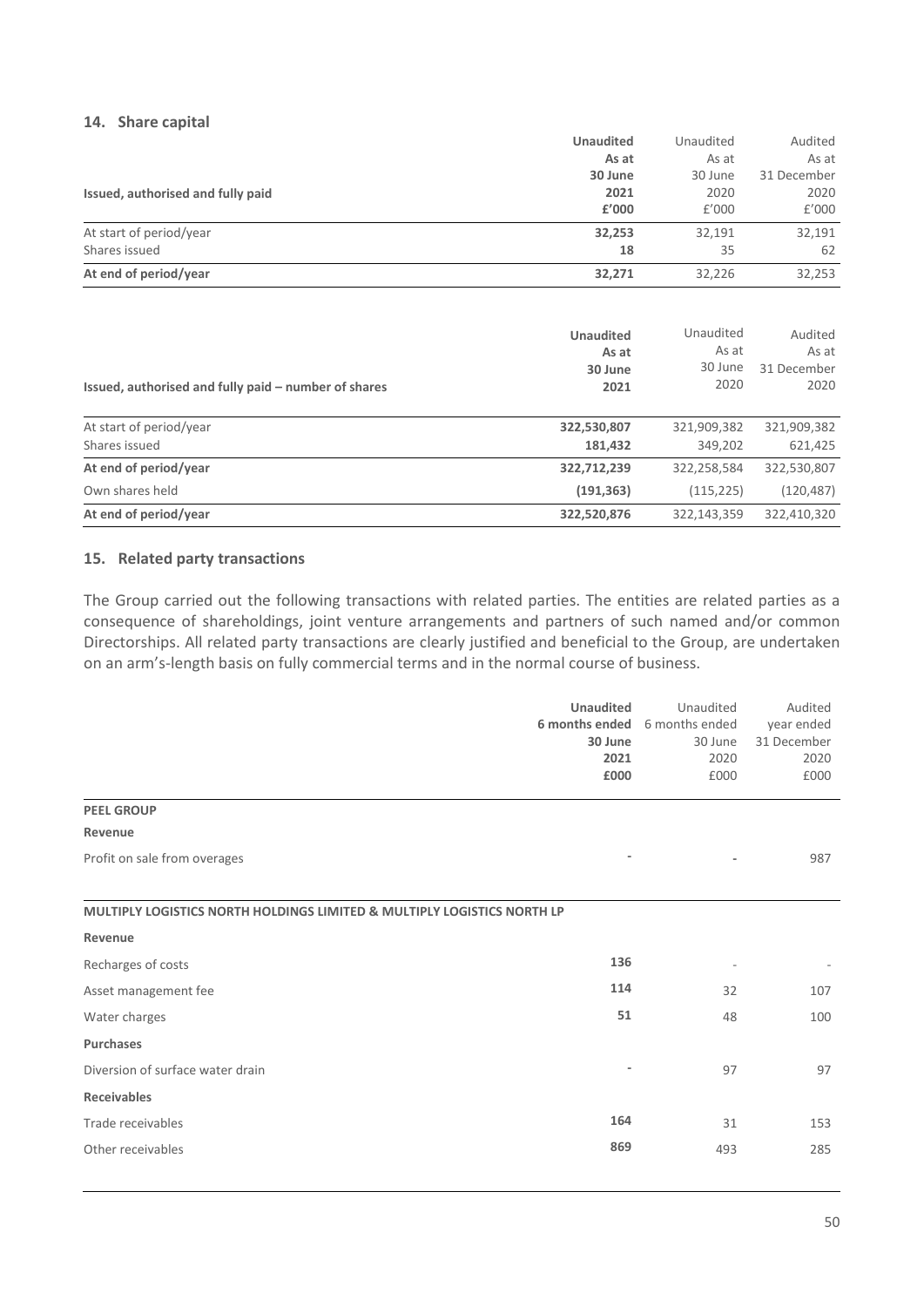| <b>BANKS GROUP</b>                                                                        |         |                          |                |
|-------------------------------------------------------------------------------------------|---------|--------------------------|----------------|
| Revenue                                                                                   |         |                          |                |
| Annual options sums                                                                       | 5       | 5                        | 5              |
| Provision of certificate regarding title                                                  |         |                          | $\mathbf{1}$   |
| Payables                                                                                  |         |                          |                |
| Deferred consideration for the acquisition of land at Moss Nook                           | (1,000) | (1,000)                  | (1,000)        |
| Trade payables                                                                            |         |                          | (5)            |
| <b>POLYPIPE</b>                                                                           |         |                          |                |
| Revenue                                                                                   |         |                          |                |
| Rent                                                                                      | 15      |                          | 5              |
| <b>WAVERLEY SQUARE LIMITED</b>                                                            |         |                          |                |
| Shareholder loan made during the period                                                   |         | 19                       | 169            |
| THE AIRE VALLEY LAND LLP                                                                  |         |                          |                |
| Partner loan repayment                                                                    |         | (500)                    | (7, 951)       |
| Profit share received during the period                                                   |         | $\overline{\phantom{a}}$ | (979)          |
| Receivable                                                                                | 20      | 32                       | $\overline{2}$ |
| <b>CRIMEA LAND MANSFIELD LLP</b>                                                          |         |                          |                |
| Partner loan repayment                                                                    | (30)    |                          |                |
| Receivable                                                                                | 5       |                          | $\overline{2}$ |
| NORTHERN GATEWAY DEVELOPMENT VEHICLE LLP                                                  |         |                          |                |
| Partner loan made during the period                                                       | 300     |                          |                |
| Receivable                                                                                | 728     | 149                      | 528            |
| HALLAM LAND MANAGEMENT LIMITED                                                            |         |                          |                |
| <b>Purchases</b>                                                                          |         |                          |                |
| Purchase of share of interest of Ansty Development Vehicle LLP                            |         |                          | 7,848          |
| Payables                                                                                  |         |                          |                |
| Deferred payment in respect of the acquisition of Ansty Development Vehicle<br><b>LLP</b> | (3,803) |                          | (3,803)        |